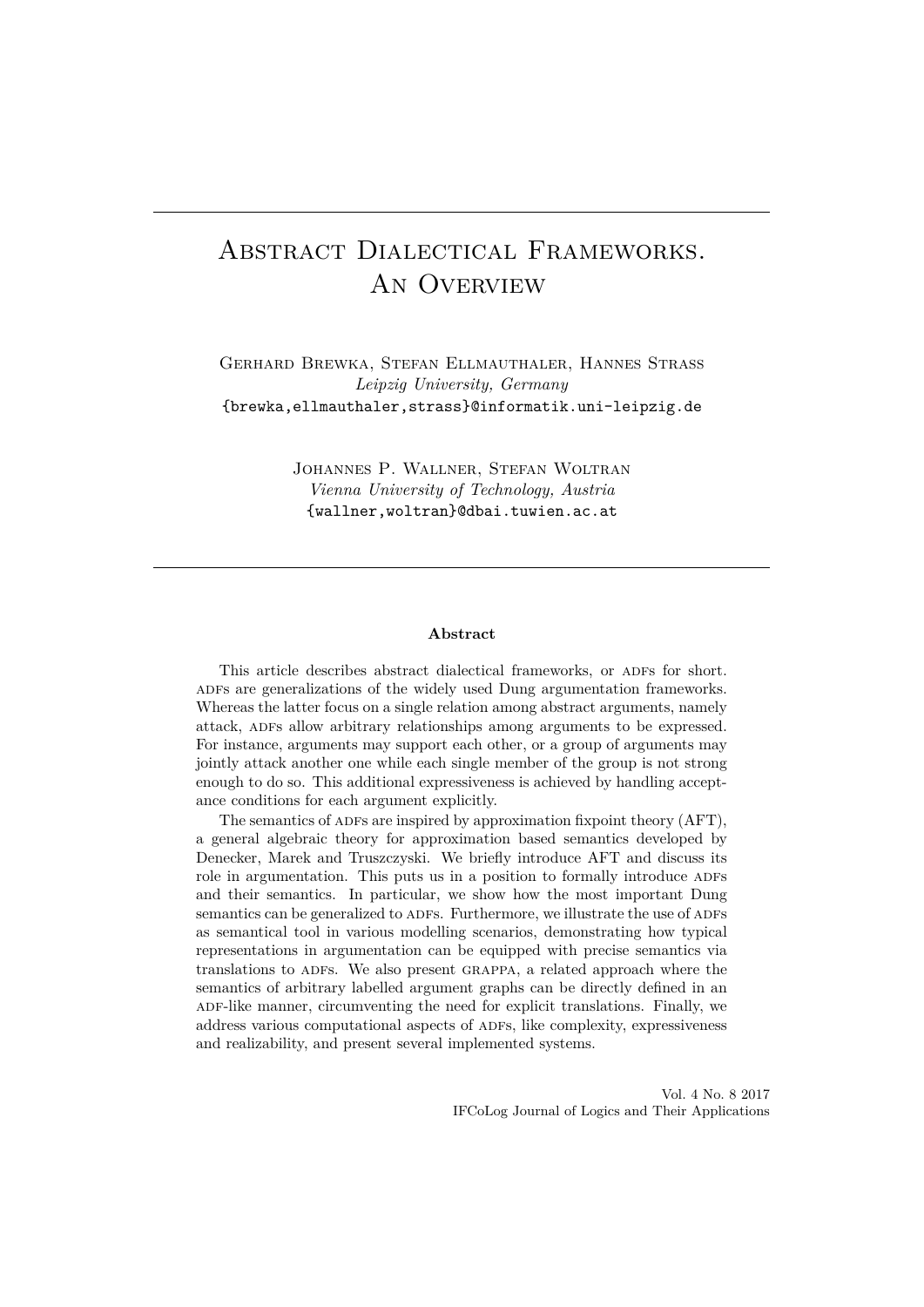### **1 Introduction**

This article is about abstract dialectical frameworks, or ADFs for short. ADFs are generalizations of Dung argumentation frameworks (afs, see the chapter *Abstract Argumentation Frameworks and Their Semantics* of [Baroni *et al.*, in press]). afs are very popular tools in argumentation. They abstract away from the content of particular arguments and focus on conflicts among arguments, where each argument is viewed as an atomic item. The only information afs take into account is whether an argument attacks another one or not. Based on a set of arguments and an attack relation, different af semantics single out coherent subsets of arguments which "fit" together, according to specific criteria. More formally, an af semantics takes an argumentation framework as input and produces as output a collection of sets of arguments, called extensions.

afs are typically not used directly for knowledge representation purposes, but as semantical tools: given a knowledge base KB in some knowledge representation formalism, the set of arguments induced by KB is formally defined and the attack relation on these arguments is identified. This defines an AF that can be evaluated according to a chosen semantics. The KB formulas supported by accepted arguments are then the ones which are accepted. This stepwise evaluation is often referred to as the argumentation process [Caminada and Amgoud, 2007].

Given that afs are in wide use, a natural question to ask is why a generalization of afs is useful in the first place. There are at least two possible answers to this question:

- the generalization is more expressive than AFs,
- the generalization allows for easier modelling.

In fact, it turns out that both answers apply to ADFs. We will discuss the issue of expressiveness in detail in Section 6.2. For the time being let us focus on the modelling issue. afs restrict their attention to the attack relation, and the basic intuition is the following: assume an argument *b* is attacked by argument *c*, then whenever  $c$  is accepted  $b$  is defeated. But how about more fine-grained – or entirely different – relations which could be of potential interest? What if *c* alone is not strong enough and a second argument, say *d*, is needed to jointly defeat *b*? And, maybe even more importantly, aren't there situations where accepting an argument can be a reason for accepting another one, in other words, where arguments are in support rather than in attack relation? We do not claim here that examples like the ones just discussed cannot be modelled at all with afs. However, additional nodes in the af argument graph will be needed which have the sole purpose of modelling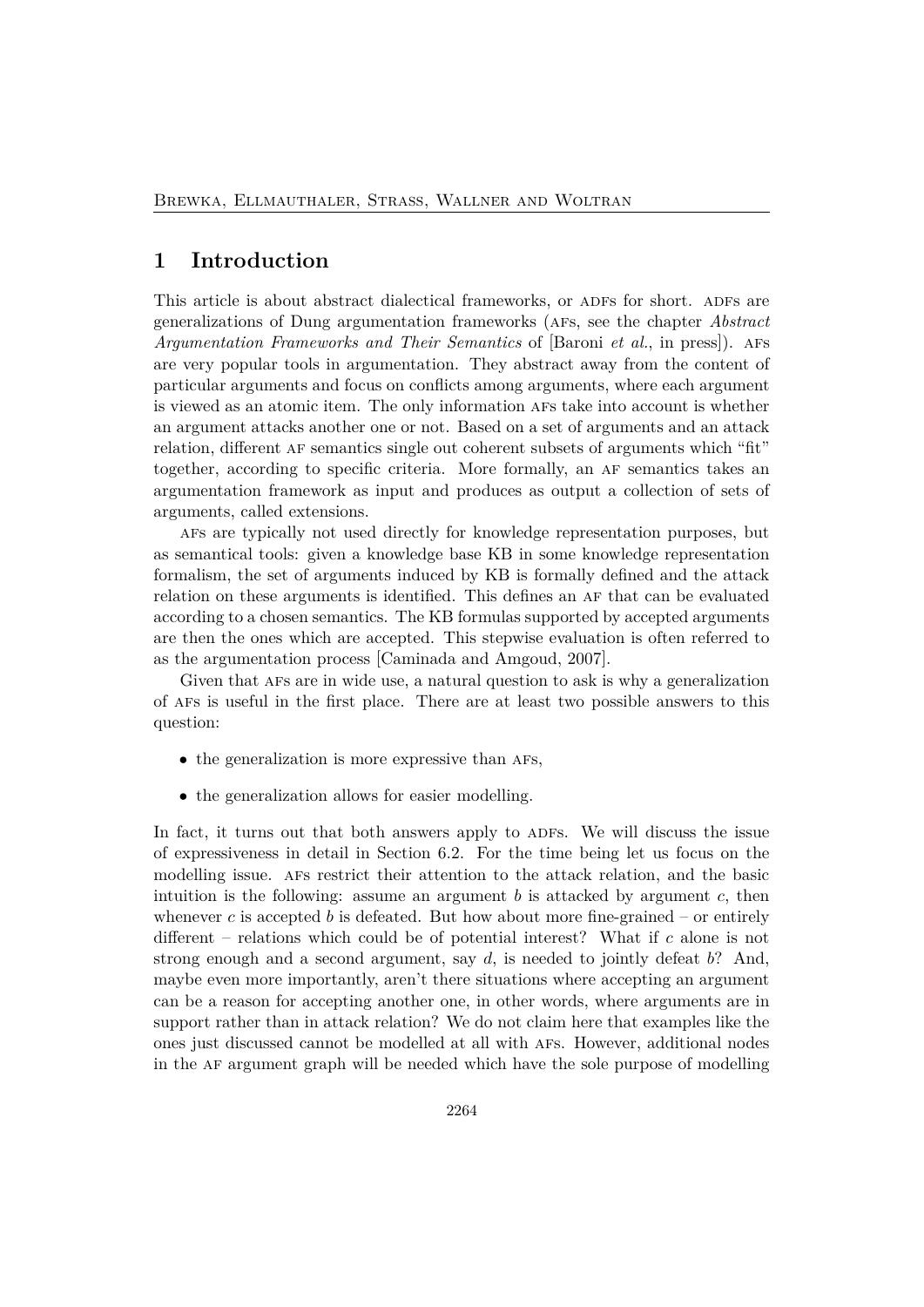other relations indirectly, via attack. These nodes will often be entirely unrelated to the original knowledge base and thus meaningless from the perspective of the application.

Indeed, for these reasons many authors have felt the need to extend the functionality available in afs in one way or another. Examples of extensions described in the literature are preference or value-based afs [Simari and Loui, 1992; Amgoud and Cayrol, 2002; Amgoud and Vesic, 2011; Bench-Capon, 2003], afs with support relations [Cayrol and Lagasquie-Schiex, 2005; Cayrol and Lagasquie-Schiex, 2013; Oren and Norman, 2008; Polberg and Oren, 2014], necessities [Nouioua, 2013], set attacks [Nielsen and Parsons, 2007], attacks on attacks [Modgil, 2009], recursive attacks [Baroni *et al.*, 2011] and afs with weights [Martínez *et al.*, 2008; Dunne *et al.*, 2011; Coste-Marquis *et al.*, 2012] or probabilities [Hunter, 2013; Thimm, 2012]. We refer the reader to [Brewka *et al.*, 2014] for an overview of such extensions.

In a nutshell, ADFs are an attempt to unify several of these different approaches and to generalize afs in a principled, systematic way. The basic idea is very simple. Consider again the conditions under which an argument, say *b*, with attackers *c* and *d* is accepted in an AF: *b* is accepted iff *c* is not accepted and *d* is not accepted. This condition can easily be expressed as the propositional formula  $\neg c \wedge \neg d$ . The acceptance condition for each argument in an AF is obtained in exactly the same way, by constructing the conjunction of the negations of its attackers. Once the implicit acceptance conditions which are at work in afs are made explicit this way, the generalization ADFs build upon are pretty straightforward: rather than using implicit acceptance conditions of the form we just saw, ADFs use explicit acceptance conditions which can conveniently be expressed as arbitrary propositional formulas.

Let us see how explicit acceptance conditions allow us to handle some of the examples discussed above. We start with joint attack. If *b* can only be defeated jointly by *c* and *d*, then all we have to do is change the acceptance condition accordingly: rather than a conjunction, we have to use the disjunction  $\neg c \vee \neg d$  as acceptance condition for *b*. The effect is that *b* is only defeated when both *c* and *d* are accepted, as intended. As soon as one of them is not accepted, *b* is no longer defeated.

Support can be handled in a similar manner. Assume *g* has two supporting arguments *a* and *b*, and one attacking argument *c*, as illustrated in Figure 1. We use  $+$  and  $-$  to indicate support and attack, respectively.

Note that the information about supporting and attacking links in the graph does not sufficiently specify under what conditions *g* should be accepted. Let us call a link active if its source node is accepted. There are various options we may want to choose, all of them expressible as a particular acceptance condition for *g*: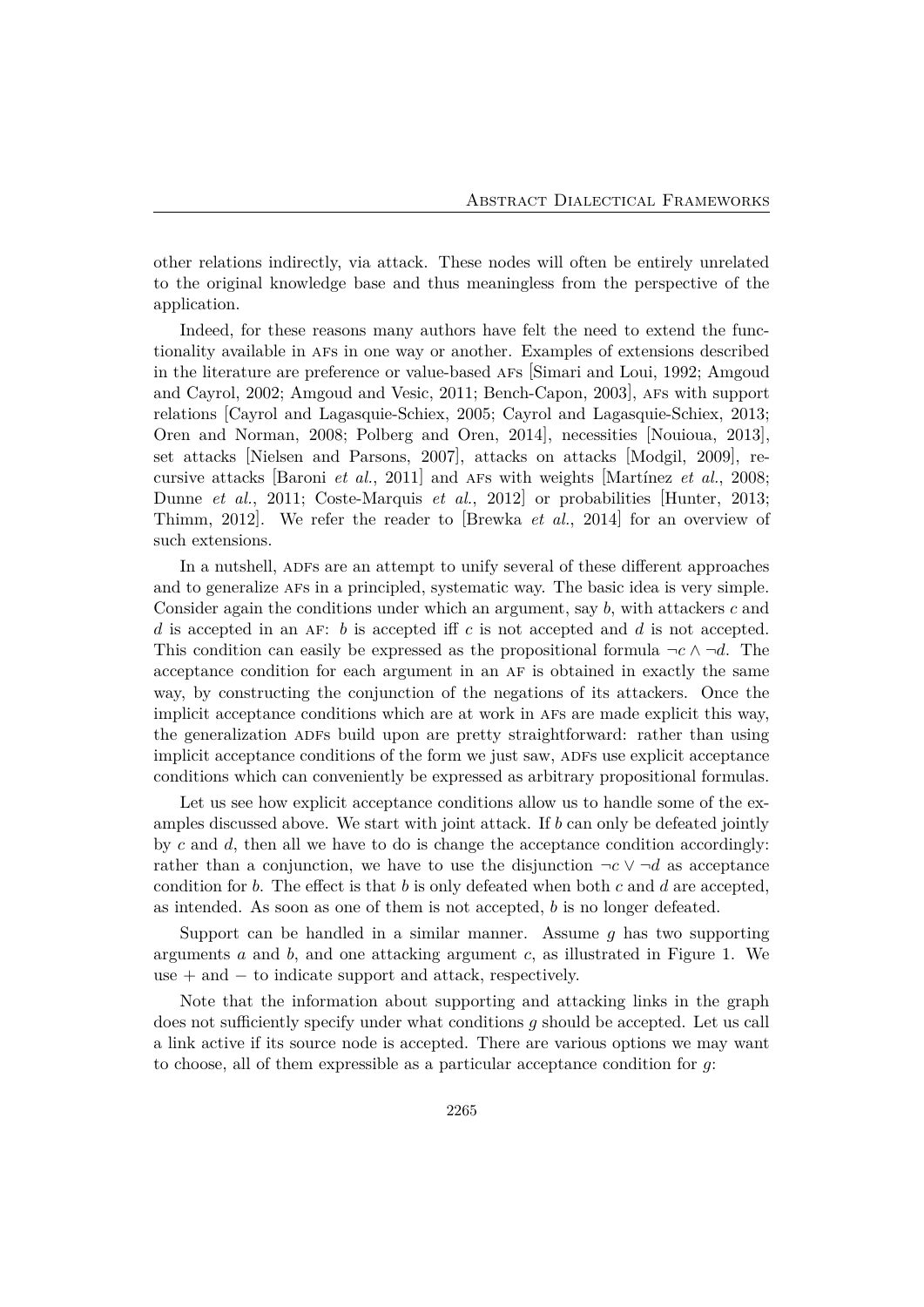

*Figure 1: An argument with two supporters and one attacker.*

- no negative and all positive links must be active:  $\neg c \wedge (a \wedge b)$
- no negative and at least one positive link must be active:  $\neg c \wedge (a \vee b)$
- no negative or both positive links must be active:  $\neg c \vee (a \wedge b)$
- no negative or at least one positive link must be active:  $\neg c \vee (a \vee b)$
- more positive than negative links must be active:  $(\neg c \land (a \lor b)) \lor (a \land b)$

Note how it depends on the acceptance condition whether supporting links are "stronger than" attacking links (meaning that if all incoming links are active, the node is accepted), as in the last three items, or attacking links are "stronger than" supporting links (meaning that if all incoming links are active, the node is rejected), as for the first two items.

We hope these examples are sufficient to illustrate the additional modelling capabilities ADFs provide, and also the simplicity of the basic idea they rest upon. We will see, however, that generalizing the AF semantics to ADFs is far from being simple. This issue will be addressed in Section 3.

In spite of their additional expressiveness, we do not view ADFs primarily as a knowledge representation formalism. We rather consider them as "argumentation middleware", that is, as a framework which is particularly useful for providing semantics to other, maybe more user-friendly formalisms via translations [Brewka *et al.*, 2014]. We will further illustrate this in Section 4.

The rest of this article is organized as follows. In Section 2 we recall some relevant background and in particular discuss some relationships between approximation fixpoint theory and AFs which will be useful later. Section 3 introduces ADFs and their semantics formally. The presentation of this section is based on [Brewka *et*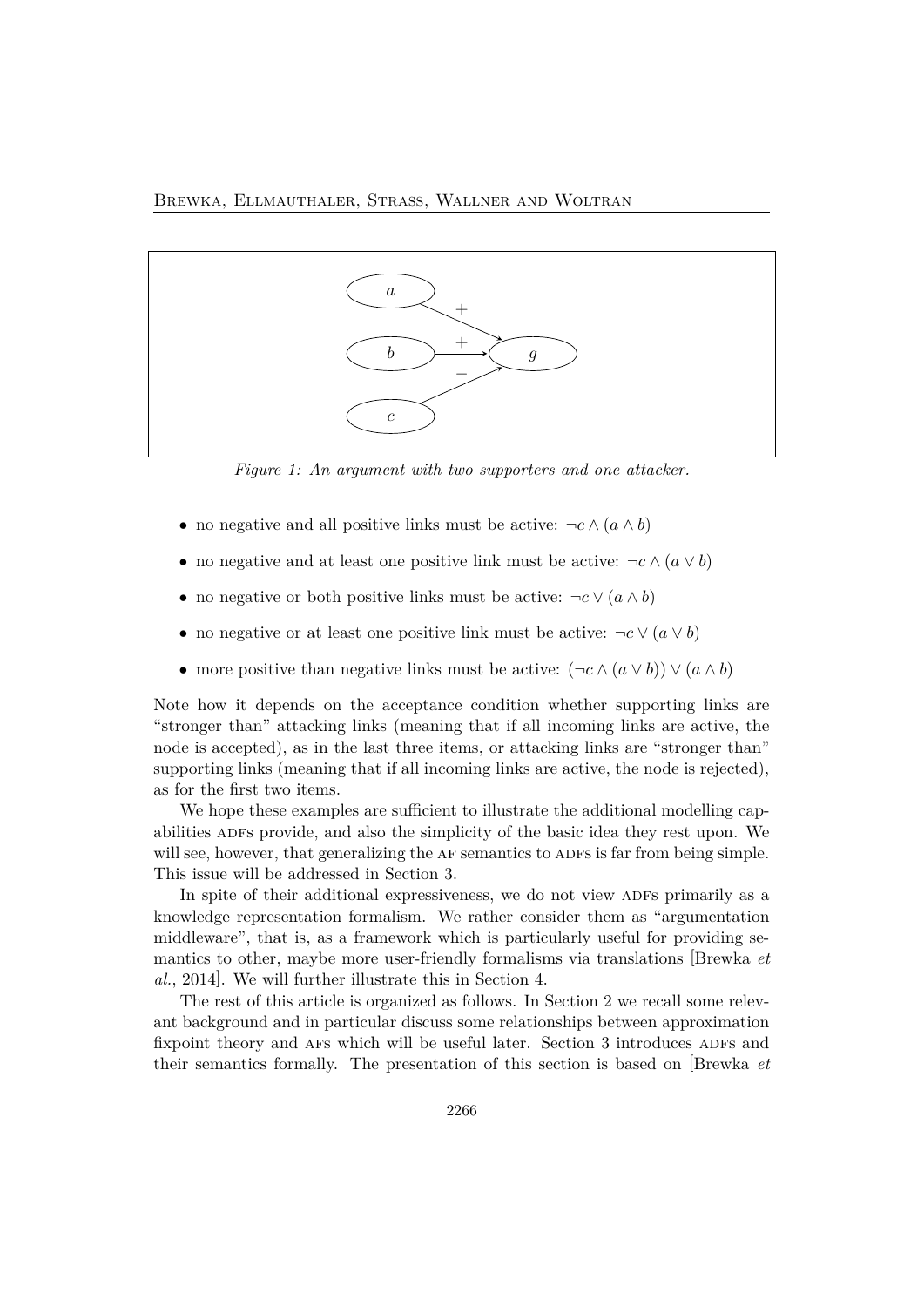*al.*, 2013]. Section 4 illustrates the role of adfs in argumentation, showing how they can be used for modelling. Section 5 describes grappa (GRaph-based Argument Processing based on Patterns of Acceptance) along the lines of [Brewka and Woltran, 2014]; GRAPPA is an approach to graph-based argumentation which is closely related to ADFs and their underlying formal techniques. Section 6 discusses subclasses, computational aspects, and expressivity of ADFs. Section 6.1 focuses on an interesting special case of ADFs, so-called bipolar ADFs where each link in the ADF graph is attacking or supporting (or both). This rather expressive class is not only of practical interest, but also has nice computational properties. Expressiveness of ADFs and bipolar ADFs is investigated in Section 6.2, computational complexity in Section 6.3, and recent systems in Section 6.4. Section 7 concludes the article.

## **2 Approximation Fixpoint Theory in Abstract Argumentation**

Denecker, Marek and Truszczyski [Denecker *et al.*, 2000] (henceforth shortened to DMT) introduced an algebraic framework for studying semantics of knowledge representation formalisms. In this framework – approximation fixpoint theory (AFT) – knowledge bases are associated with operators (functions) on algebraic structures (for example lattices). The fixpoints of those operators are then studied in order to analyse the semantics of knowledge bases. While this technique is standard to define semantics of programming languages and has indeed been used in early works on logic programming [van Emden and Kowalski, 1976], the major invention of DMT has been the important concept of an approximation of an operator. In the study of semantics of knowledge representation formalisms, elements of lattices represent objects of interest. Operators transform such objects into others according to the contents of a given knowledge base. Consequently, fixpoints of such operators are then objects that cannot be updated any more – informally speaking, the knowledge base can neither add information to a fixpoint nor remove information from it.

In classical approaches to fixpoint-based semantics, the underlying algebraic structure is the complete lattice of the set  $V_2 = \{v : A \rightarrow \{\mathbf{t}, \mathbf{f}\}\}\$  of all two-valued interpretations over some vocabulary *A* ordered by the truth ordering  $\leq_t$  with

 $v_1 \leq_t v_2$  if and only if  $\forall a \in A : v_1(a) = \mathbf{t} \implies v_2(a) = \mathbf{t}$ .<sup>1</sup>

Consequently, an operator *O* on this lattice  $(\mathcal{V}_2, \leq_t)$  takes as input a two-valued interpretation  $v \in V_2$  and returns a revised interpretation  $O(v) \in V_2$ . The intuition

 $\overline{1}(\mathcal{V}_2, \leq_t)$  is isomorphic to  $(2^A, \subseteq)$  via  $v \mapsto v^{-1}(\mathbf{t}) = \{a \in A \mid v(a) = \mathbf{t}\}.$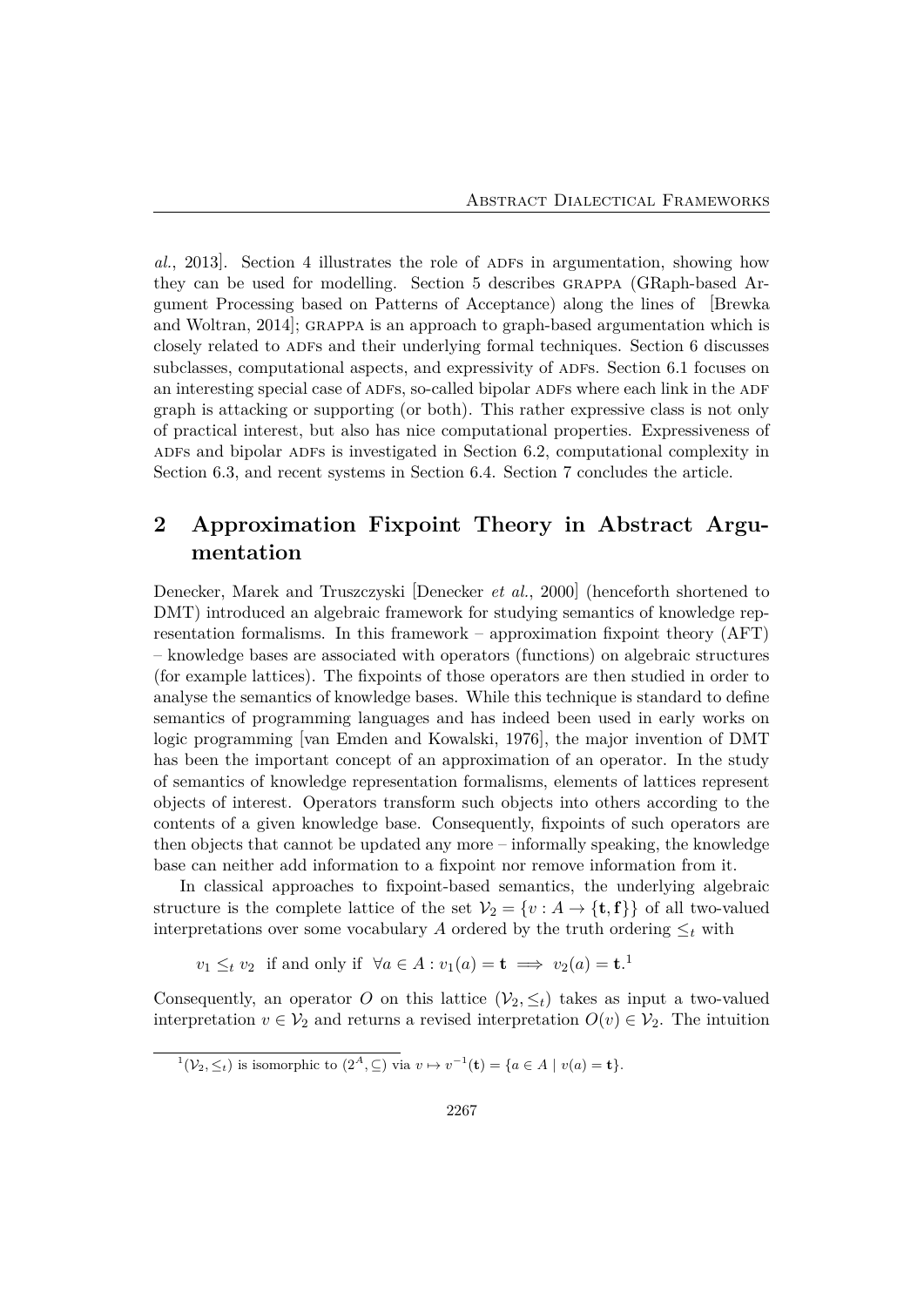of the operator is that the revised interpretation  $O(v)$  incorporates additional knowledge that is induced by the knowledge base associated to *O* from interpretation *v*. Based on this intuition, fixpoints of *O* correspond to the models of the knowledge base.

To study fixpoints of operators *O*, DMT investigate fixpoints of their *approximating operators*  $\mathcal{O}$ . When  $\overline{O}$  operates on two-valued interpretations  $\mathcal{V}_2$ , its approximation O operates on *three-valued* interpretations  $V_3 = \{v : A \rightarrow \{\mathbf{t}, \mathbf{f}, \mathbf{u}\}\}\.$  The three truth values **t** (true), **f** (false), and **u** (undefined) can be ordered by the information ordering  $\leq_i$ . This ordering intuitively assigns a greater information content to the classical truth values  $\{\mathbf{t}, \mathbf{f}\}\$  than to undefined **u**; more formally, we have **u**  $\leq_i \mathbf{t}$ and  $\mathbf{u} \leq_i \mathbf{f}$  and  $\leq_i$  is the reflexive transitive closure of  $\leq_i$ . The partially ordered set  $({\{\mathbf{t}, \mathbf{f}, \mathbf{u}\}\, , \leq_i})$  forms a complete meet-semilattice with the meet operation  $\Box_i$ <sup>2</sup> This meet can be read as *consensus* and assigns  $\mathbf{t} \sqcap_i \mathbf{t} = \mathbf{t}$ ,  $\mathbf{f} \sqcap_i \mathbf{f} = \mathbf{f}$ , and returns **u** otherwise. The ordering  $\leq_i$  can be generalized to three-valued interpretations in a pointwise fashion:

*v*<sub>1</sub> ≤*i v*<sub>2</sub> if and only if  $\forall a \in A : v_1(a) \in \{\mathbf{t}, \mathbf{f}\} \implies v_1(a) = v_2(a).$ <sup>3</sup>

Again, the resulting algebraic structure is a complete meet-semilattice; its  $\leq_i$ maximal elements are exactly the two-valued interpretations  $V_2$ , which form an  $\leq_i$ -antichain. Intuitively, in that complete meet-semilattice, a single three-valued interpretation

$$
v:A\to \{\mathbf{t},\mathbf{f},\mathbf{u}\}
$$

serves to approximate a set  $[v]_2 = \{w \in V_2 \mid v \leq_i w\}$  of two-valued interpretations. For example, for the vocabulary  $A = \{a, b, c\}$ , the three-valued interpretation  $v = \{a \mapsto \mathbf{t}, b \mapsto \mathbf{u}, c \mapsto \mathbf{f}\}\$ approximates the set  $\{w_1, w_2\}$  of two-valued interpretations where  $w_1 = \{a \mapsto \mathbf{t}, b \mapsto \mathbf{t}, c \mapsto \mathbf{f}\}\$  and  $w_2 = \{a \mapsto \mathbf{t}, b \mapsto \mathbf{f}, c \mapsto \mathbf{f}\}.$ 

In a similar vein, a three-valued operator  $\mathcal{O}: \mathcal{V}_3 \to \mathcal{V}_3$  *approximates* a two-valued operator  $O: \mathcal{V}_2 \to \mathcal{V}_2$  if and only if

1. for all  $v \in V_2$ , we have  $\mathcal{O}(v) = O(v)$  ( $\mathcal{O}$  agrees with  $O$  on two-valued *v*), and

2. for all  $v_1, v_2 \in V_3$ ,  $v_1 \leq_i v_2 \implies \mathcal{O}(v_1) \leq_i \mathcal{O}(v_2)$  ( $\mathcal{O}$  is  $\leq_i$ -monotone).

DMT Denecker *et al.*, 2000 showed that in this case fixpoints of  $\mathcal{O}$  approximate fixpoints of *O*. More specifically, for every fixpoint  $v_2$  of *O*, there is a fixpoint  $v_3$ 

 ${}^{2}$ A complete meet-semilattice is such that every non-empty finite subset has a greatest lower bound, the meet; and every non-empty directed subset has a least upper bound. A subset is directed iff any two of its elements have an upper bound in the set.

<sup>&</sup>lt;sup>3</sup> $(V_3, \leq_i)$  is isomorphic to  $({M \subseteq A \cup \{\neg a \mid a \in A\} \mid a \in M \implies \neg a \notin M}, \subseteq)$  via the mapping *v*  $\mapsto$  {*a* ∈ *A* | *v*(*a*) = **t**} ∪ {¬*a* | *a* ∈ *A*, *v*(*a*) = **f**}.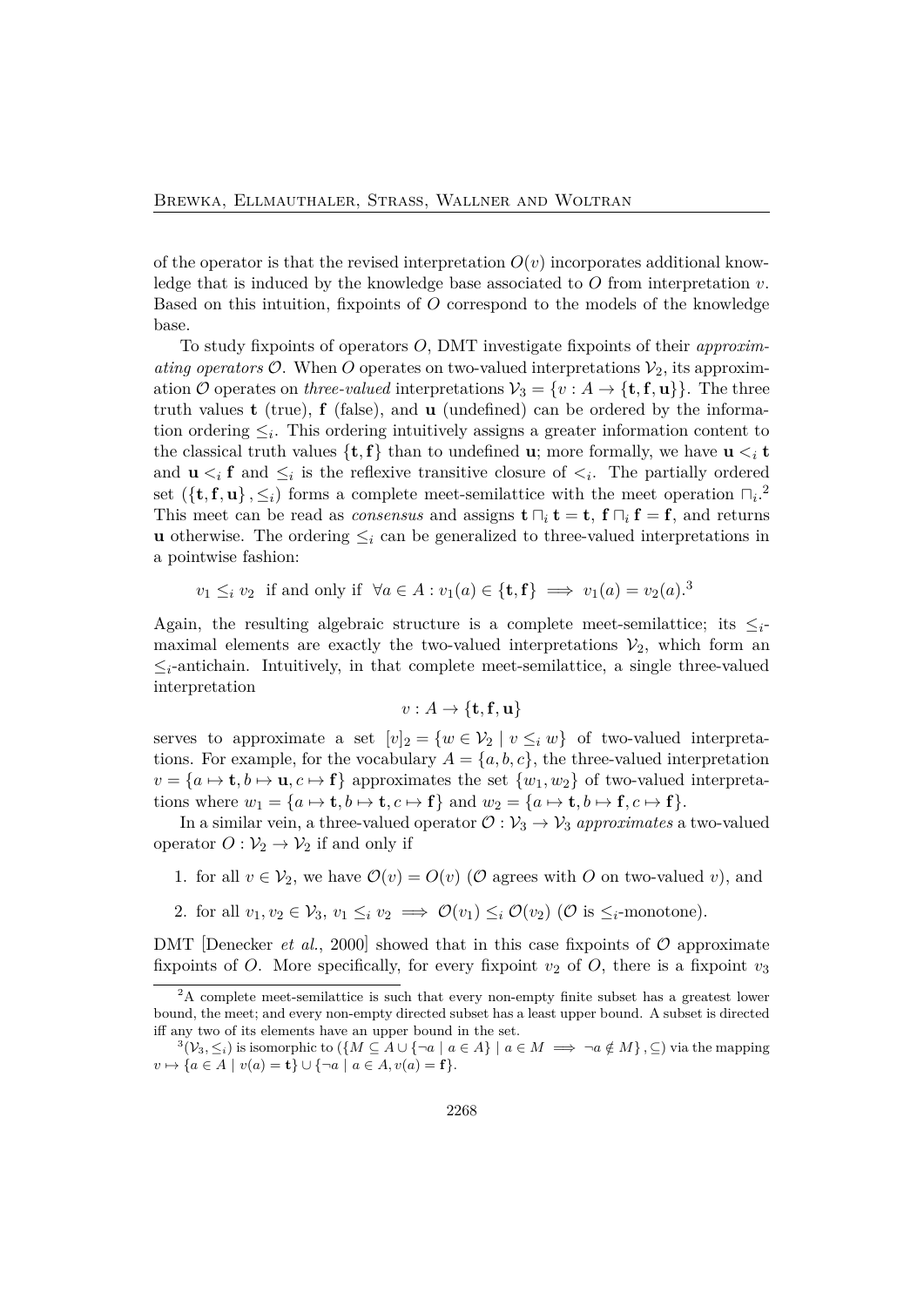of  $\mathcal O$  such that  $v_2 \in [v_3]_2$ . Moreover, an approximating operator  $\mathcal O$  always has a fixpoint, which need not be the case for two-valued operators *O*. In particular, O has an ≤*i*-least fixpoint, which approximates *all* fixpoints of *O*.

In subsequent work, DMT [Denecker *et al.*, 2004] presented a general, abstract way to define the most precise approximation of a given operator  $O: \mathcal{V}_2 \to \mathcal{V}_2$ . Most precise here refers to a generalisation of  $\leq_i$  to operators, where for  $\mathcal{O}_1, \mathcal{O}_2 : \mathcal{V}_3 \to \mathcal{V}_3$ , they define  $\mathcal{O}_1 \leq_i \mathcal{O}_2$  iff for all  $v \in \mathcal{V}_3$  it holds that  $\mathcal{O}_1(v) \leq_i \mathcal{O}_2(v)$ . Specifically, DMT then show that the most precise – called the *ultimate* – approximation of *O* is given by the operator  $U_0: V_3 \to V_3$  that maps a given  $v \in V_3$  to

$$
\mathcal{U}_O(v) : A \to \{\mathbf{t}, \mathbf{f}, \mathbf{u}\} \quad \text{with} \quad a \mapsto \begin{cases} \mathbf{t} & \text{if } w(a) = \mathbf{t} \text{ for all } w \in \{O(x) \mid x \in [v]_2\} \\ \mathbf{f} & \text{if } w(a) = \mathbf{f} \text{ for all } w \in \{O(x) \mid x \in [v]_2\} \\ \mathbf{u} & \text{otherwise} \end{cases}
$$

This definition is remarkable since previously, approximations of operators had to be devised by hand rather than automatically derived. DMT [Denecker *et al.*, 2004] give additional definitions introducing stable semantics that are only of minor interest here and will be introduced in a special form later.

#### **AFT on AFs**

AFT can be used for defining semantics of afs as follows [Strass, 2013a]. The stable semantics for afs can be understood as a two-valued semantics given by the fixpoints of an operator (going back to Pollock [1987]) on two-valued interpretations.

**Definition 1.** For each AF  $F = (A, R)$ , the operator  $U_F : \mathcal{V}_2 \to \mathcal{V}_2$  yields – for a *given interpretation*  $v : A \rightarrow \{\mathbf{t}, \mathbf{f}\}$  – a new interpretation

$$
U_F(v) : A \to \{\mathbf{t}, \mathbf{f}\} \quad \text{with} \quad a \mapsto \begin{cases} \mathbf{f} & \text{if } \exists b \in A : v(b) = \mathbf{t}, (b, a) \in R \\ \mathbf{t} & \text{otherwise} \end{cases}
$$

Intuitively, all arguments that are attacked in *F* by some argument that is true in *v* are set to false in  $U_F$  and set to true otherwise, that is, if unattacked by all **t** arguments of *v*. (So the *U* is for "unattacked".) It is easy to see that the fixpoints of this operator exactly correspond to stable extensions [Strass, 2013a, Proposition 4.4].

**Proposition 2.** Let  $F = (A, R)$  be an AF and  $v : A \rightarrow \{\mathbf{t}, \mathbf{f}\}\$  be an interpretation. *Then*  $v = U_F(v)$  *iff* the set  $v^{-1}(\mathbf{t}) = \{a \in A \mid v(a) = \mathbf{t}\}$  is a stable extension of *F.* 

**Example 3.** *Consider the*  $AF$   $F_1 = (A_1, R_1)$  *with*  $A_1 = \{a, b\}$  *and*  $R_1 = \{(a, b), (b, a)\}.$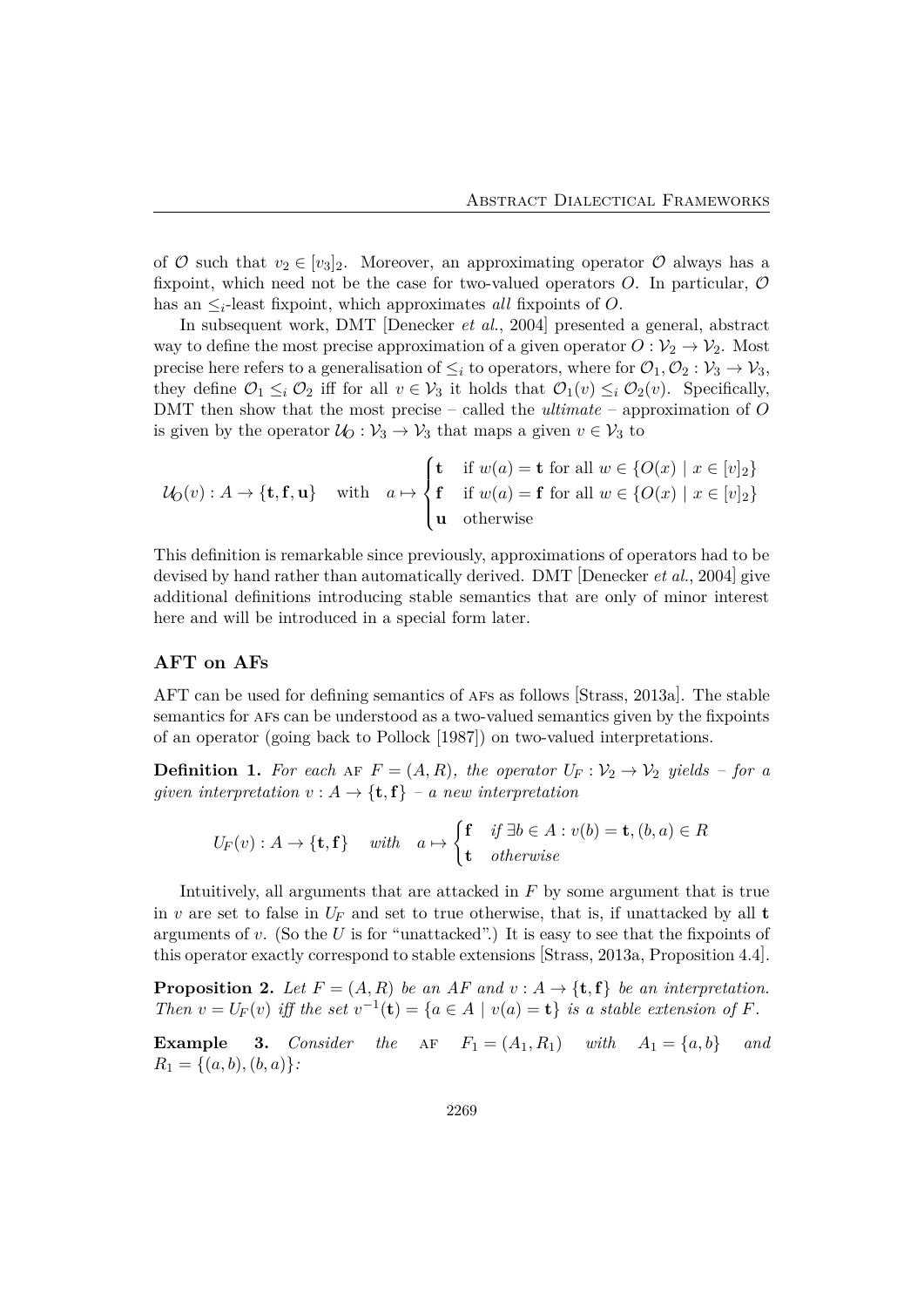

*Below, we depict the complete lattice*  $({v : A_1 \rightarrow {t, f}}), \leq_t$  *of two-valued interpretations over A*<sup>1</sup> *ordered by the truth ordering as a Hasse diagram (i.e. straight lines show direct*  $\leq_t$ *-neighbours), and how the operator*  $U_{F_1}$  *assigns its points to others (dashed arrows).*



*It can be seen from the diagram that the operator has two fixpoints,*  $\{a \mapsto t, b \mapsto f\}$ *and*  $\{a \mapsto f, b \mapsto t\}$ *. They correspond one-to-one to the stable extensions*  $\{a\}$  *and*  ${b}$  *of the AFF*<sub>1</sub>.

**Example 4.** In contrast, consider the AF  $F_2 = (A_2, R_2)$  with  $A_2 = \{a, b, c\}$  and  $R_2 = \{(a, b), (b, c), (c, a)\}.$ 



*Again, we depict the complete lattice*  $({v : A_2 \rightarrow {t, f}}), \leq_t$  *and how the operator UF*<sup>2</sup> *assigns its points to others.*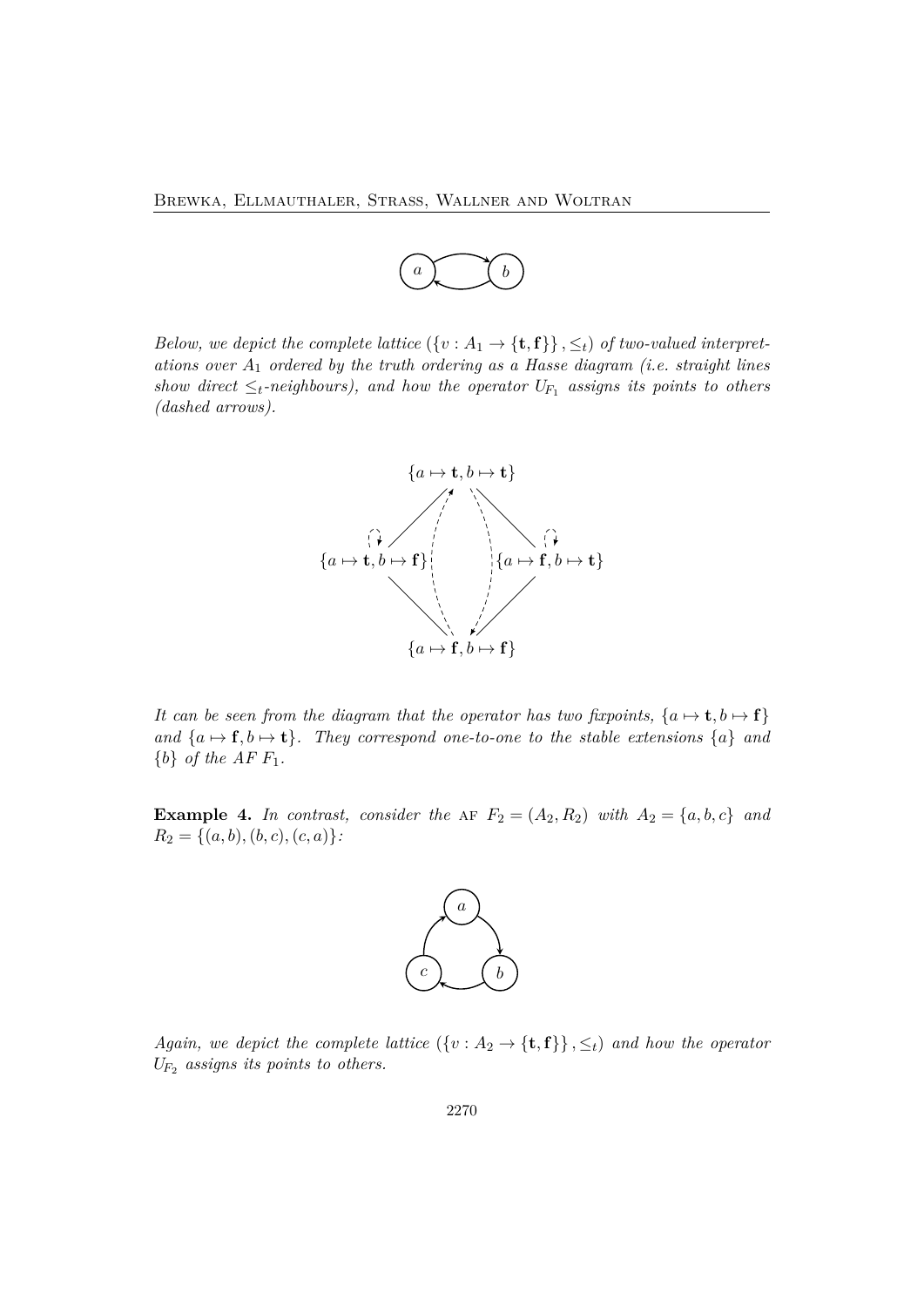

*The picture makes it obvious that UF*<sup>2</sup> *has no fixpoint, in accordance with the fact that F*<sup>2</sup> *has no stable extension.*

Using the definitions of Denecker, Marek and Truszczyski, it is easy to obtain the ultimate approximation of  $U_F$ . (See also [Strass, 2013a, Proposition 4.1].)

**Corollary 5.** *Given an interpretation*  $v : A \rightarrow \{t, f, u\}$ *, the three-valued operator*  $\Upsilon_F : \mathcal{V}_3 \to \mathcal{V}_3$  *yields a new interpretation* 

$$
\Upsilon_F(v) : A \to \{\mathbf{t}, \mathbf{f}, \mathbf{u}\} \quad \text{with} \quad a \mapsto \begin{cases} \mathbf{f} & \text{if } \exists b \in A : v(b) = \mathbf{t}, (b, a) \in R \\ \mathbf{t} & \text{if } \forall b \in A : (b, a) \in R \implies v(b) = \mathbf{f} \\ \mathbf{u} & \text{otherwise} \end{cases}
$$

For any given AF *F*, the fixpoints of *U<sup>F</sup>* constitute the stable semantics of *F*. The ultimate approximation  $\Upsilon_F$  approximates  $U_F$ , thus the semantics induced by  $\Upsilon_F$ then intuitively approximate af stable semantics. More specifically, the following result is straightforward [Strass, 2013a, Section 4]: 4

**Proposition 6.** *Let*  $F = (A, R)$  *be an AF and*  $v : A \rightarrow \{t, f, u\}$  *be an interpretation.* 

*1. v is complete for F iff*  $v = \Upsilon_F(v)$ *.* 

<sup>&</sup>lt;sup>4</sup>Given an AF  $F = (A, R)$ , an extension  $E \subseteq A$  uniquely determines a three-valued interpretation  $v_E$  by letting  $v_E(a) = \mathbf{t}$  if  $a \in E$ ,  $v_E(a) = \mathbf{f}$  if a is attacked by E in F, and  $v_E(a) = \mathbf{u}$  otherwise. Similarly, a three-valued interpretation  $v : A \to \{\mathbf{t}, \mathbf{f}, \mathbf{u}\}\$  uniquely determines an extension  $E_v = \{a \mid v(a) = \mathbf{t}\}.$  This allows us to switch freely between extensions and interpretations.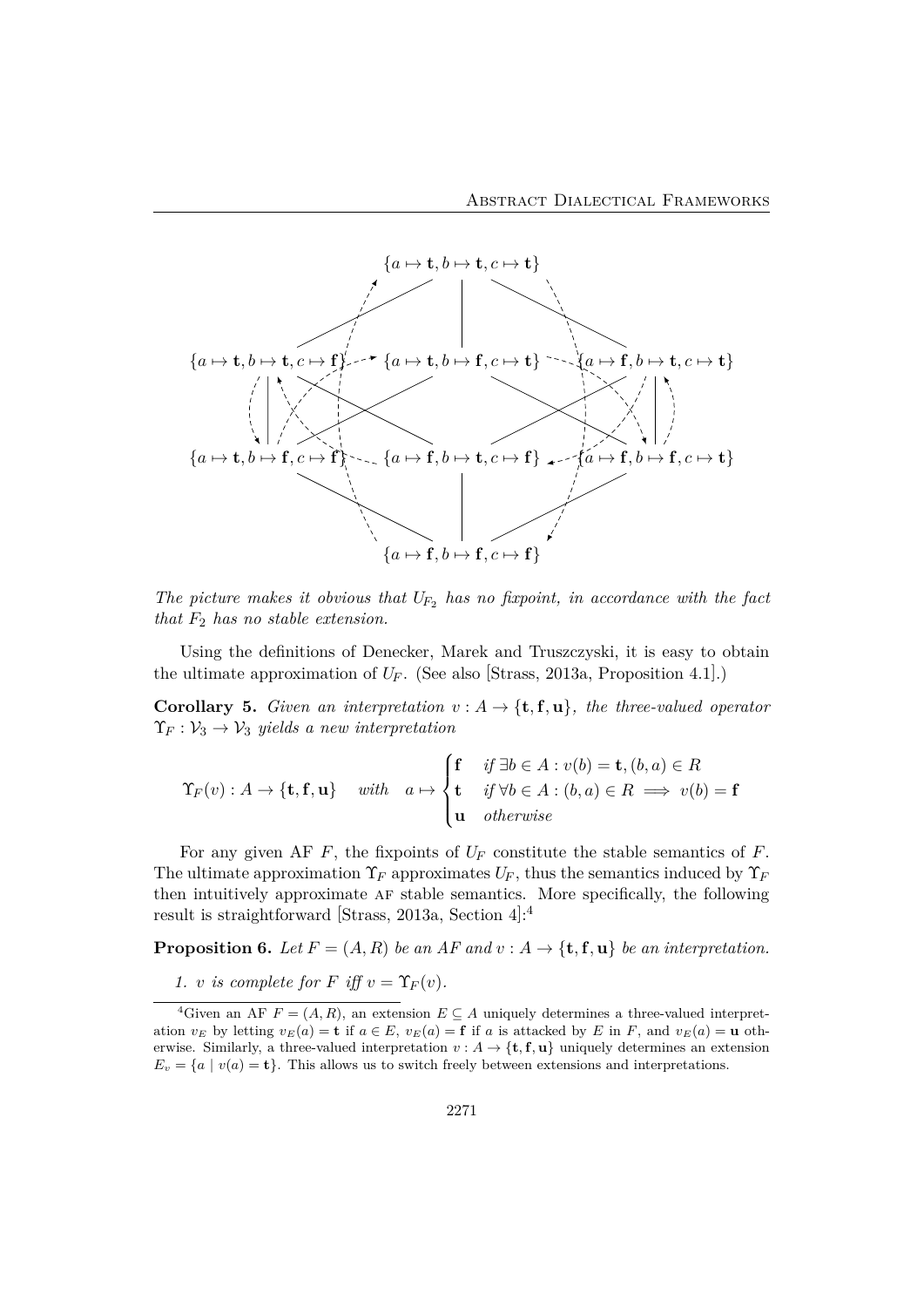- 2. *v is admissible for F iff*  $v \leq_i \Upsilon_F(v)$ .
- *3. v is preferred for F iff v is*  $\leq$ <sub>*i*</sub>-maximal admissible.
- *4. v is grounded for F iff v is the*  $\leq$ <sub>*i*</sub>-least fixpoint of  $\Upsilon_F$ *.*

In the next section, we will use approximation fixpoint theory and this result to define the semantics of ADFs in a straightforward way.

**Example 7.** *Consider the AF*  $F_3 = (A_3, R_3)$  *with*  $A_3 = \{a, b\}$  *and*  $R_3 = \{(a, b)\}$ *:* 



*Below, we depict the associated meet-semilattice*  $({v : A_3 \rightarrow {t, f, u}}), \leq_i$  *of the set of all three-valued interpretations over A*<sup>3</sup> *ordered by the information ordering, and how the operator*  $\Upsilon_{F_3}$  *maps those interpretations to others.* 



*The picture shows how the grounded semantics can be obtained by following the dotted line starting in the*  $\leq_i$ *-least element up to the operator's single fixpoint. (In fact, it obviates that all (sufficiently long) sequences of operator applications lead to the fixpoint, showing that this interpretation really is the intended meaning of*  $F_3$ .

**Example 8.** Reconsider the AF  $F_1 = (A_1, R_1)$  from Example 3 with  $A_1 = \{a, b\}$ *and*  $R_1 = \{(a, b), (b, a)\}$ *:* 

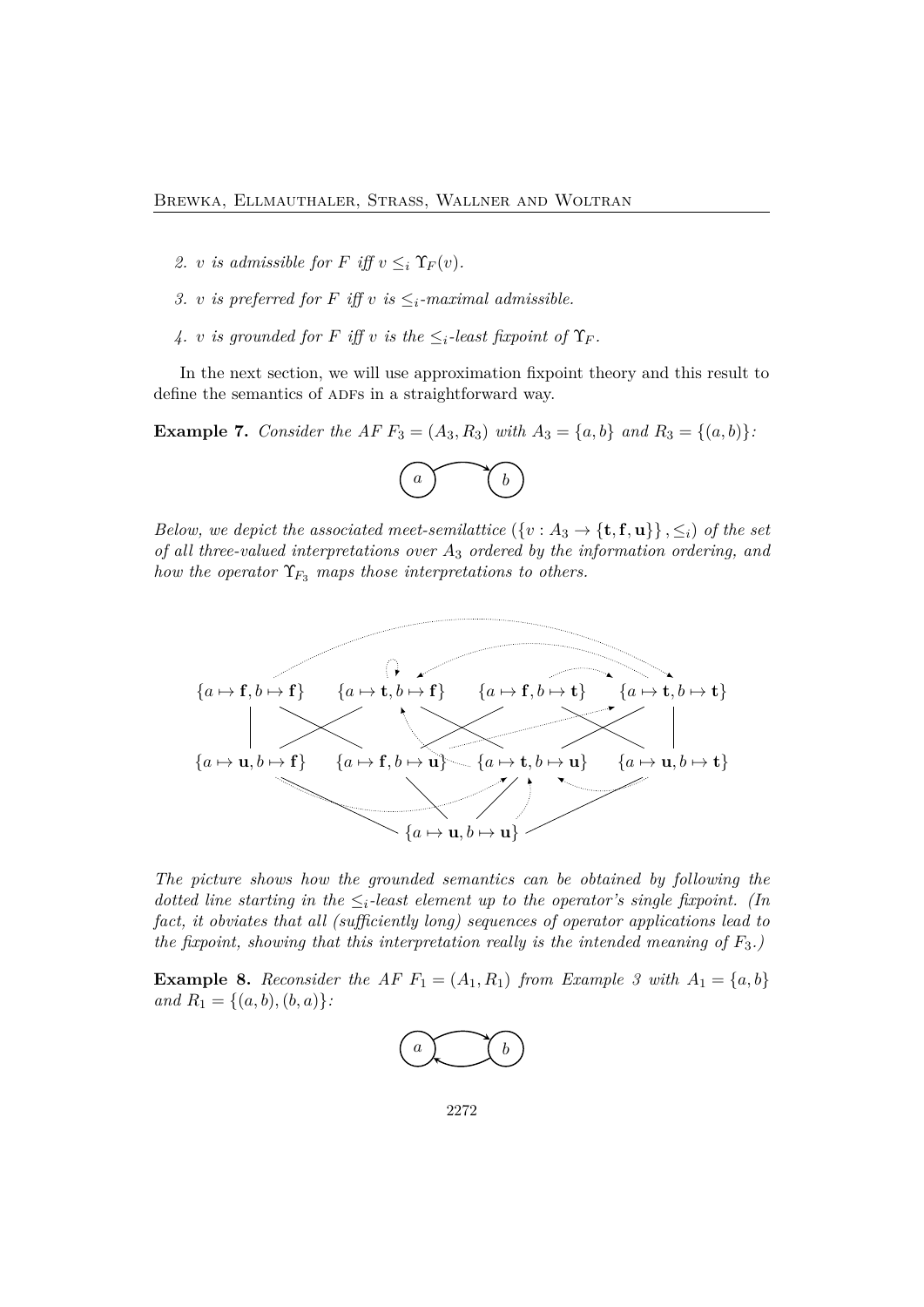*Again, we show the complete meet-semilattice*  $({v : A_1 \rightarrow {t, f, u}}), \leq_i$  *along with the mappings of the operator*  $\Upsilon_{F_1}$  *(dotted arrows).* 



In this picture, the operator  $U_{F_1}$  re-appears in the top row of all two-valued inter*pretations. Those form a complete lattice with respect to*  $\leq_t$ *, but an antichain with respect to*  $\leq_i$ *. Likewise, the two fixpoints of*  $U_{F_1}$  *re-appear as fixpoints of*  $\Upsilon_{F_1}$  *in the top row. The additional fixpoint of*  $\Upsilon_{F_1}$  *consequently constitutes the grounded semantics of F*1*.*

As we have seen, the operator  $\Upsilon_F$  arises naturally from a straightforward application of ultimate approximation [Denecker *et al.*, 2004] to an operator proposed by Pollock [1987]. It is interesting to observe that the assignments of the operator correspond precisely to what has independently been defined as "legal argument labellings" [Caminada and Gabbay, 2009].

### **3 ADFs: Syntax and Semantics**

Like an  $AF$ , an abstract dialectical framework ( $ADF$ ) is a directed graph whose nodes represent arguments, statements or positions. One can think of the nodes as arbitrary items which can be accepted or not. The links represent dependencies. However, unlike a link in an AF, the meaning of an ADF link can vary. The status of a node s only depends on the status of its parents (denoted  $par(s)$ ), that is, the nodes with a direct link to *s*. In addition, each node *s* has an associated acceptance condition  $C_s$  specifying the exact conditions under which *s* is accepted.  $C_s$  is a function assigning to each subset of  $par(s)$  one of the truth values **t**, **f**.<sup>5</sup> Intuitively, if for some

<sup>&</sup>lt;sup>5</sup>In the original paper *in* and *out* were used. We prefer truth values here as they allow us to apply standard logical terminology.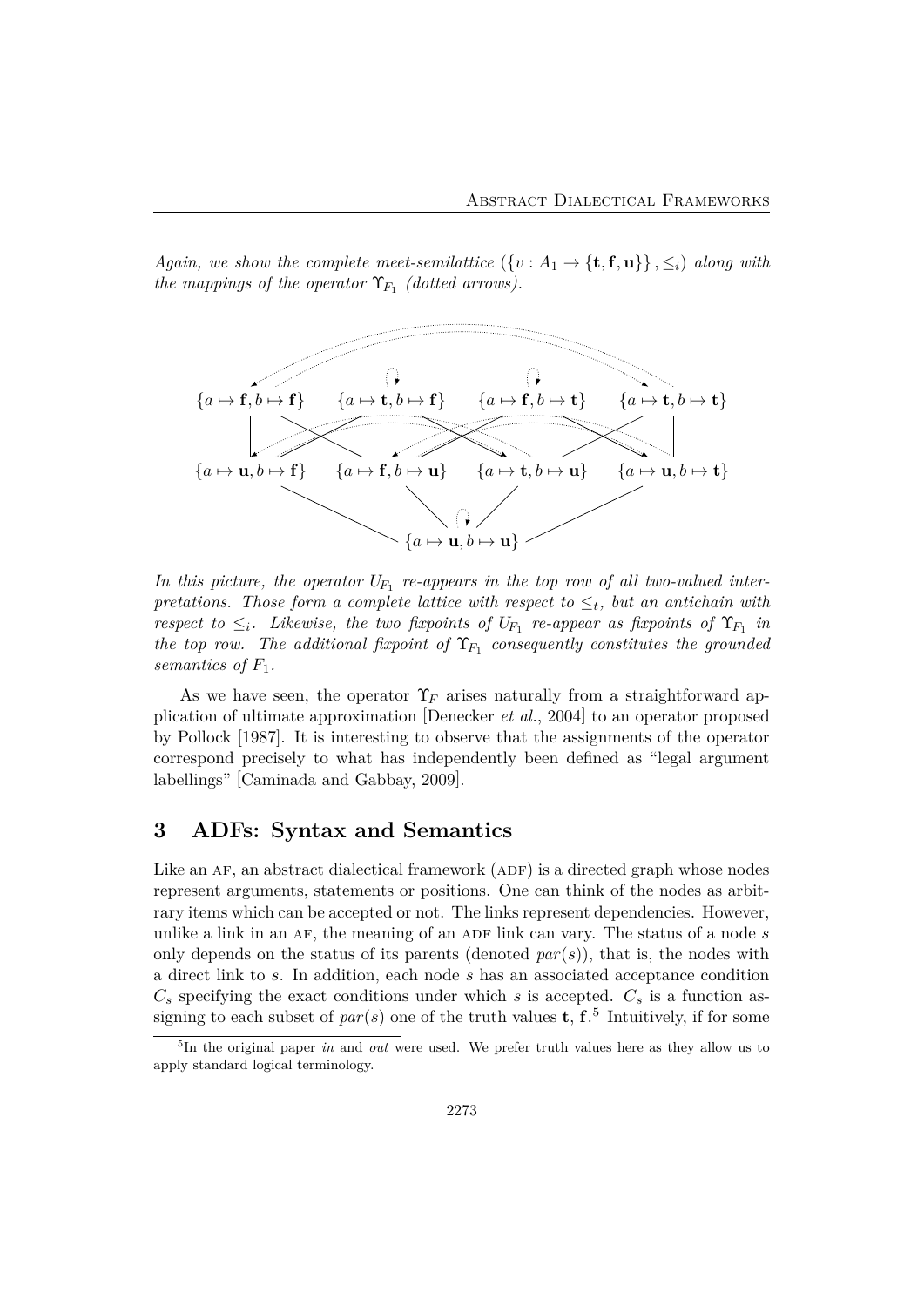$R \subseteq par(s)$  we have  $C_s(R) = \mathbf{t}$ , then *s* will be accepted provided the nodes in *R* are accepted and those in  $par(s) \setminus R$  are not accepted.

**Definition 9.** An abstract dialectical framework *is a tuple*  $D = (S, L, C)$  *where* 

- *S is a set of statements (positions, nodes),*
- $L \subseteq S \times S$  *is a set of links.*
- $C = {C_s}_{s \in S}$  *is a set of total functions*  $C_s : 2^{par(s)} \rightarrow {\textbf{t}, \textbf{f}}$ *, one for each statement s. C<sup>s</sup> is called acceptance condition of s.*

In many cases it is convenient to represent acceptance conditions as propositional formulas. For this reason we will frequently use a logical representation of ADFs  $(S, L, C)$  where *C* is a collection  $\{\varphi_s\}_{s \in S}$  of propositional formulas.<sup>6</sup>

**Example 10.** In the following ADF, which will act as running example throughout *the article, we use formulas to specify acceptance conditions.*



*Intuitively,*  $\varphi_a$  *states that a should always be accepted. Condition*  $\varphi_b$  *expresses a kind of self-support, which can be utilized as a guess whether or not to accept b. Finally, c should be accepted if both a and b are, while d is attacked by statement b.*

Unless specified differently we will tacitly assume that the acceptance formulas specify the parents a node depends on implicitly. It is then not necessary to give the links in the graph explicitly. We thus can represent an ADF  $D$  as a tuple  $(S, C)$ where *S* and *C* are as above and *L* is implicitly given as  $(a, b) \in L$  iff *a* appears in *φb*.

<sup>&</sup>lt;sup>6</sup>More precisely, each acceptance condition  $C_s$  will be represented as a propositional formula  $\varphi_s$ over the vocabulary *par*(*s*).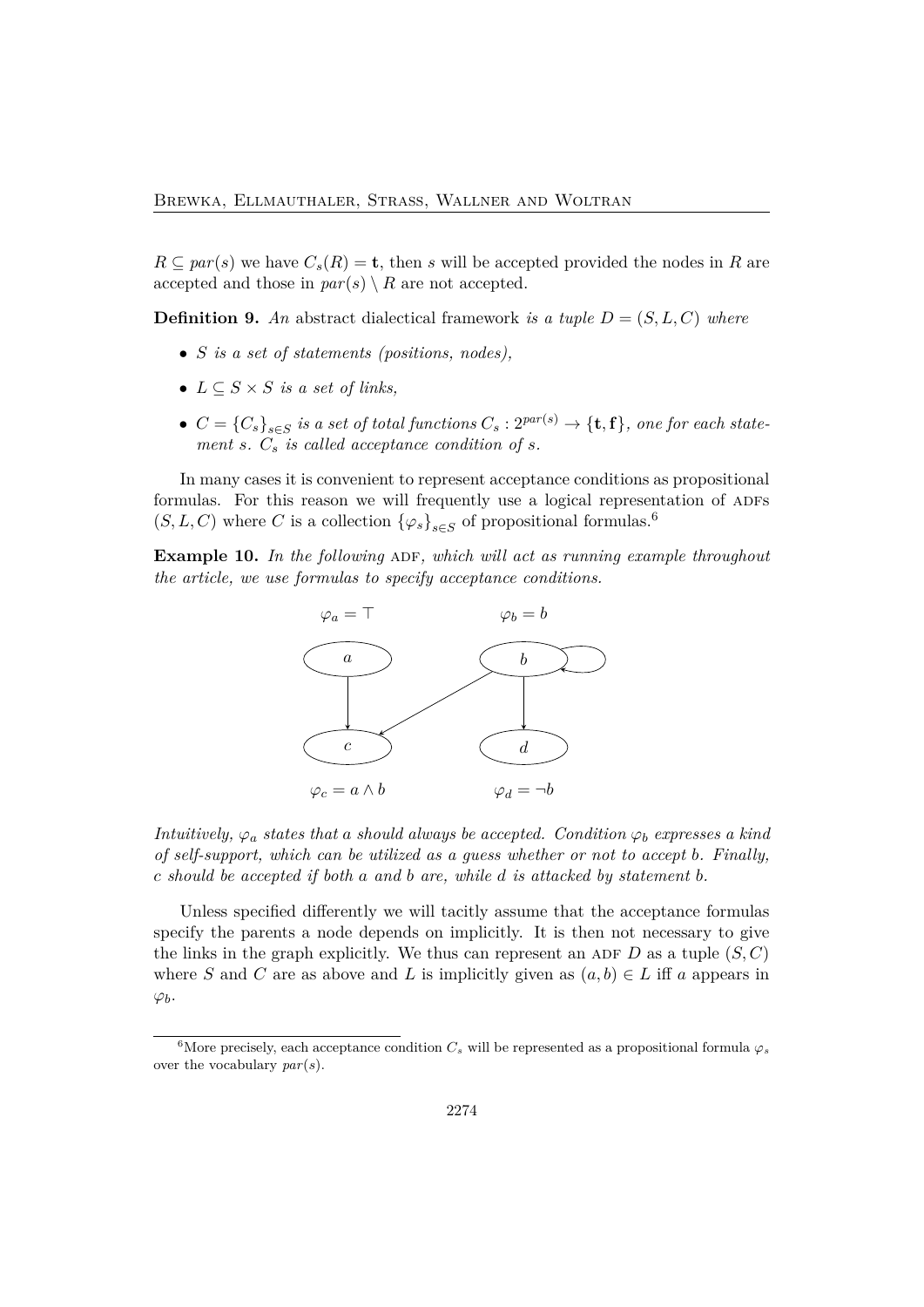The different semantics of ADFs over statements *S* are based (via approximation fixpoint theory) on the notion of a two-valued model. A two-valued interpretation  $v : S \to \{\mathbf{t}, \mathbf{f}\}$  – a mapping from statements to the truth values true and false – is a *two-valued model* (*model*, if clear from the context) of an ADF  $(S, C)$  whenever for all statements  $s \in S$  we have  $v(s) = v(\varphi_s)$ , that is, *v* maps exactly those statements to true whose acceptance conditions are satisfied under *v*. 7

#### **Approximation Fixpoint Theory on ADFs**

We now come back to AFT and illustrate its role to define semantics for ADFs [Strass, 2013a; Brewka *et al.*, 2013]. As AFT deals with operator-based semantics and how to approximate them, the starting point is an operator for the two-valued semantics: the notion of an ADF model allows us to associate a twovalued operator to a given ADF.

**Definition 11.** Let  $D = (S, \{\varphi_s\}_{s \in S})$  be an ADF. The operator  $G_D : \mathcal{V}_2 \to \mathcal{V}_2$  takes *an input*  $v : S \to \{\mathbf{t}, \mathbf{f}\}\$ and returns an updated interpretation

$$
G_D(v) : S \to \{\mathbf{t}, \mathbf{f}\} \quad \text{with} \quad s \mapsto v(\varphi_s)
$$

In words, the operator takes a two-valued interpretation *v* and returns a twovalued interpretation  $G_D(v)$  mapping each  $s \in S$  to the truth value that is obtained by evaluating  $\varphi_s$  with *v*. It is easy to see that this operator characterises the ADF model semantics [Strass, 2013a, Proposition 3.4].

**Proposition 12.** Let  $D = (S, L, C)$  be an ADF and  $v : S \rightarrow \{t, f\}$  be a two-valued *interpretation. Then v is a (two-valued) model of D iff*  $v = G_D(v)$ *.* 

**Example 13.** *For the ADF D from Example 10, Figure 2 depicts the complete lattice*  $({v : S \to \{t, f\}}), \leq_t$  *and how the operator*  $G_D$  *assigns its points to others.* 

Using the general operator-based definitions of Denecker, Marek and Truszczyski [Denecker *et al.*, 2004], it is again straightforward to determine the ultimate approximation of  $G_D$ . Recall from the section on approximation fixpoint theory (Section 2) that the set  $\mathcal{V}_3$  of all three-valued interpretations over *S* forms a complete meetsemilattice with respect to the information ordering  $\leq_i$ . The consensus meet operation  $\Box_i$  of this semilattice is given by  $(v_1 \Box_i v_2)(s) = v_1(s) \Box_i v_2(s)$  for all  $s \in S$ . The least element of this semilattice is the interpretation  $v_{\mathbf{u}} : S \to {\mathbf{u}}$  mapping all

<sup>&</sup>lt;sup>7</sup>In an earlier paper [Brewka *et al.*, 2013], there was the notion of a "three-valued model". The development and analysis of that concept has been discontinued.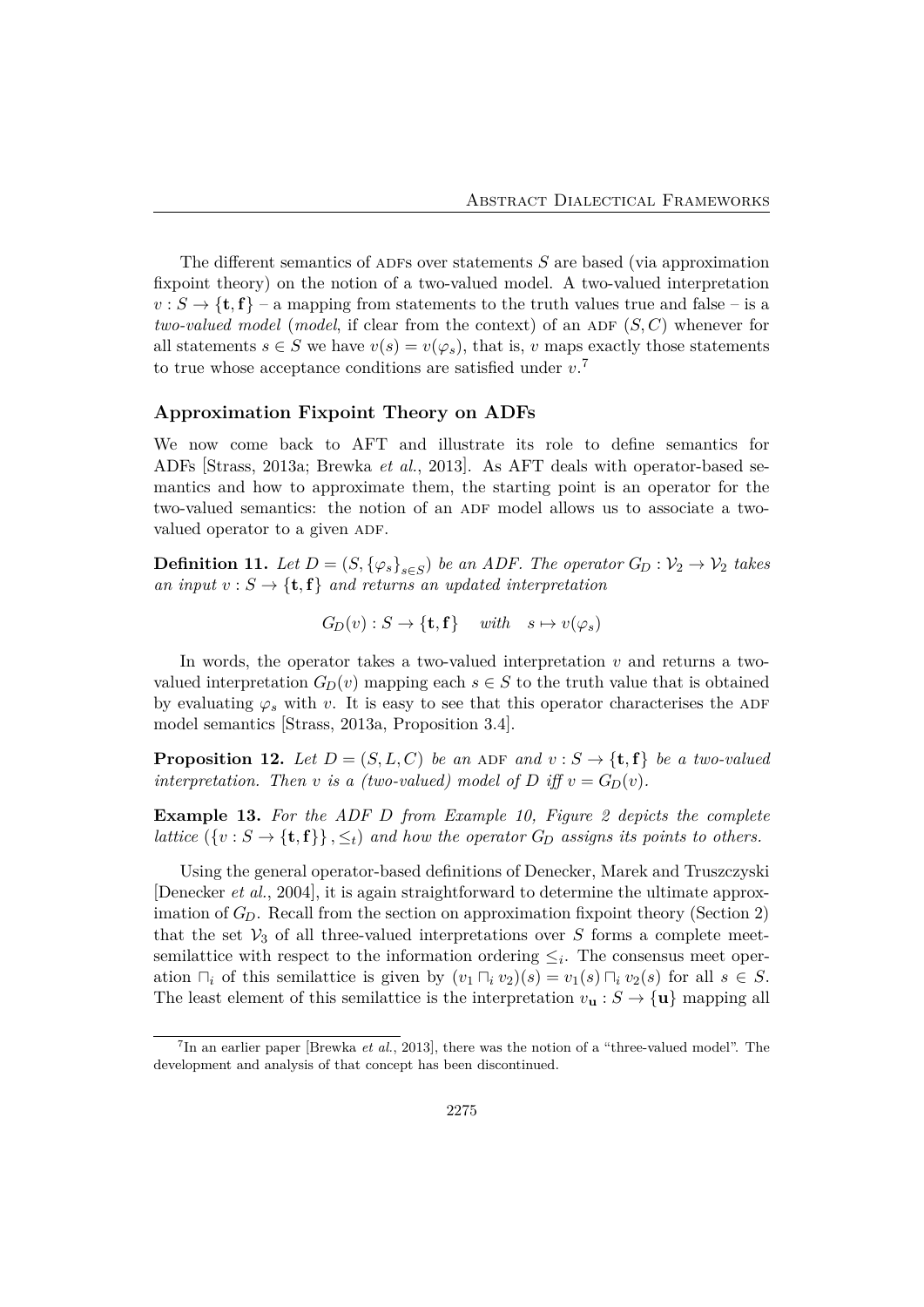

*Figure 2: Complete lattice of two-valued interpretations for Example 10; dashed arrows visualise the assignments of the operator GD. It can be readily seen that G<sup>D</sup> has two fixpoints, whence D has two models (Proposition 12).*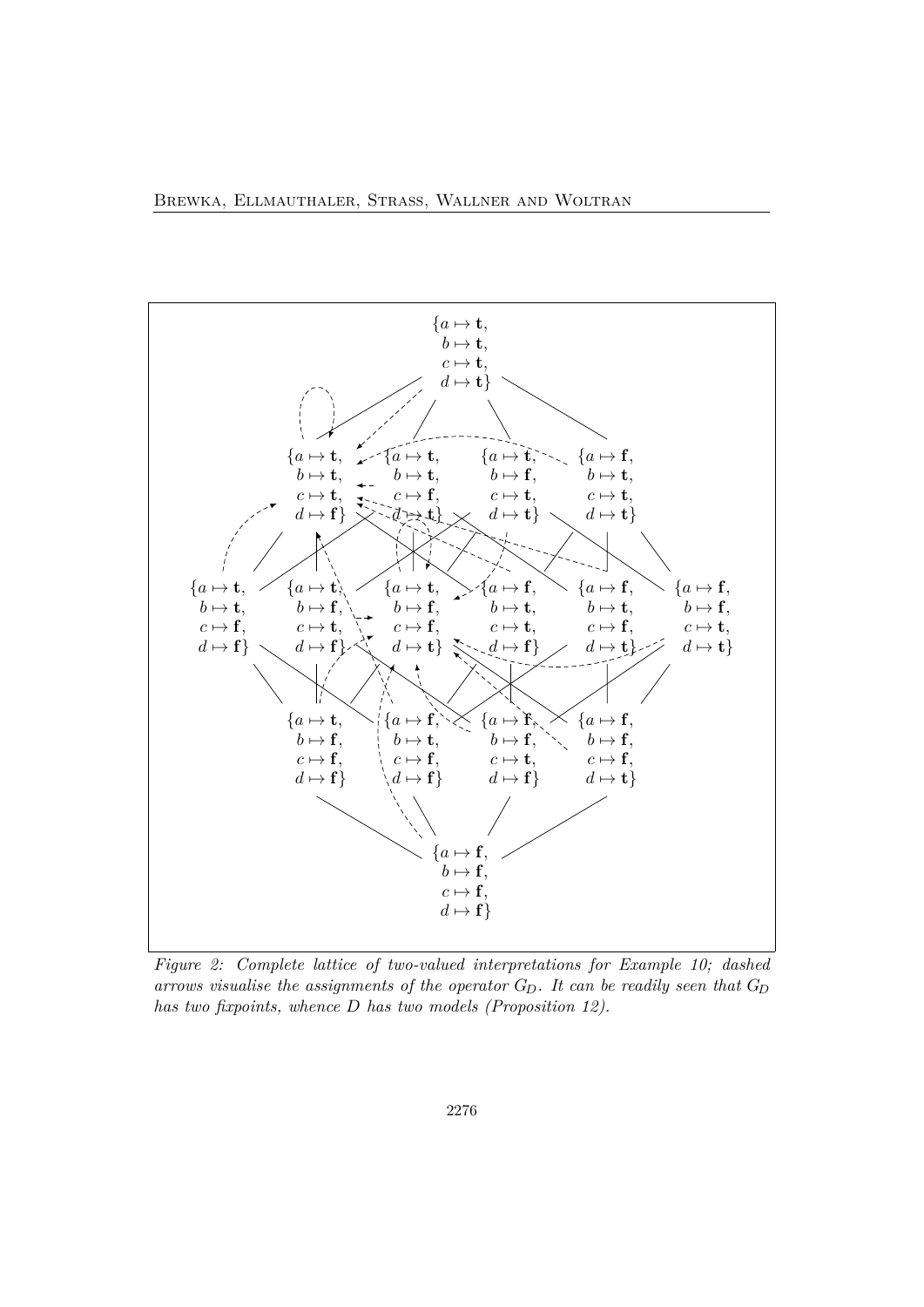statements to undefined – the least informative interpretation. The ultimate approximation of the two-valued ADF operator  $G_D$  is now obtained as follows [Strass, 2013a, Lemma 3.12]:

**Corollary 14.** Let D be an ADF. The operator  $\Gamma_D : \mathcal{V}_3 \to \mathcal{V}_3$  is the ultimate ap*proximation of*  $G_D$  *and is defined as follows: for an ADF D and a three-valued interpretation v, the revised interpretation*  $\Gamma_D(v)$  *is given by* 

 $\Gamma_D(v) : S \to \{\mathbf{t}, \mathbf{f}, \mathbf{u}\}$  *with*  $s \mapsto \prod_i \{w(\varphi_s) \mid w \in [v]_2\}$ 

That is, for each statement *s*, the operator returns the consensus truth value for its acceptance formula  $\varphi_s$ , where the consensus takes into account all possible twovalued interpretations  $w$  that extend the input valuation  $v$ . If this  $v$  is two-valued, then  $[v]_2 = \{v\}$ , thus  $\Gamma_D(v)(s) = v(\varphi_s) = G_D(v)(s)$  and  $\Gamma_D$  indeed approximates  $G_D$ .

**Example 15.** *Consider the* ADF  $D_1 = (S_1, L_1, C_1)$  *given by*  $S_1 = \{a, b, c\}$ *, and*  $L_1$ *and C*<sup>1</sup> *given as follows:*



*Roughly, a cannot be accepted. Statement b supports itself, and is furthermore supported by a and attacked by c – more precisely, b can be accepted if a can be accepted or b can be accepted or c can be rejected. In turn, c is jointly attacked by a and b – c can only be rejected if both a and b are accepted, otherwise c is accepted. Figure 3 shows the associated complete meet-semilattice*  $({v : S_1 \rightarrow {t, f, u}}), \leq_i$  *along with the mappings of the operator*  $\Gamma_{D_1}$ *.* 

It is now an easy corollary of Proposition 6 to generalize the standard af semantics to ADFs:

**Definition 16.** Let  $D = (S, L, C)$  be an ADF and  $v : S \rightarrow \{t, f, u\}$  be an interpret*ation.*

- *1. v is* complete *for D iff*  $v = \Gamma_D(v)$ *.*
- 2. *v is* admissible *for D iff*  $v \leq_i \Gamma_D(v)$ .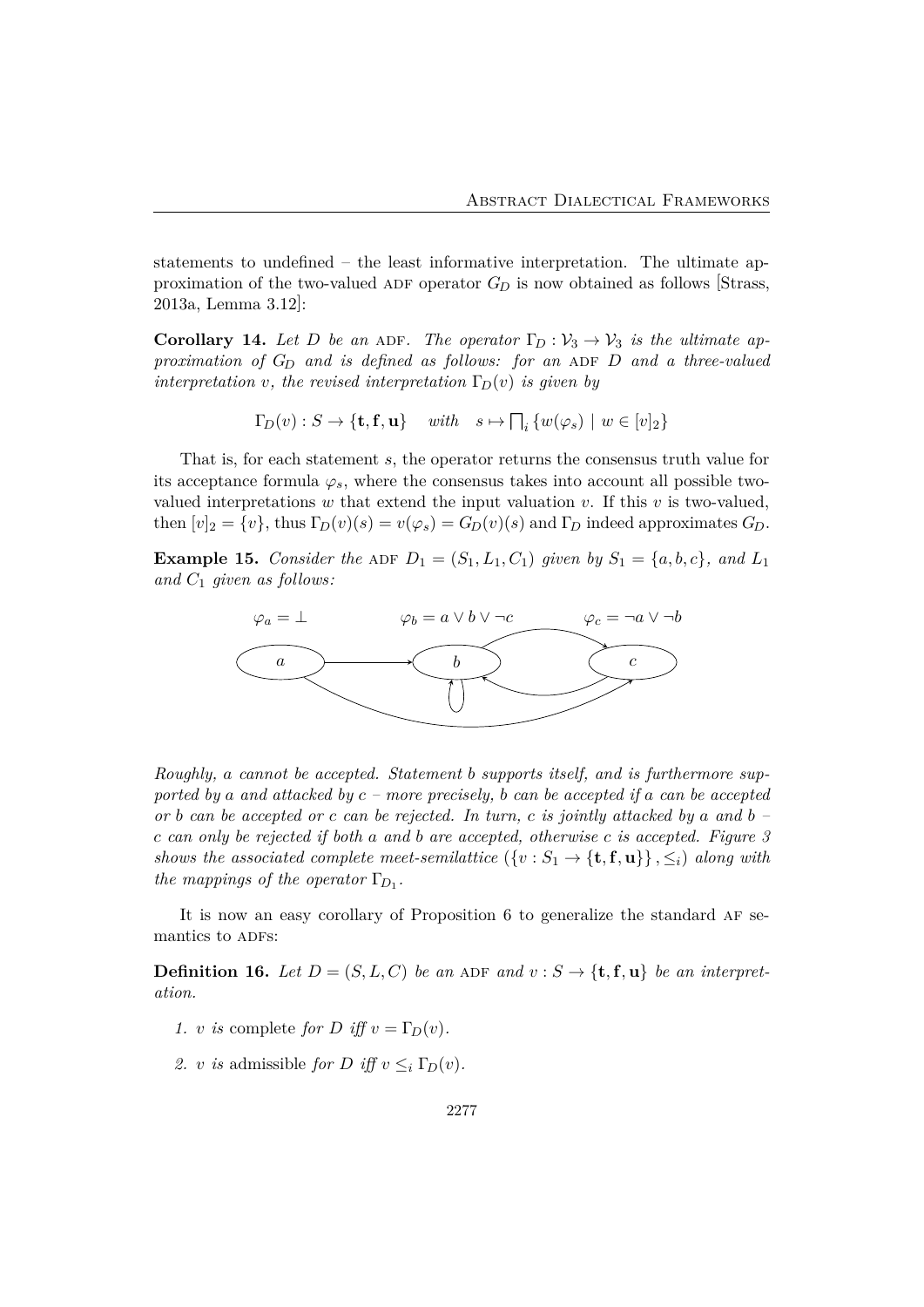Brewka, Ellmauthaler, Strass, Wallner and Woltran



*Figure 3: Complete meet-semilattice of three-valued interpretations over*  $S_1 = \{a, b, c\}$  *under the information ordering for Example 15; dotted arrows visualise mappings of the operator*  $\Gamma_{D_1}$ *. It can be seen that*  $\Gamma_{D_1}$  *has a*  $\leq_i$ *-least fixpoint, which is situated right*  $\leq_i$ *-beneath its two-valued models, the other two fixpoints of*  $\Gamma_{D_1}$ .

- *3. v is* preferred *for D iff v is*  $\leq_i$ *-maximal admissible.*
- *4. v is* grounded *for D iff v is the*  $\leq_i$ *-least fixpoint of*  $\Gamma_D$ *.*

Incidentally, Brewka and Woltran [2010] already defined the operator Γ*<sup>D</sup>* (manually) and used it to define the grounded semantics. Thus the grounded semantics can be seen as the greatest possible consensus between all acceptable ways of interpreting the ADF at hand. A three-valued interpretation is admissible for an ADF  $D$  iff it does not make an unjustified commitment that the operator Γ*<sup>D</sup>* will subsequently revoke.

There is an alternative and perhaps slightly more accessible way of introducing the operator Γ*D*. We will briefly pursue this way for illustration, and start out with an additional definition. For a propositional formula  $\varphi$  over vocabulary *S* and a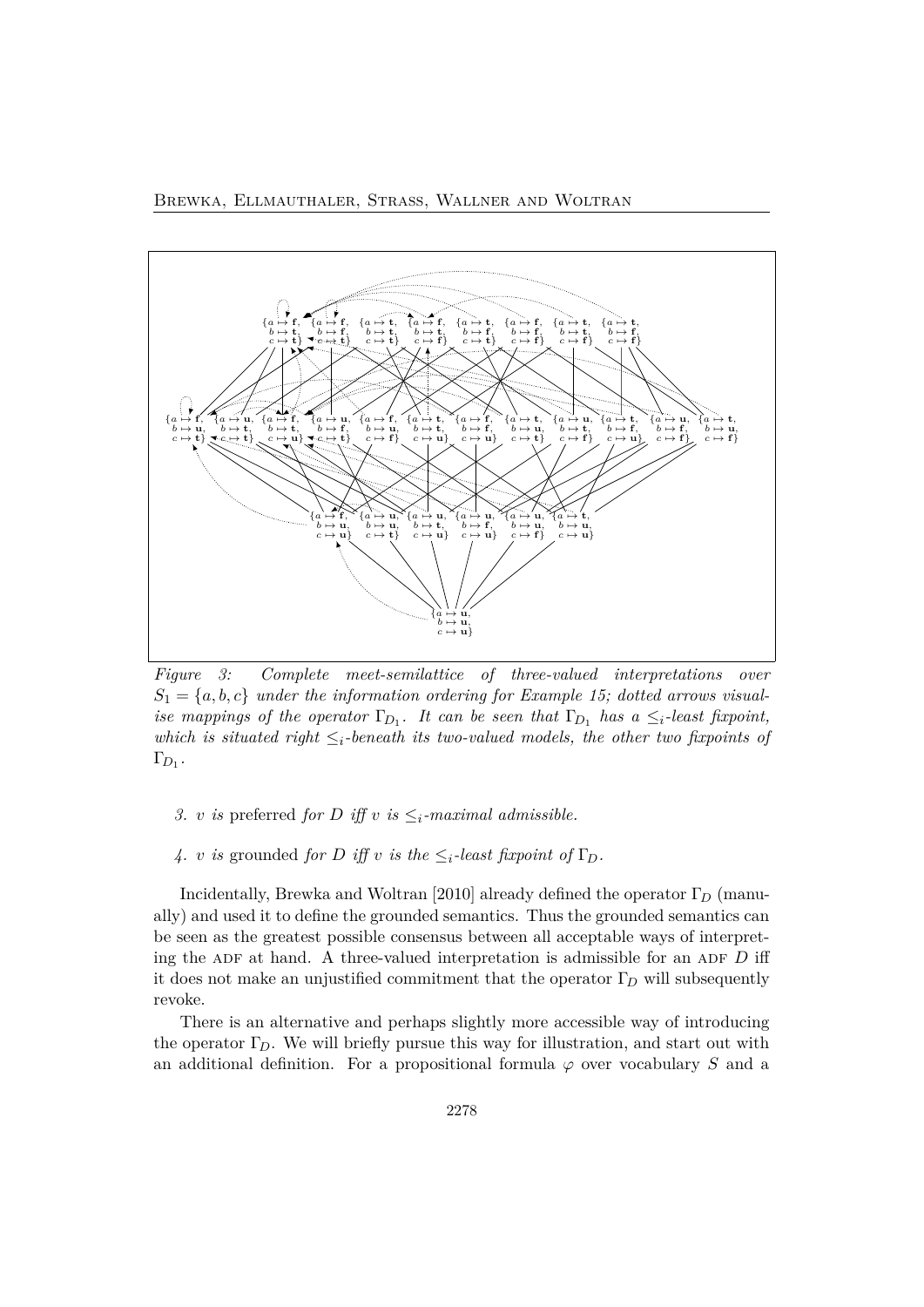three-valued interpretation  $v : S \to \{\mathbf{t}, \mathbf{f}, \mathbf{u}\}\)$ , the *partial valuation of*  $\varphi$  *by v* is the formula

$$
\varphi^v = \varphi[p/\top : v(p) = \mathbf{t}][p/\bot : v(p) = \mathbf{f}]
$$

Intuitively, given a three-valued interpretation  $v$  and a formula  $\varphi$ , the partial evaluation of  $\varphi$  with *v* takes the two-valued part of *v* and replaces the evaluated variables with their truth values. For example, consider the propositional formula  $\varphi = a \vee (b \wedge c)$  and the interpretation  $v_1 = \{a \mapsto f, b \mapsto t, c \mapsto u\}$ . Statement *c* with  $v_1(c) = \mathbf{u}$  will remain in  $\varphi$ , while *a* and *b* are replaced, and we get  $\varphi^{v_1} = \bot \vee (\top \wedge c)$ . Now assume that an ADF  $D = (S, {\varphi_s}_{s \in S})$  is given via acceptance formulas; for this *D* and a three-valued interpretation *v*, the revised interpretation  $\Gamma_D(v)$  is given by

$$
\Gamma_D(v) : S \to \{\mathbf{t}, \mathbf{f}, \mathbf{u}\} \quad \text{with} \quad s \mapsto \begin{cases} \mathbf{t} & \text{if } \varphi_s^v \text{ is irrefutable} \\ \mathbf{f} & \text{if } \varphi_s^v \text{ is unsatisfiable} \\ \mathbf{u} & \text{otherwise} \end{cases}
$$

An irrefutable formula is a formula that is satisfied under any two-valued interpretation (i.e. the formula is a tautology).

For reasons of brevity, we will sometimes shorten the notation of a threevalued interpretation  $v = \{a_1 \mapsto t_1, \ldots, a_n \mapsto t_n, \}$  with statements  $a_1, \ldots, a_n$  and truth values  $t_1, \ldots, t_n$  to  $v \triangleq \{a_i \mid v(a_i) = \mathbf{t}\} \cup \{\neg a_i \mid v(a_i) = \mathbf{f}\}.$  For instance,  $v = \{a \mapsto \mathbf{t}, b \mapsto \mathbf{u}, c \mapsto \mathbf{f}\}\triangleq \{a, \neg c\}.$ 

We now show some concrete interpretations and semantics for an example.

**Example 17.** As we have seen before, for the ADF D from Example 10 we obtain *the following two-valued models:*

- $v_1 = \{a \mapsto \mathbf{t}, b \mapsto \mathbf{t}, c \mapsto \mathbf{t}, d \mapsto \mathbf{f}\}\triangleq \{a, b, c, \neg d\}$
- $v_2 = \{a \mapsto \mathbf{t}, b \mapsto \mathbf{f}, c \mapsto \mathbf{f}, d \mapsto \mathbf{t}\} \triangleq \{a, \neg b, \neg c, d\}$

*Unfortunately, due to its sheer size*  $(3^4 = 81$  *interpretations), we cannot depict the semi-lattice*  $({S \rightarrow \{t, f, u\}} , \leq_i)$  *and will henceforth resort to textual descriptions. The grounded interpretation of D is*  $v_3 = \{a \mapsto \mathbf{t}, b \mapsto \mathbf{u}, c \mapsto \mathbf{u}, d \mapsto \mathbf{u}\} \triangleq \{a\}$ *. The admissible interpretations (ordered by*  $\leq_i$ ) *of our example* ADF *are as follows:*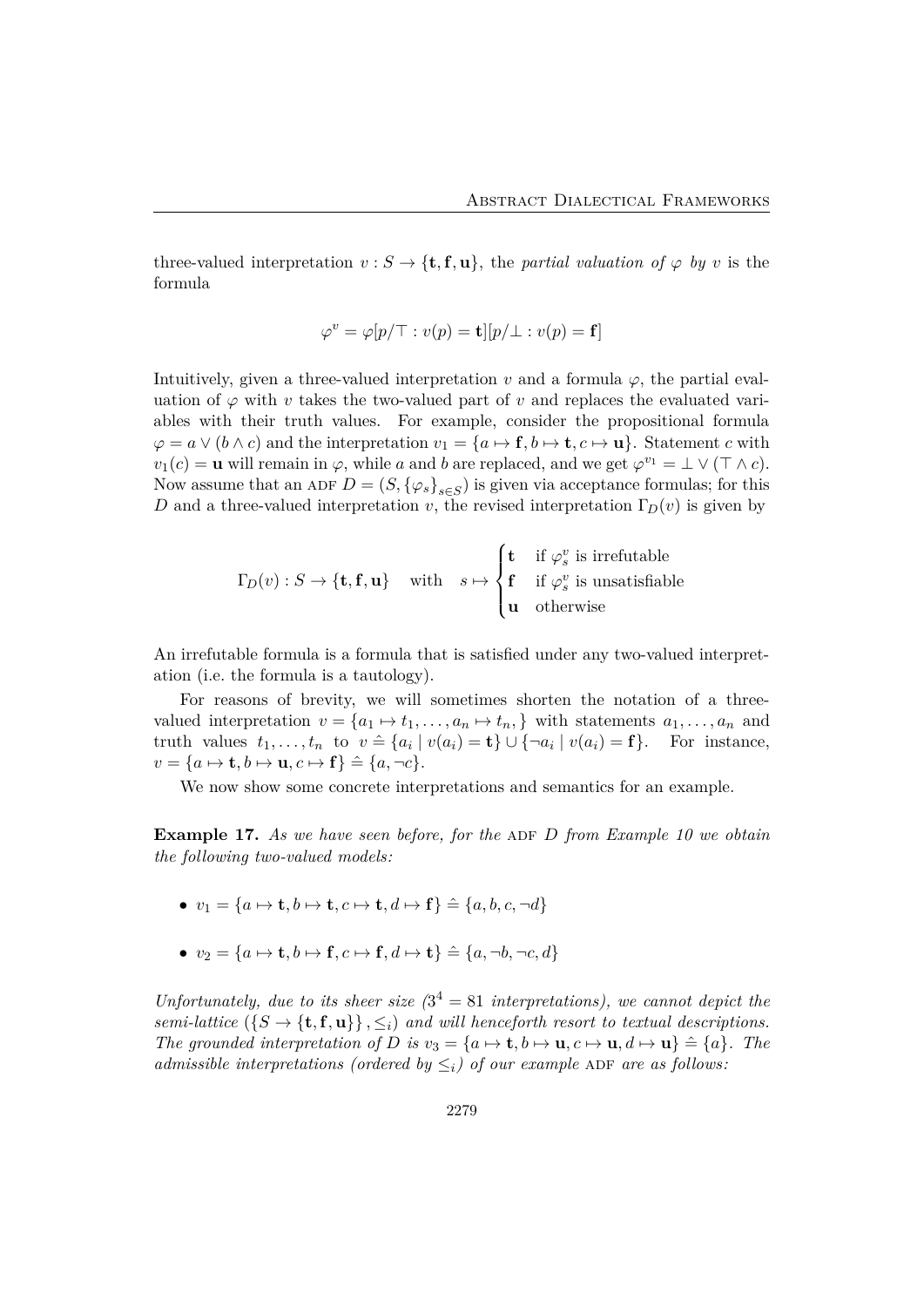

*We verify that*  $v_4 \triangleq \{a, \neg b, \neg c\}$  *is admissible in the example* ADF. Statement *a*'s *acceptance condition is a tautology. This means that under any three-valued interpretation v' it holds that*  $\Gamma_D(v')(a) = \mathbf{t}$ *, and, in particular,*  $\Gamma_D(v_4)(a) = v_4(a) = \mathbf{t}$ *. Acceptance condition of statement b is the formula b. Such an acceptance condition (a single unnegated variable) implies that for any three-valued interpretation v*′ *that assigns a value to b, it holds that*  $\Gamma_D(v')(b) = v'(b)$ *. If b is assigned* **t** *by v'*, *then*  $\varphi_b^{v'}$  *is a tautology, if b is assigned* **f***, then*  $\varphi_b^{v'}$  *is unsatisfiable, and if b is assigned* **u** *by*  $v'$ , then  $\varphi_b^{v'} = b$  *is neither a tautology nor unsatisfiable. The acceptance condition of statement c is a*  $\wedge$  *b. Evaluating*  $\varphi_c$  *under v*<sub>4</sub> *gives*  $\varphi_c^{v_4} = \top \wedge \bot \equiv \bot$ , *and*  $\Gamma_D(v_4)(c) = \mathbf{f} = v_4(c)$ *. Finally,*  $v_4(d) = \mathbf{u}$  *and*  $\varphi_d = \neg b$ *. Since for the undefined truth value it holds that*  $\mathbf{u} \leq_i \mathbf{t}$  *and*  $\mathbf{u} \leq_i \mathbf{f}$ *, if a three-valued interpretation*  $v'$ *assigns undefined to a statement, then applying the operator*  $\Gamma_D$  *under*  $v'$  *cannot* re*turn a truth value with less information than* **u** *for that statement. For our example interpretation, we have*  $v_4(d) \leq_i \Gamma_D(v_4)(d) = \mathbf{t}$ .

*The complete interpretations of our example* ADF *are* 

$$
v_3 \triangleq \{a\}, v_5 \triangleq \{a, b, c, \neg d\}, v_6 \triangleq \{a, \neg b, \neg c, d\}.
$$

The latter two,  $v_5$  and  $v_6$ , are the preferred interpretations.

The definition of stable model semantics for ADFs [Brewka *et al.*, 2013] is based on ideas from Logic Programming (LP) where stable models strengthen the notion of minimal models by excluding self-justifying cycles of atoms. In LP, this is achieved by a test which picks a candidate model *M*, uses *M* to reduce the original logic program to a program without negative literals, and then checks whether *M* coincides with the (typically unique) least model of the reduced program. This way self-justifying cycles cannot appear. What we do for an ADF  $D$  is very similar: to check whether a two-valued model *v* of *D* is *stable* we do the following:

• we eliminate in *D* all nodes with *v*-value **f** and corresponding links,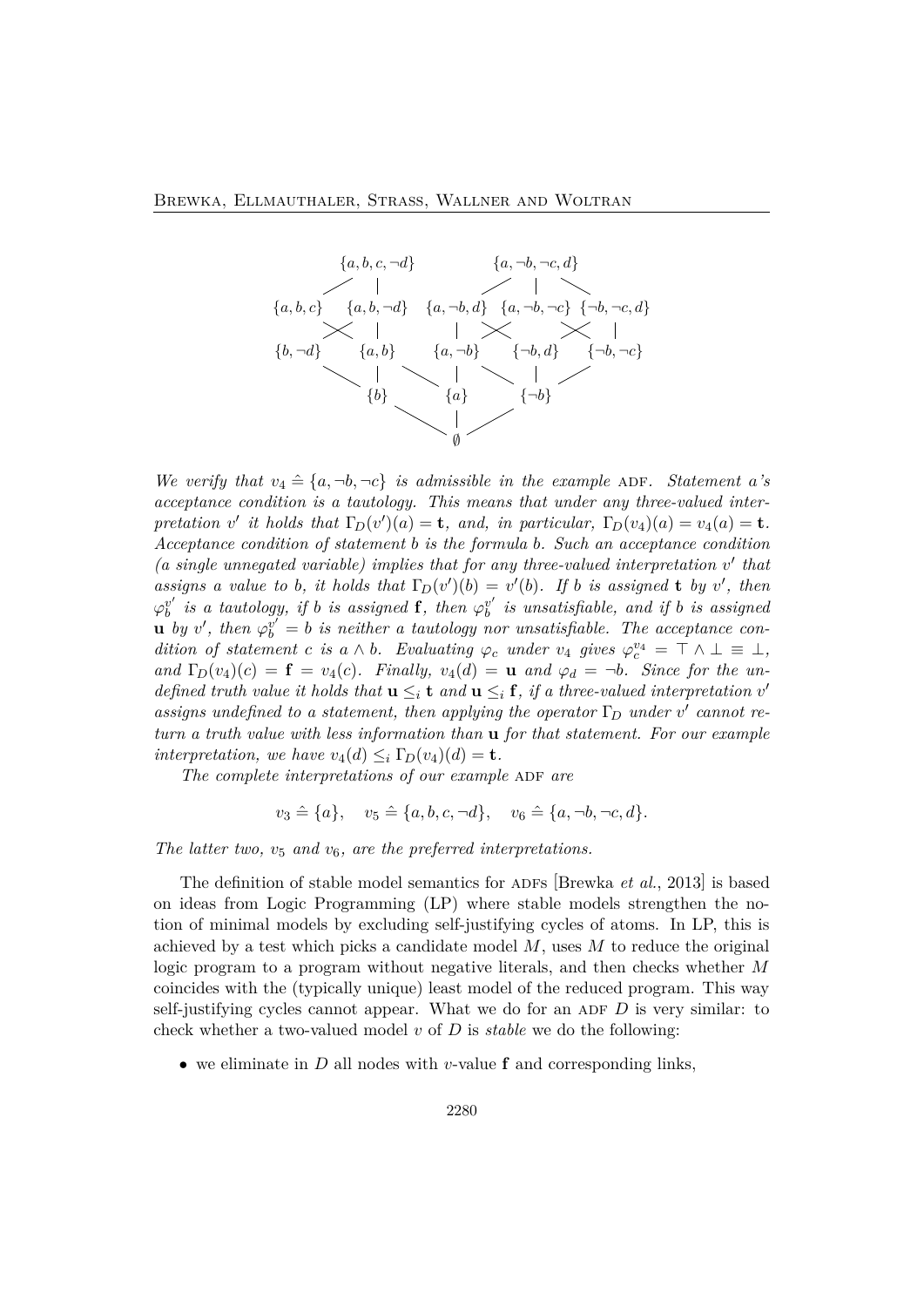- we replace eliminated nodes in acceptance conditions by  $\perp$ ,
- we check whether nodes that are **t** in *v* coincide with those that are **t** in the grounded interpretation of the reduced ADF.

This is captured in the following definition [Brewka *et al.*, 2013, Definition 6]. (See also [Strass and Wallner, 2015, Proposition 2.4] for an alternative definition via AFT.)

**Definition 18.** *Let*  $D = (S, L, C)$  *be an* ADF *with*  $C = {\varphi_s}_{s \in S}$  *and*  $v : S \to {\textbf{t}, \textbf{f}}$ *be a two-valued model of D.* Define the reduced ADF  $D^v$  with  $D^v = (S^v, L^v, C^v)$ , *where*

- $S^v = \{ s \in S \mid v(s) = t \}$
- $L^v = L \cap S^v \times S^v$
- $C^v = {\{\varphi_s^v\}}_{s \in S^v}$  where for each  $s \in S^v$ , we set  $\varphi_s^v = \varphi_s[b/\bot : v(b) = \mathbf{f}].$

*Denote by w the unique grounded interpretation of*  $D^v$ *. Now the two-valued model v of D is a* stable model *of D if and only if for all*  $s \in S$ *, we find that*  $v(s) = \mathbf{t}$  *implies*  $w(s) = \mathbf{t}$ .

Note that a stable model of an ADF  $D$  is a model of  $D$  by definition ( $v$  is assumed to be a model). In the reduct for a model  $v$ , (i) only statements assigned to true by *v* are present, (ii) only links with both ends being statements assigned to true by *v* are considered, and (iii) in each acceptance formula of the remaining statements we replace statements  $b \in S$  that  $v$  maps to false by their truth value, i.e., in these acceptance conditions variables assigned to false by *v* are replaced by  $\perp$  (and the remaining statements/variables remain unmodified in the formulas). This definition straightforwardly expresses the intuition underlying stable models: if all statements the model *v* takes to be false are indeed false, we must find a constructive proof for all statements the model takes to be true.

**Example 19.** *Consider the ADF D given by* 

$$
\varphi_a = \top, \quad \varphi_b = \neg a \lor c, \quad \varphi_c = b.
$$

*It has two models:*  $v_1 = \{a \mapsto \mathbf{t}, b \mapsto \mathbf{t}, c \mapsto \mathbf{t}\}$  *and*  $v_2 = \{a \mapsto \mathbf{t}, b \mapsto \mathbf{f}, c \mapsto \mathbf{f}\}$ *. Let us check whether they are stable models. For*  $v_1$ *, the reduct,*  $D^{v_1}$ *, is equal to*  $D$ *(every statement is assigned to true by v*1*, thus all statements and links remain in the reduct and no statement is replaced by*  $\perp$  *in an acceptance condition). The*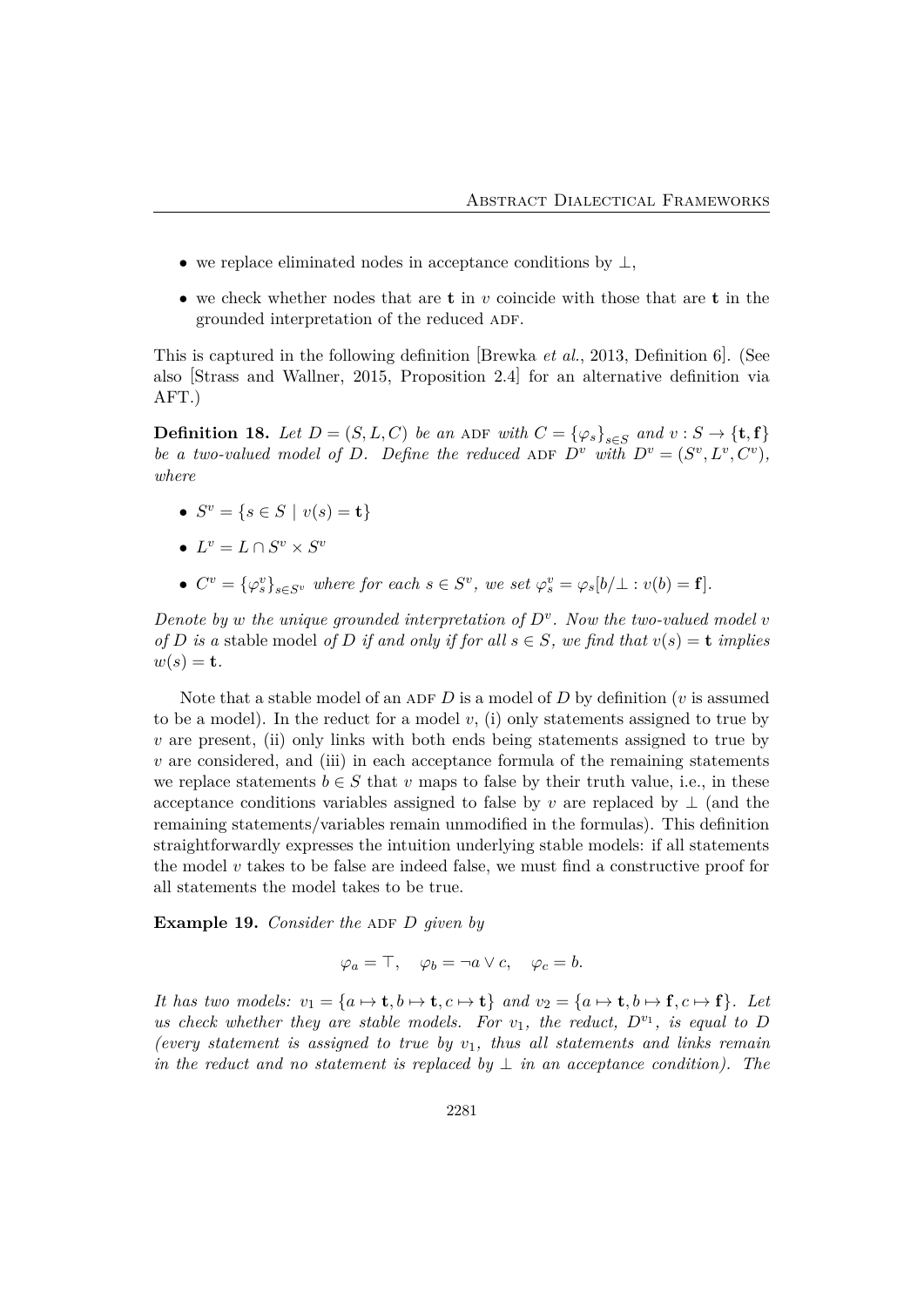*grounded interpretation of D is*  $v_3 = \{a \mapsto \mathbf{t}, b \mapsto \mathbf{u}, c \mapsto \mathbf{u}\}$ *, implying that*  $v_1$  *is not stable in D, since the grounded interpretation of*  $D^{v_1}$  *is not equal to*  $v_1$ <sup>8</sup>

*For the other model of D, the reduct*  $D^{v_2} = (S^{v_2}, L^{v_2}, C^{v_2})$  *with*  $S^{v_2} = \{a\}$ *,*  $L^{v_2} = \emptyset$ , and  $\varphi_a = \top$ . The grounded interpretation of  $D^{v_2}$  is  $v_4 = \{a \mapsto t\}$ . The *final condition of Definition 18,*  $v_2(a) = \mathbf{t}$  *implies*  $v_4(a) = \mathbf{t}$ *, is satisfied, and, therefore, v*<sup>2</sup> *is a stable model of D. Further, v*<sup>2</sup> *is the only stable model of D, since we considered all models of D, only one being stable, and any other interpretation cannot be stable for D, since being a model is a prerequisite for being stable.*

Next, we illustrate that there are cases where an ADF has a model, but no stable model.

**Example 20.** *Consider the ADF D given by* 

$$
\varphi_a = c, \quad \varphi_b = c, \quad \varphi_c = a \leftrightarrow b.
$$

*The only two-valued model of D is*  $v = \{a \mapsto t, b \mapsto t, c \mapsto t\}$ *. Since c is true because a and b are and vice versa, the model contains unintended cyclic support and thus should not be stable. Indeed, for the reduct we get*  $D^v = D$ *. Let us compute the grounded semantics of D. We start with interpretation*  $w = \{a \mapsto \mathbf{u}, b \mapsto \mathbf{u}, c \mapsto \mathbf{u}\}.$ *Since none of the acceptance formulas is a tautology or an unsatisfiable formula, w is already a fixpoint of* Γ*<sup>D</sup> and thus the grounded interpretation of D. Hence v is not a stable model and D has no stable models, just as intended. Since v is a minimal model of D the example illustrates that in Definition 18 we actually need the grounded semantics; requiring v to be among the (subset-inclusion or information) minimal two-valued models of the reduct is insufficient, in contrast to, e.g., stable semantics of logic programs.*

For our running example, the concept of reduct is applied as follows.

**Example 21.** *The ADF from Example 10 has two two-valued models, namely*  $v_1 = \{a \mapsto t, b \mapsto t, c \mapsto t, d \mapsto f\}$  and  $v_2 = \{a \mapsto t, b \mapsto f, c \mapsto f, d \mapsto t\}$ . We obtain *the reducts for each model of D as follows:*

<sup>8</sup>The definition of stable models in this article, taken from [Brewka *et al.*, 2013, Definition 6], supersedes the definition of stable models in the original paper on ADFs [Brewka and Woltran, 2010, Definition 6] in that the new definition corrects certain unintended results. For instance, *v*<sup>1</sup> in Example 19 is the only stable model according to the old definition, but this is not the case under the new definition. The model  $v_1$  violates the basic intuition of stable semantics that all elements of a stable model should have a non-cyclic justification: in the model  $v_1$  it holds that *b* is accepted because *c* is and vice versa (these two statements have supporting links to each other; see Section 6.1 for a formalization of attacking and supporting links between statements).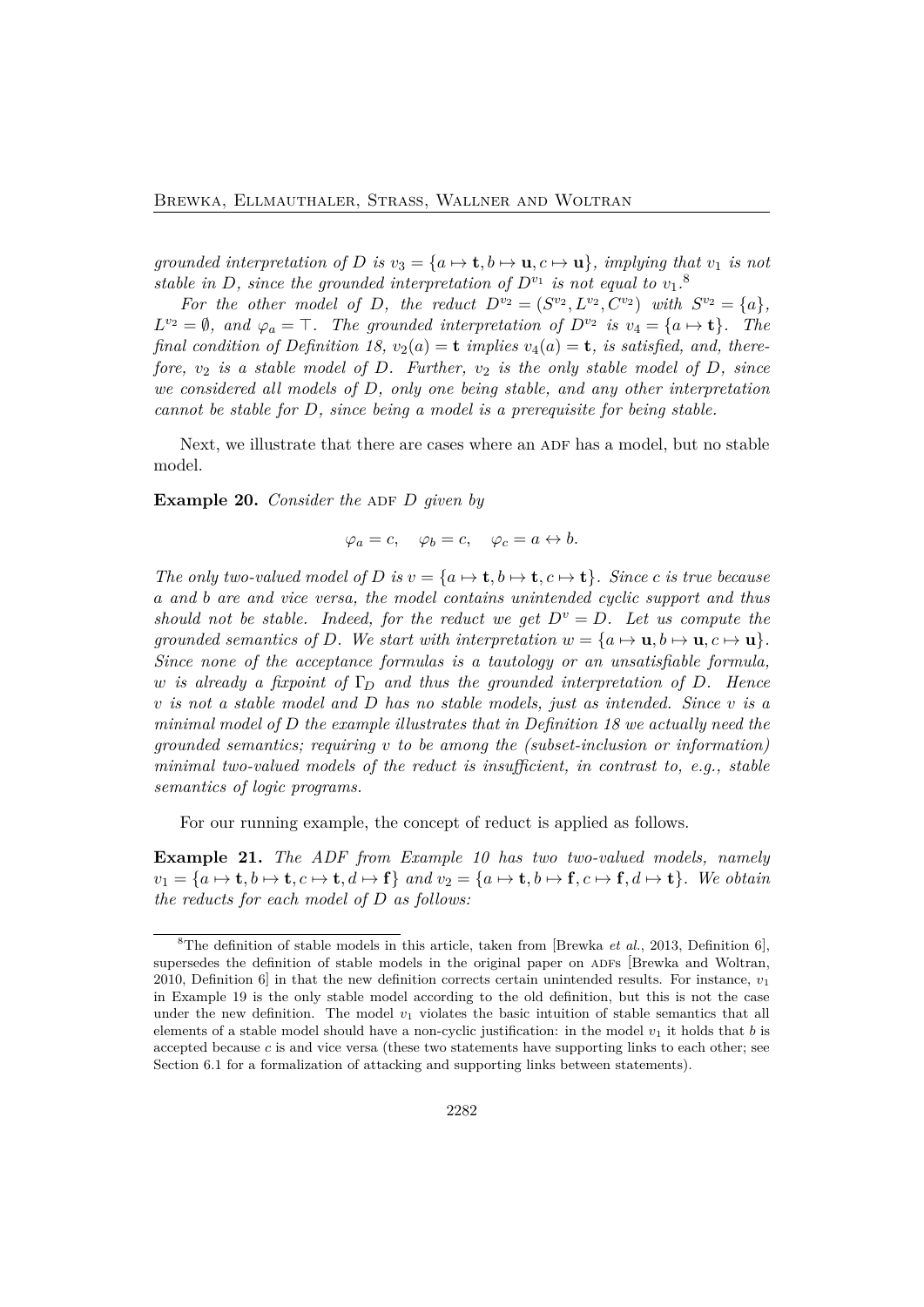

The grounded interpretation of reduct  $D^{v_1}$  is  $\{a\}$ ,  $v_1$  is thus not a stable model of  $D$ . *For*  $v_2$ *, the reduct*  $D^{v_2}$  *has the grounded interpretation*  $\{a \mapsto \mathbf{t}, d \mapsto \mathbf{t}\}$ *. The model v*<sup>2</sup> *of D is thus the single stable model of D.*

Well-known relationships between semantics defined on Dung AFs carry over to ADFS. This is formalized in the next theorem [Brewka *et al.*, 2013, Theorem 3].

**Theorem 3.1.** *Let D be an* ADF.

- *Each stable model of D is a two-valued model of D;*
- *each two-valued model of D is a preferred interpretation of D;*
- *each preferred interpretation of D is complete;*
- *each complete interpretation of D is admissible;*
- *the grounded interpretation of D is complete.*

We illustrate the relationships in Figure 4 where an arrow from a  $\sigma$ -interpretation to a *τ* -interpretation denotes that every *σ*-interpretation is a *τ* -interpretation. Further, again similarly as in AFs, any ADF possesses at least one admissible, complete, preferred, and grounded interpretation, while this is not guaranteed for models and stable models.

In addition to the semantical relationships generalizing those known from afs, semantics on ADFs also directly generalize semantics for AFs. We first define for a given AF its associated ADF.

**Definition 22.** For an AF  $F = (A, R)$ , define the ADF associated to *F as*  $D_F =$  $(A, R, C)$  with  $C = {\varphi_a}_{a \in A}$  such that for each  $a \in A$ , the acceptance condition is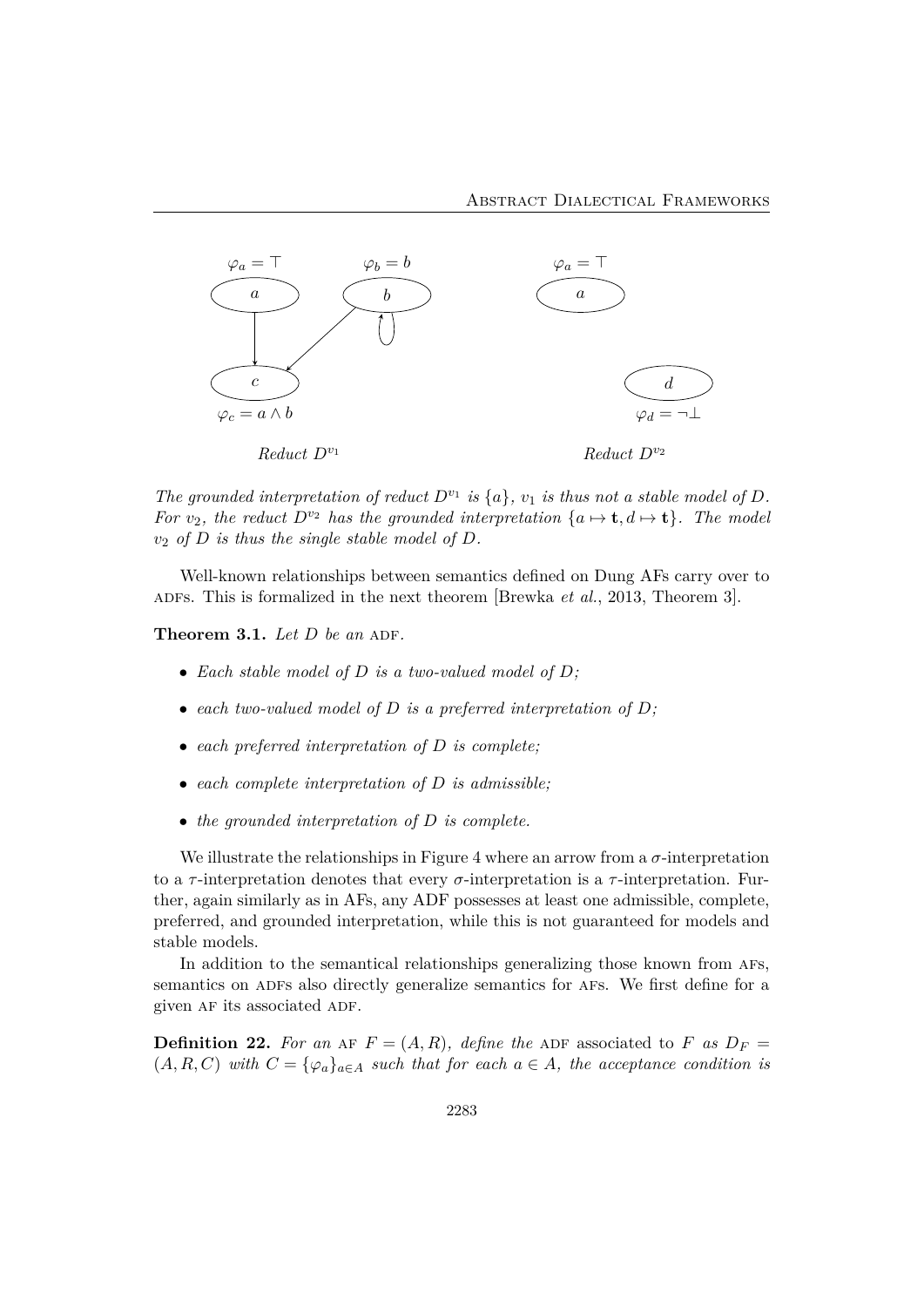

*Figure 4: Relations between* ADF *semantics* 

*given by*

$$
\varphi_a = \bigwedge_{\substack{b \in A, \\ (b,a) \in R}} \neg b
$$

Now we can formalize the way ADFs, and their semantics, generalize AFs in the next two theorems [Brewka *et al.*, 2013].

**Theorem 3.2.** Let  $F = (A, R)$  be an AF and  $D_F$  its associated ADF. For any two*valued interpretation v for A, the following are equivalent:*

- *(A)* the set  $v^{-1}$ (**t**) = { $a \in A \mid v(a) =$ **t**} *is a stable extension of F,*
- *(B) v is a stable model of*  $D_F$ ,
- *(C) v is a two-valued model of*  $D_F$ .

Note that for AF-based ADFs, there is no distinction between models and stable models. The intuitive explanation for this is that stable semantics on ADFs breaks cyclic supports, which cannot arise in afs because they cannot (directly) express support.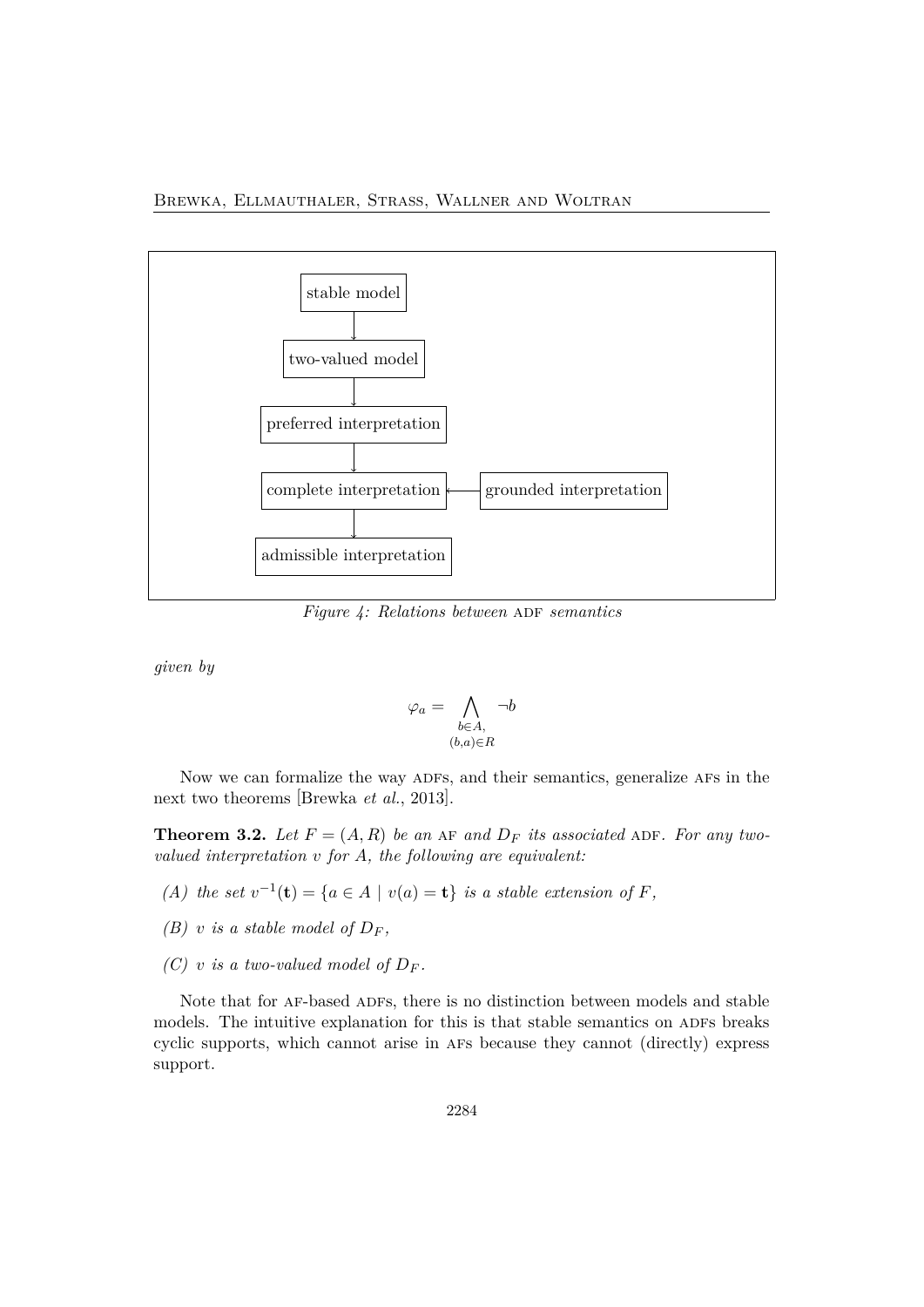More generally, we can also show that our definitions are indeed proper generalizations of Dung's notions for afs as given in Proposition 6. The result is due to [Brewka *et al.*, 2013].

**Theorem 3.3.** Let  $F$  be an AF and  $D_F$  its associated ADF. An interpretation *is admissible, complete, preferred, grounded for F iff it is admissible, complete, preferred, grounded for D<sup>F</sup> .*

On AFs, if  $v$  is a preferred interpretation (a stable model) for an AF  $F$  it holds that there is no preferred interpretation (stable model)  $v' \neq v$  such that the set of statements assigned to true by *v* is a subset of the statements assigned to true by *v*′ , i.e.,  $\{s \mid v(s) = \mathbf{t}\}\nsubseteq \{s \mid v'(s) = \mathbf{t}\}\)$ . On general ADFs, this property does not hold for preferred interpretations and two-valued models, i.e., there are ADFs with two preferred interpretations (models) *v* and *v'* such that  $\{s \mid v(s) = \mathbf{t}\} \subseteq \{s \mid v'(s) = \mathbf{t}\}.$ 

**Example 23.** *Consider* ADF  $D = (\{a\}, \{(a, a)\}, \{\varphi_a = a\})$ *. Both*  $v_1 = \{a \mapsto f\}$ *and*  $v_2 = \{a \mapsto t\}$  *are models and preferred interpretations of D. It holds that*  ${s \mid v(s) = \mathbf{t}} = \emptyset \subsetneq {a} = {s \mid v'(s) = \mathbf{t}}.$ 

On the other hand, for any ADF *D* with stable models  $v_1$  and  $v_2$ , it holds that  $v_1 \leq_t v_2$  implies  $v_1 = v_2$  [Strass, 2013a, Proposition 3.8], that is, such strict relationships cannot occur between *stable* models. (This follows easily from AFT.)

### **4 ADFs as Modelling Tools**

In this section we will provide various examples illustrating why – as we believe – ADFs are useful tools in formal argumentation. We discussed the term argumentation middleware in the introduction already. We now want to give a clearer picture what we actually mean by this. More precisely, we will discuss various graphical representations of argumentation scenarios users may find useful. In each case we define the semantics of the chosen representation by providing a formal translation to ADFs. The representation is thus equipped – via the translation – with the whole range of Dung semantics we have defined for ADFs. We also discuss how ADFs can serve as a tool for providing semantics to systems based on strict and defeasible inference rules, again via a translation.

#### **4.1 Weights and Preferences**

In our informal discussion in the introduction we have already shown how graphical representations based on link types  $(+)$  for supporting,  $-$  for attacking) can be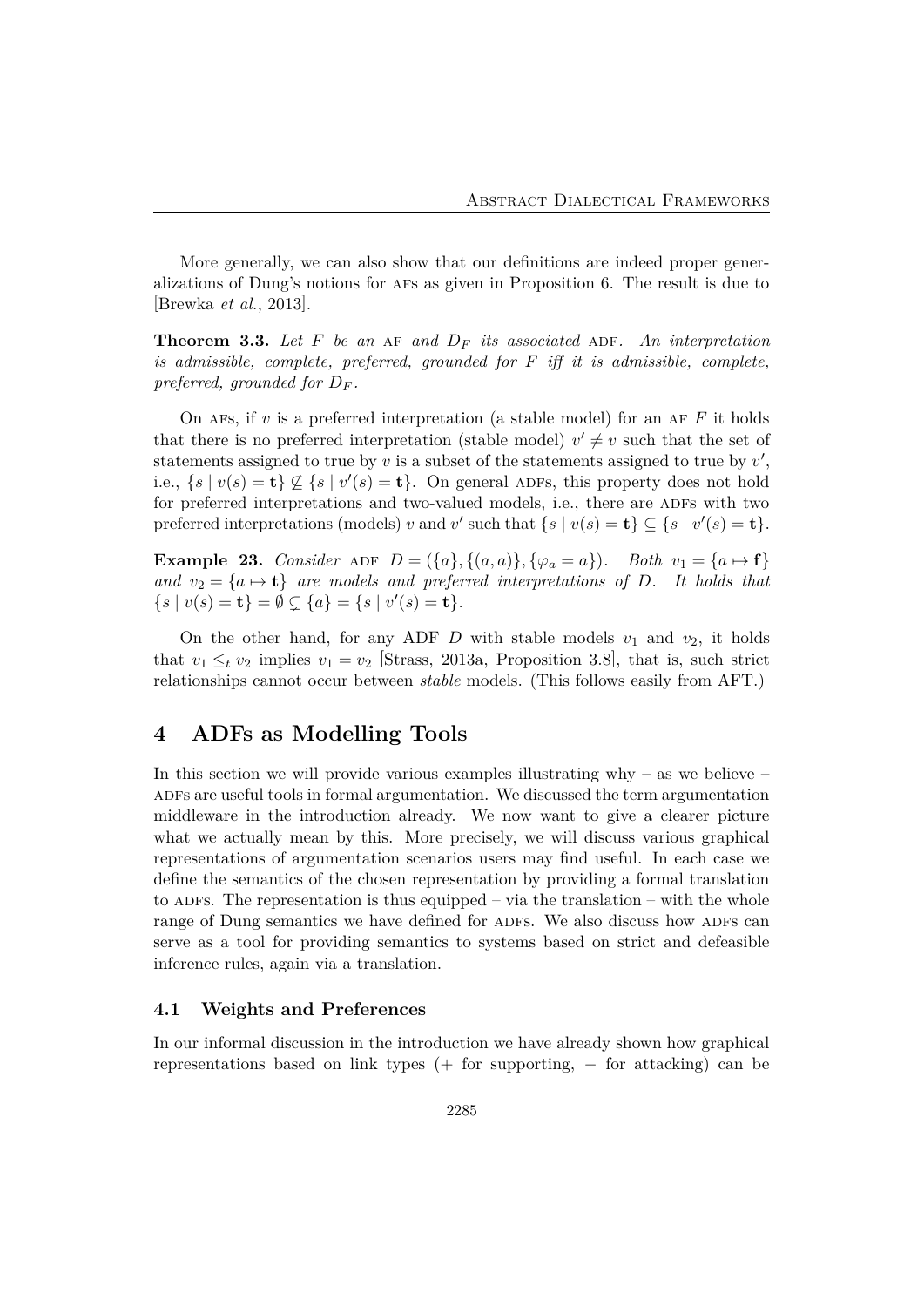

*Figure 5: An argument graph with weighted links.*

modeled using ADFs. The same is obviously true for links annotated with numerical weights. Throughout the paper we will assume a positive weight represents support, a negative weight attack, in both cases with a given strength. An example can be found in Figure 5.

The figure uses a weighted graph to represent a simple argumentation scenario. We will provide the graph with a formal semantics based on translating it to an ADF. There are various ways of interpreting the numbers and of actually deriving specific ADF acceptance conditions from representations like this one. We first have to specify how the numbers should actually be used to decide whether a node is accepted or not. Recall that a link is active if its source node is accepted. A straightforward idea is to accept a node whenever the sum of the weights of all active links pointing to the node is positive. We will call this strategy *sum-of-weights* (sow). For node *g* in Figure 5 this amounts, as we will see, to the following acceptance condition:  $(\neg c \land (a \lor b)) \lor (a \land b).$ 

Secondly, we need to take care of those nodes which do not depend on other nodes, that is, nodes without incoming links. We will call these nodes *input nodes* and denote the input nodes of a graph  $G$  as  $input(G)$ . It is often useful to consider input nodes as parameters whose truth values can be chosen freely, with the aim to explore the consequences of a particular choice. Consequently, our translation will depend on the assignment of truth values to the input nodes.

**Definition 24.** Let  $G = (N, E, I)$  be a labelled graph with nodes N, edges E and *(integer) labelling function*  $I: E \to \mathbb{Z}$ *. Let*  $A \subseteq input(G)$  *be the subset of input nodes considered true (the other input nodes are considered false). The sum-ofweights translation of G under A is the* ADF  $D = (S, L, C)$  *with*  $S = N$ ,  $L = E$ , and *the acceptance condition*  $C_s$  (represented as a formula  $\phi_s$ ) is defined as follows: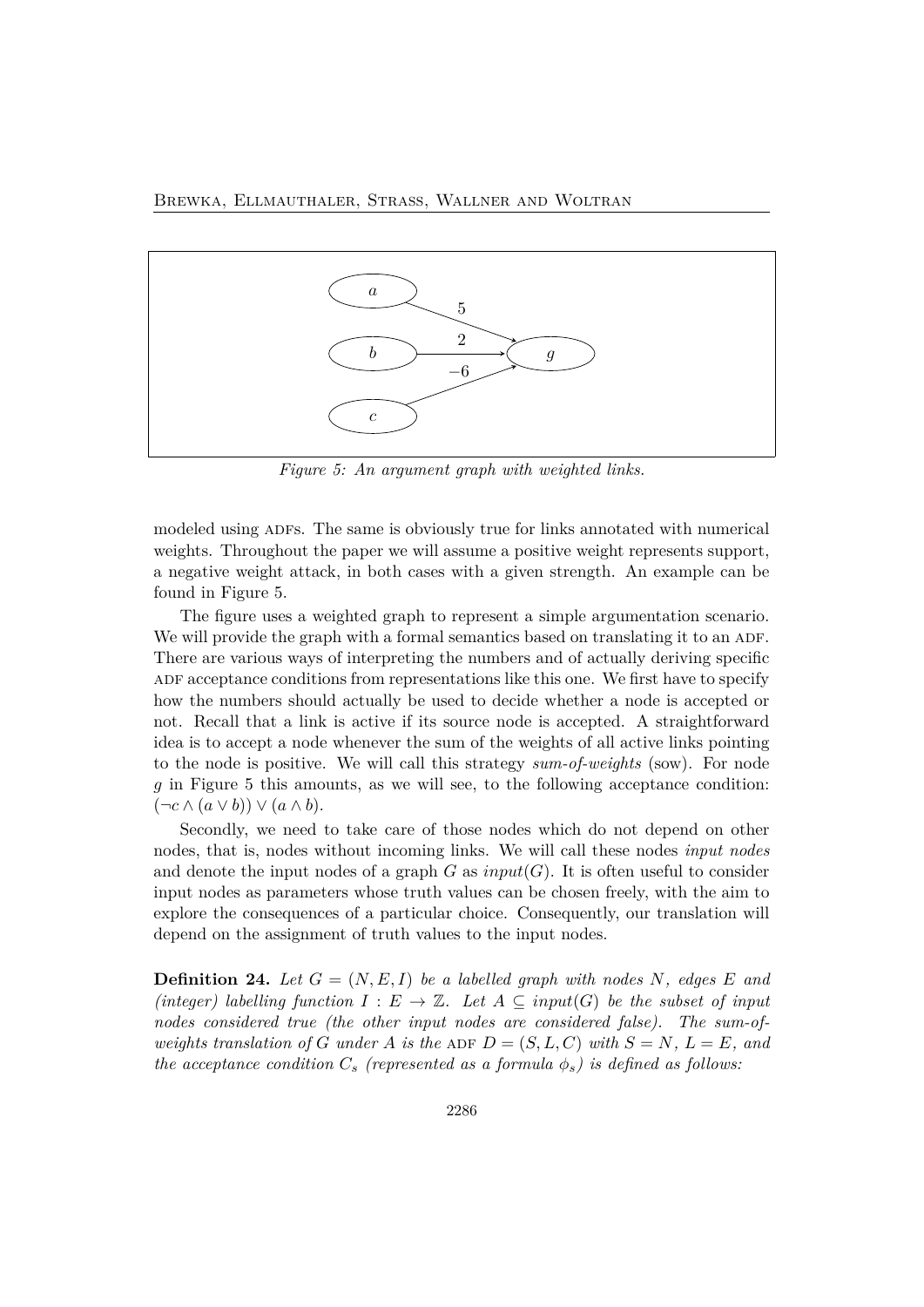$$
\phi_s = \begin{cases} \top, & \text{if } s \in A \\ \bot, & \text{if } s \in input(G) \setminus A \\ \phi_{sow}(s), & \text{otherwise} \end{cases}
$$

*where the formula*  $\phi_{sow}(s)$  *is the disjunction of all conjunctions of literals built from parent nodes of s which represent truth value assignments under which the sum of weights of active links is positive.*

Let us check how the acceptance condition for node *g* in Figure 5 is obtained. The following table shows 8 possible assignments of truth values to *g*'s parent nodes, together with the sum of values of active links:

| $\mathbf{a}$ | $_{\rm b}$ | Ċ |                |
|--------------|------------|---|----------------|
| t            | t          | t | $\mathbf{1}$   |
| t            | t          | f | $\overline{7}$ |
| t            | f          | t | -1             |
| t            | f          | f | $\overline{5}$ |
| f            | t          | t | .4             |
| f            | t          | f | $\overline{2}$ |
| f            | f          | t | 6              |
| $\mathbf f$  | f          | f | 0              |

The sum of weights of active links is positive in 4 of the 8 lines, the acceptance condition of *g* is the disjunction of the conjunctions corresponding to these lines, that is:

$$
(a \land b \land c) \lor (a \land b \land \neg c) \lor (a \land \neg b \land \neg c) \lor (\neg a \land b \land \neg c)
$$

which can be simplified to  $(\neg c \land (a \lor b)) \lor (a \land b)$ , the formula presented earlier.

Of course, there are many more strategies how to evaluate the numbers. One possibility is to check whether the maximal positive weight of an active link is higher than the maximal negative weight of an active link. This leads to a different definition of acceptance conditions for non-input nodes. We leave the details to the reader and just mention that in Figure 5 the acceptance condition for *g* under this new strategy becomes  $(\neg c \land (a \lor b)).$ 

Qualitative preferences can be handled in a similar manner. Let us first introduce prioritized argument graphs.

**Definition 25.** *A prioritized argument graph is a tuple*  $G = (S, L^+, L^-, >)$  *where S is the set of nodes,*  $L^+$  *and*  $L^-$  *are subsets of*  $S \times S$ *, the supporting and attacking links, and > is a strict partial order (irreflexive, transitive, antisymmetric) on S representing preferences among the nodes.*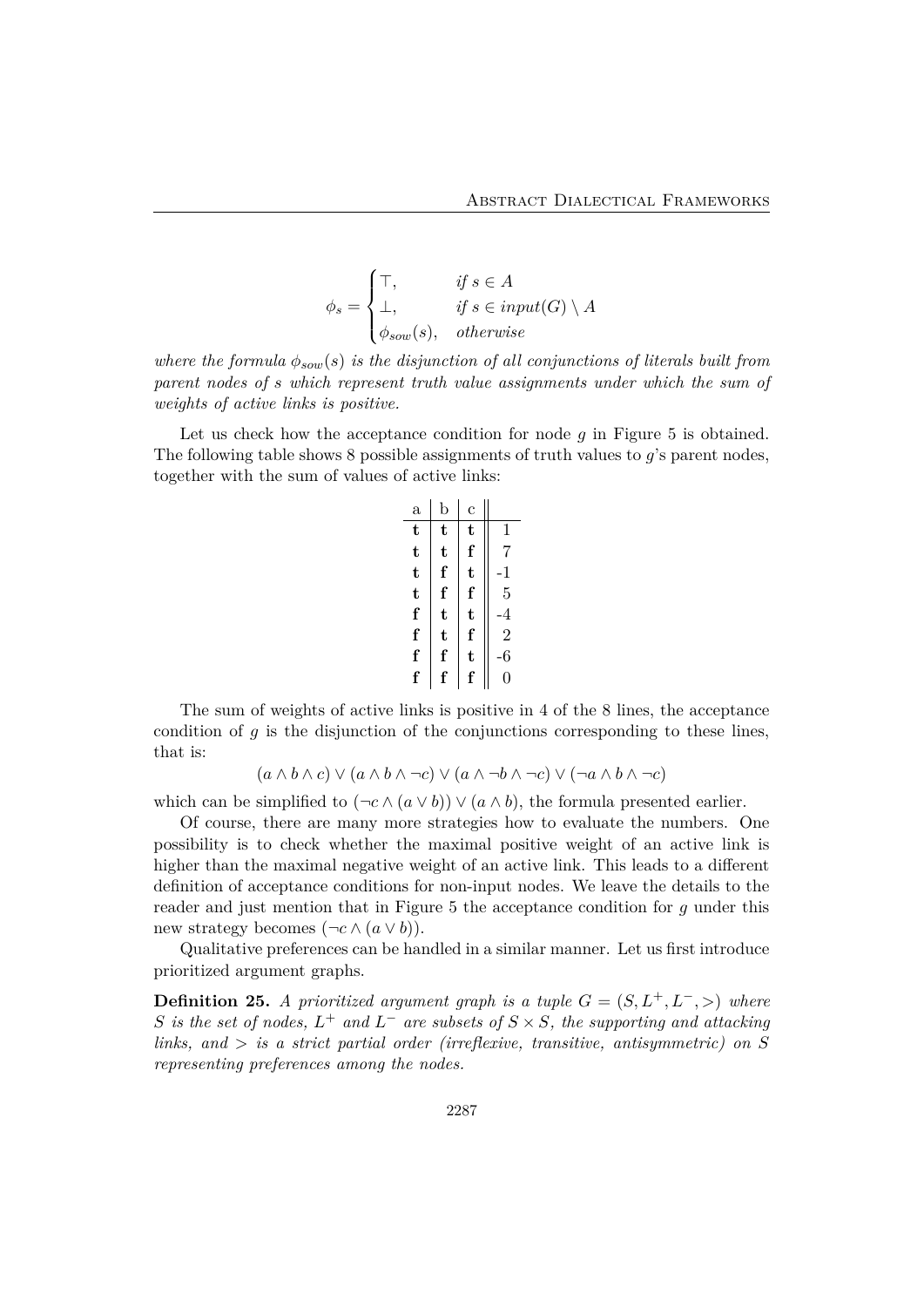

*Figure 6: An argument graph with qualitative weights.*

As before, we will translate prioritized argument graphs to ADFs. We illustrate the translation using an example. Assume we are given the graph in Figure 6.

Assume further the preference ordering is  $a > c$  and  $g > d$ , that is a is strictly preferred to *c*, *g* to *d*. We want to capture the following intuition: an attacker (represented by label − in the graph) does not succeed if the attacked node is more preferred than the attacker, or if there is a more preferred supporting node (represented by label  $+$  in the graph).

We treat input nodes as in Definition 24. The general scheme for deriving formulas expressing the corresponding acceptance condition  $\phi_s$  for a node *s* with a non-empty set of parents is the following: we create a conjunction of implications, one for each attacker *t* of *s* which is not less preferred than *s*. The left side of the implication (the precondition) consists of the attacker *t*, the right side (conclusion) is the disjunction of all supporting nodes of *s* which are more preferred than *t*.

In the example above, the only attackers which are not less preferred than *g* are *b* and *c*. For *b* we obtain the implication  $b \to \mathbf{f}$  (as there is no supporting node more preferred than *b* and the empty disjunction is equivalent to  $f$ ). For attacker *c* we obtain the implication  $c \to a$ , as *a* is more preferred than *c*. This yields the following acceptance condition for *g*:  $(b \to f) \land (c \to a)$  or, equivalently  $\neg b \land (c \to a)$ .

As a matter of fact, preferences are often not given in advance, as assumed in the example, but an issue of debate themselves. One way to model situations where the preference relation *>* is established dynamically in the course of argumentation is the following. Let us assume some nodes represent (possibly conflicting) preference information, that is information about which pairs of nodes belong to *>*. The idea is to guess a (stable, preferred, grounded) interpretation *M* and then to verify whether *M* can be generated in a way satisfying the preference relation it contains. To do so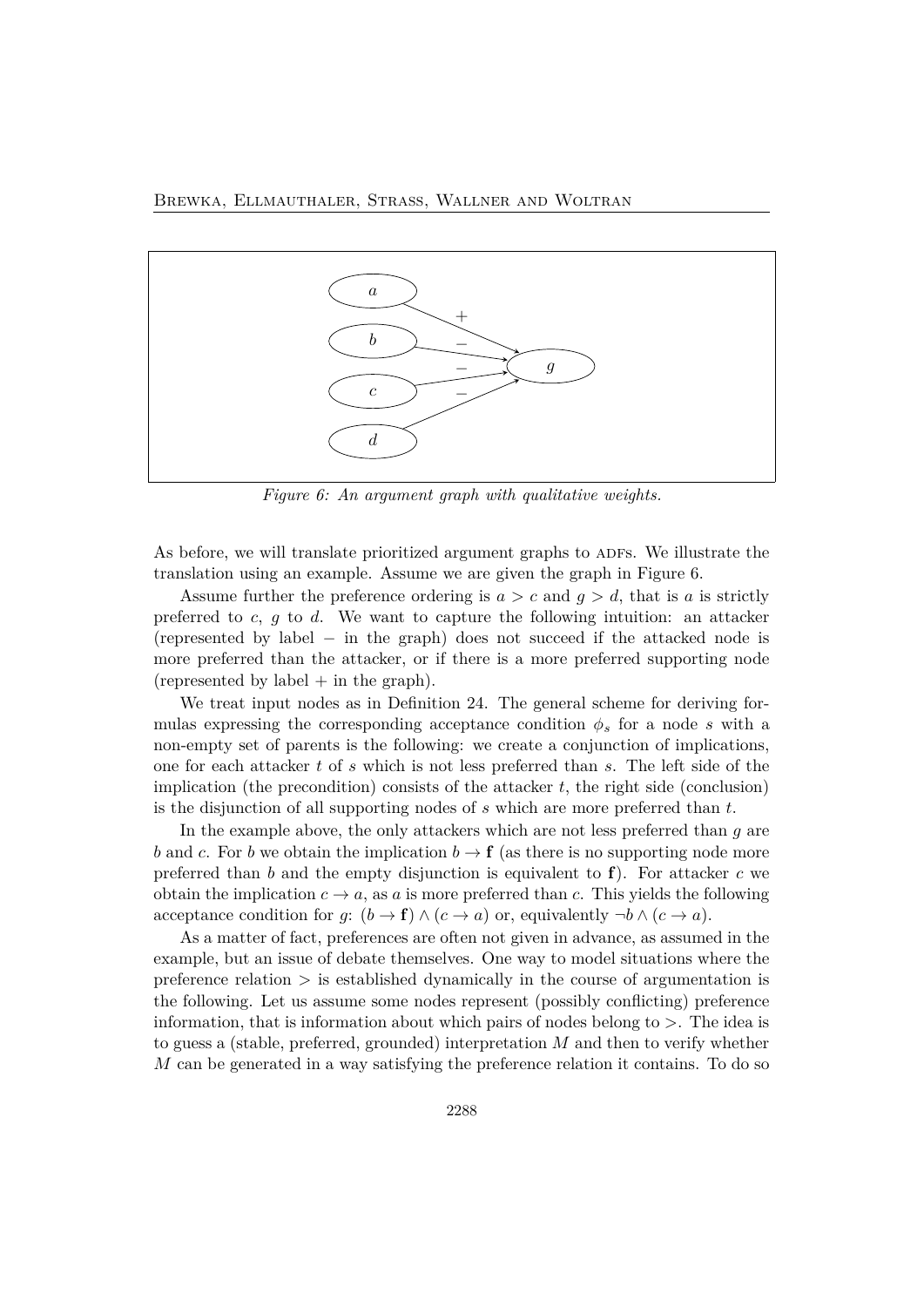we extract the preference information from the relevant nodes in *M*. We then check whether *M* can be reconstructed under this (now static) preference information using the techniques described above. We thus verify whether the preferences represented in the model itself were taken into account adequately.

**Definition 26.** *An argument graph with dynamic preferences is a tuple*

$$
G = (S, L^+, L^-, P)
$$

*where S is the set of nodes,*  $L^+$  *and*  $L^-$  *are subsets of*  $S \times S$ *, the supporting and attacking links, and*  $P: S \to S \times S$  *is a partial function.* 

The function *P* assigns preference information to some of the nodes in *S*. If  $P(a) = (b, c)$  then node *a* carries the information that *b* is preferred over *c*. For a three-valued interpretation  $M$  we use  $>$  $<sub>M</sub>$  to denote the smallest strict partial order</sub> on *S* containing the set  $\{(b, c) | P(a) = (b, c), M(a) = \mathbf{t}\}.$  Note that  $\geq_M$  may be undefined, e.g. if *M* contains two nodes with conflicting preference information. The semantics of argument graphs with dynamic preferences is now defined as follows:

**Definition 27.** Let  $G = (S, L^+, L^-, P)$  be an argument graph with dynamic pref*erences, A a subset of its input nodes. E is a (stable, preferred, grounded) interpretation of G under A iff*  $>$ *E is a strict partial order and E is a (stable, preferred, grounded) interpretation of the prioritized argument graph*  $D_E = (S, L^+, L^-, >_E)$ *under A.*

We thus guess an interpretation *E* of the intended type, extract from *E* the corresponding strict partial order on *S*, and check whether *E* is among the intended interpretations of the (non-dynamic) prioritized argument graph which is based on the extracted preference information. The evaluation of the prioritized graph is based on the translation to ADFs described earlier in this section. For further details see [Brewka *et al.*, 2013].

#### **4.2 Proof Standards**

Proof standards are well known and play an important role in legal reasoning. They are based on the intuitive idea that decisions or verdicts which have drastic consequences, say for a defendant, should be based on stronger, less doubtful criteria than decisions with limited consequences, say a small fine. Farley and Freeman [Farley and Freeman, 1995] introduced a model of legal argumentation which distinguishes four types of arguments (in decreasing order of strength):

• *valid* arguments based on deductive inference,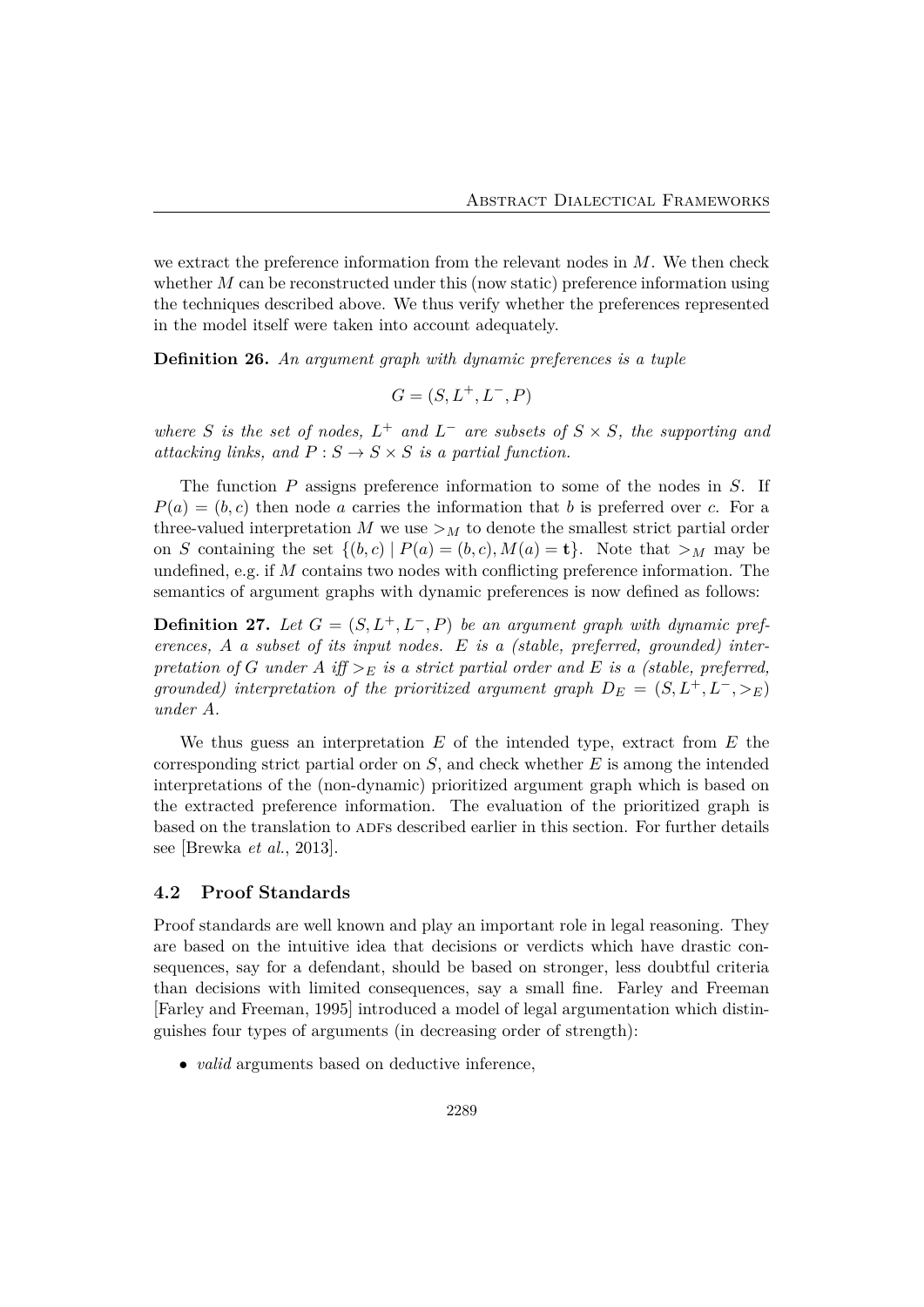- *strong* arguments based on inference with defeasible rules,
- *credible* arguments where premises give some evidence,
- *weak* arguments based on abductive reasoning.

By using values  $V = \{+v, +s, +c, +w, -v, -s, -c, -w\}$  we will distinguish pro and con links of the corresponding types in argument graphs, where the type of a link is inherited from the type of its source node.

Based on these argument types, Farley and Freeman define the following proof standards:

- *Scintilla of Evidence*: at least one pro-argument is accepted.
- *Preponderance of Evidence*: at least one pro-argument is accepted, all accepted con arguments are outweighed by stronger accepted pro arguments.
- *Dialectical Validity*: there is at least one credible accepted pro-argument, none of the other side's arguments is accepted.
- *Beyond Reasonable Doubt*: there is at least one strong accepted pro-argument, none of the other side's arguments is accepted.
- *Beyond Doubt*: there is at least one valid active pro-argument, none of the other side's arguments is accepted.

Again we will show how these notions can be formalized using ADFs.

Consider the labelled graph in Figure 7. Let us focus on the acceptance condition for *g*, represented as a propositional formula. The condition obviously depends on *g*'s proof standard. For scintilla of evidence it is sufficient that at least one proargument is accepted. There are two such arguments, *a* and *b*, the acceptance condition thus is  $a \vee b$ . For preponderance of evidence at least one pro-argument must be accepted, and in addition each accepted con-argument must be outweighed by a stronger pro-argument. In our case this means that if *c* is accepted, then the stronger pro-argument *b* must also be accepted, and *d* cannot be accepted, as there is no stronger pro-argument than the valid argument *d*. Taken together this yields the formula  $(a \vee b) \wedge (c \rightarrow b) \wedge \neg d$ . In a similar manner we obtain the formulas for *g* for the remaining proof standards, as shown in the following table:

| Scintilla of evidence:     | $a \vee b$                                          |
|----------------------------|-----------------------------------------------------|
| Preponderance of evidence: | $(a \vee b) \wedge (c \rightarrow b) \wedge \neg d$ |
| Dialectical validity:      | $b \wedge \neg c \wedge \neg d$                     |
| Beyond reasonable doubt:   | $b \wedge \neg c \wedge \neg d$                     |
| Beyond doubt:              |                                                     |
|                            |                                                     |

2290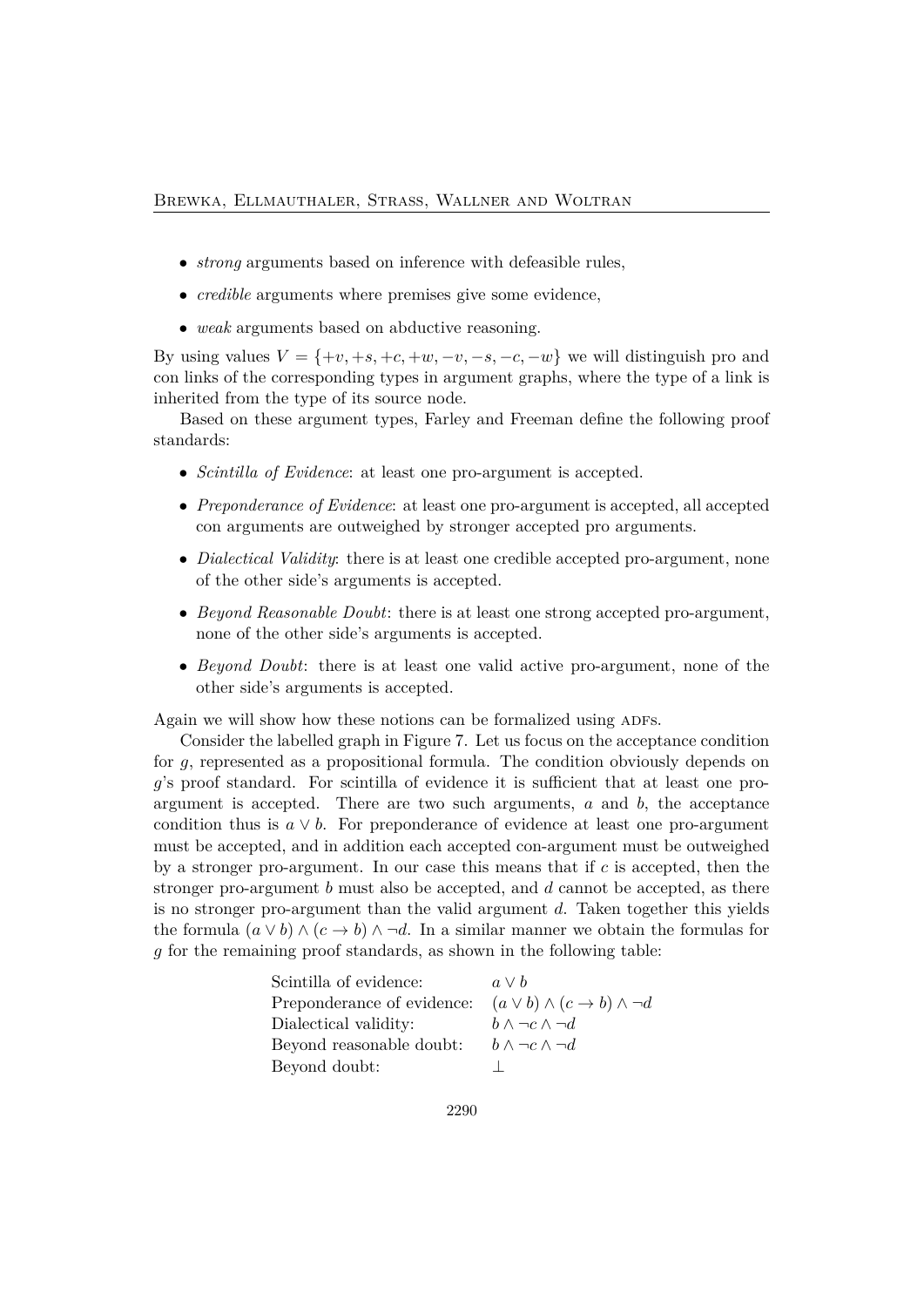

*Figure 7: A Farley/Freeman argument graph.*



*Figure 8: A graph with dynamic proof standards.*

It is even possible to choose the proof standard dynamically. For ease of presentation let's focus on three proof standards, namely scintilla of evidence, preponderance of evidence and dialectical validity, represented as **se**, **pe** and **dv**, respectively.<sup>9</sup> Consider the graph in Figure 8 which should be viewed as part of a larger argument graph. The idea here is that scintilla of evidence is the default proof standard. If the corresponding node **se** is attacked from outside (e.g. since a crime was committed), then preponderance of evidence becomes the active proof standard. If also the corresponding node **pe** is attacked from outside (e.g. since the crime has serious consequences), then dialectical validity will be active. To model this intuition, the

<sup>&</sup>lt;sup>9</sup>The type of these nodes is irrelevant and thus left out.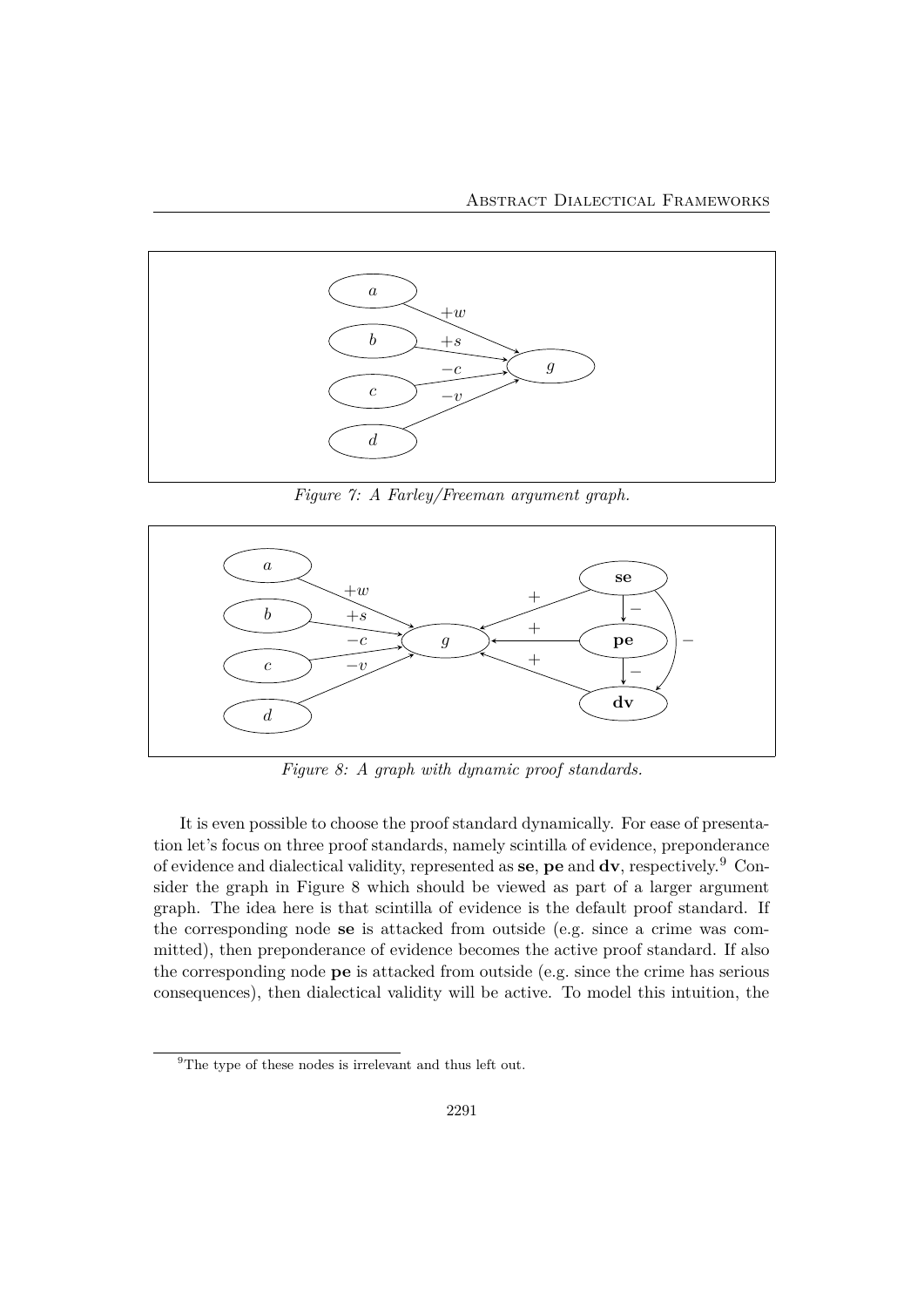acceptance condition of node *g* becomes:

 $(\mathbf{se} \wedge (a \vee b)) \vee (\mathbf{pe} \wedge (a \vee b) \wedge (c \rightarrow b) \wedge \neg d) \vee (\mathbf{dv} \wedge b \wedge \neg c \wedge \neg d)$ .

#### **4.3 Carneades**

Carneades [Gordon *et al.*, 2007] is an advanced model of argumentation based on a graphical representation of arguments and the propositions involved in them. Each proposition has an associated proof standard (scintilla of evidence, preponderance of evidence, clear and convincing evidence, beyond reasonable doubt, dialectical validity). There is some paraconsistency at work in the system as scintilla of evidence allows both a proposition and its negation to be accepted at the same time. The ADF graphs we will construct later will for this reason have separate nodes for each proposition  $p$  and its complement  $\bar{p}$ . A major restriction of Carneades is that cycles in the graph are not allowed (which means the system handles only cases where all Dung semantics coincide).

Let us start with some basic definitions underlying Carneades. Our presentation follows [Brewka and Gordon, 2010].

**Definition 28.** An argument *is a tuple*  $\langle P, E, c \rangle$  *with premises*  $P$ *, exceptions*  $E$  $(P \cap E = \emptyset)$  *and conclusion c. c and elements of P, E are literals.*<br>*An* argument evaluation structure *(CAES) is a tuple* 

 $\text{structure}$  *(CAES) is a tuple*  $S$  = ⟨args*,* as*,* weight*,*standard⟩*, where*

- args *is a set of arguments generating an acyclic argument graph,*
- as *is a consistent set of literals,*
- weight *assigns a real number to each argument, and*
- standard *maps propositions to a proof standard.*

The argument graph generated by a CAES is obtained as follows: each literal occurring in an argument *arg* becomes a node; each argument *arg* becomes a node; each premise of an argument *arg* is linked to the corresponding argument node *arg* via a link labelled with +, each exception via a link labelled with -; an additional link, labelled with weight(*arg*), connects *arg* and the conclusion of *arg*.

The central notions in Carneades are *applicability* of arguments and *acceptability* of propositions. These notions are defined via mutual recursion. Note that for the recursion to bottom out it is essential that Carneades is acyclic.

**Definition 29.** We say an argument  $\langle P, E, c \rangle \in \text{args}$  is applicable in S iff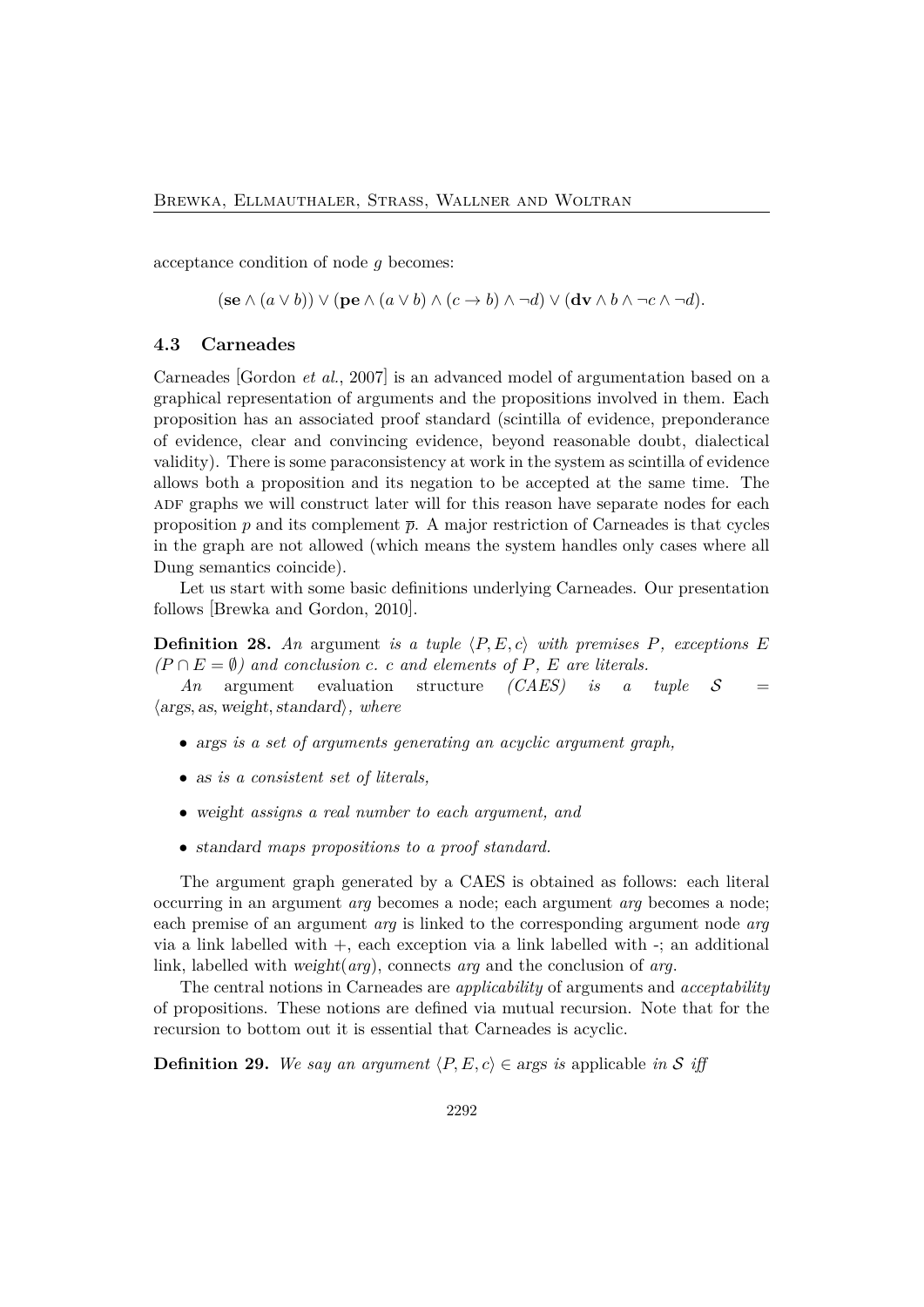- $p \in P$  *implies*  $p \in \text{as or } \overline{p} \notin \text{as and } p$  acceptable in S<sub>l</sub>, and
- $p \in E$  *implies*  $p \notin \text{as and } \overline{p} \in \text{as or } p$  *is not acceptable in*  $S$ *).*

Based on the applicability of arguments, we can define what it means for a proposition *p* to be *acceptable* in S. As expected, acceptability depends on *p*'s proof standard. The Carneades proof standards differ form those of Farley and Freeman. In particular, they depend on numerical values:

- standard $(p) = se$ : there is an applicable argument for *p*,
- standard(*p*) = *pe*: *p* satisfies *se*, and the maximum weight assigned to an applicable argument pro *p* is greater than the maximum weight of an applicable argument con *p*,
- standard $(p) = ce$ : *p* satisfies *pe*, and the maximum weight of an applicable pro argument exceeds a threshold  $\alpha$ , and difference between the maximum weight of applicable pro arguments and the maximum weight of applicable con arguments exceeds a threshold *β*,
- standard $(p) = bd$ : *p* satisfies *ce*, and the maximum weight of the applicable con arguments is less than a threshold *γ*,
- standard $(p) = dv$ : there is an applicable argument pro p and no applicable argument con *p*.

We now show how arguments and the generated argument graphs are represented using ADFs. The translation to ADFs is based on the techniques we have seen so far in this section. Consider the argument  $a = \{\text{bird}\}\,$ ,  $\{\text{peng}, \text{ostr}\}\,$ , flies) with weight( $a$ ) = 0.8. This argument is represented graphically as shown in Figure 9.

Apart from the duplication of propositions/complements the graphical representation corresponds to the original Carneades graph. Using techniques similar to the ones described earlier, we can properly define acceptance conditions such that an argument node is  $t$  in the ADF graph iff the argument is applicable, and a proposition node is **t** iff the proposition is acceptable. The acceptance condition of an argument node *arg* requires that all premises of *arg* are true, all exceptions false (assumptions can be handled by an easy preprocessing step). The acceptance condition of a proposition node depends on the proof standard and is modelled along the lines of what we have discussed earlier in this section. We leave the details to the reader. Note that we will resume our discussion of Carneades at the end of Section 5 where we show how the relevant acceptance conditions can be formalized in grappa.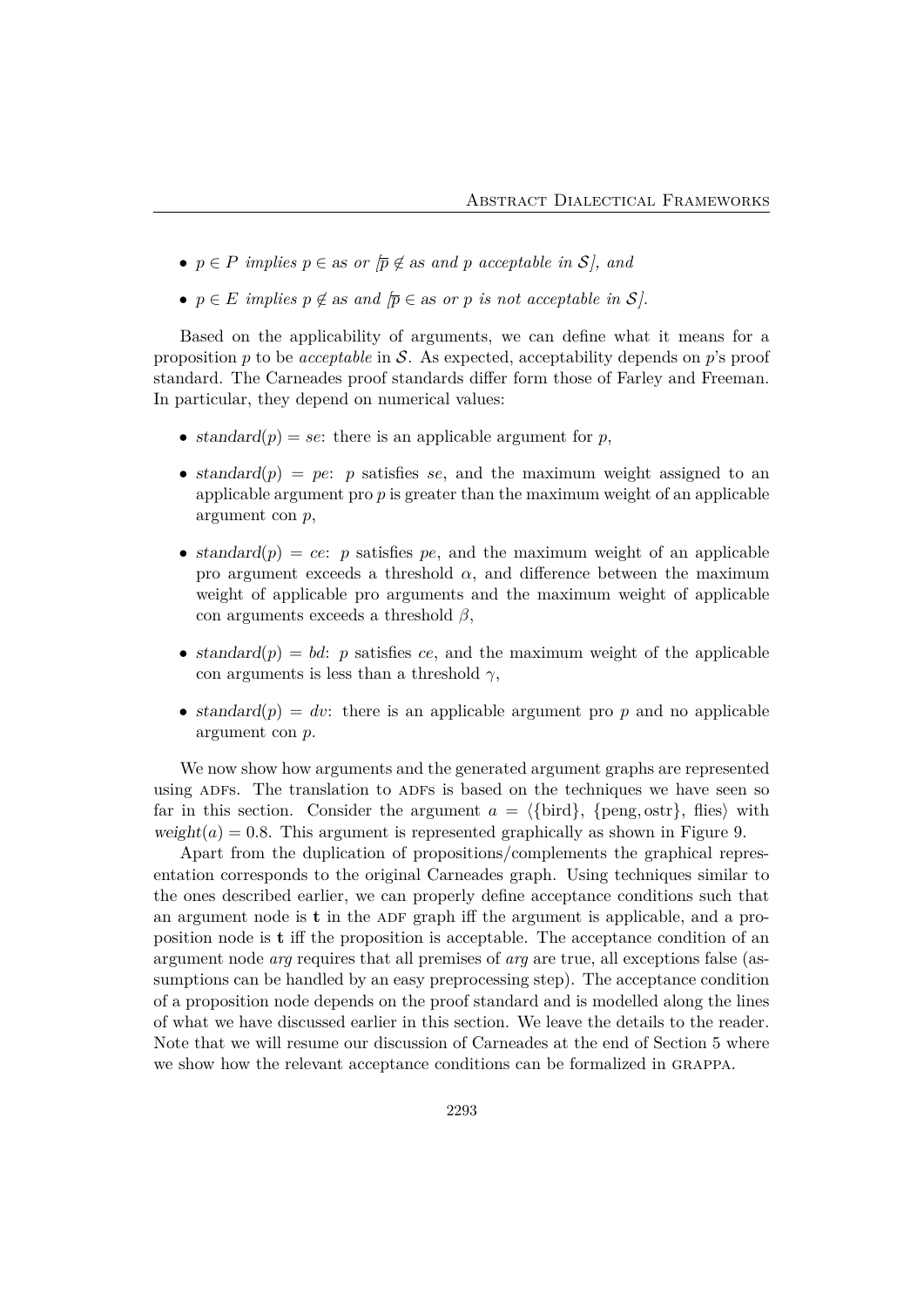

*Figure 9: A Carneades argument represented graphically.*

What has been gained by this reconstruction? Why is it useful? First of all, it shows the generality of ADFs. Secondly, it puts Carneades on safe formal ground. But in addition, and this is probably the main advantage, it allows us to give up the restriction of Carneades to acyclic argument graphs. Nothing in our translation rests on the assumption that Carneades is acyclic. The translation works perfectly well also for cyclic argument evaluation structures. The only difference is that the resulting ADF graph will have cycles as well. But handling cycles of this kind is part of the core functionality of adfs, and they have a variety of different semantics to offer for this case, as we have seen in Section 3.

#### **4.4 Rule-based Languages**

A major strand of research in formal argumentation is concerned with using argumentation techniques to assign semantics to simple rule-based languages (see the paper *Abstract Rule-based Argumentation* by Modgil and Prakken in this issue). Those languages are simple logic-inspired formalisms working with inference rules on a set of propositional literals. Inference rules can be strict, in which case the conclusion of the inference (a literal) must necessarily hold whenever all antecedents (also literals) hold. Inference rules can also be defeasible, which means that the conclusion *usually* holds whenever the antecedents hold. Here, the word "usually" suggests that there could be exceptional cases where a defeasible rule has not been applied [Pollock, 1987] (for example to avoid an imminent inconsistency).

Most of the existing works in this area translate rule-based languages to afs by constructing arguments and identifying attacks. But this approach is not always without problems, as Caminada and Amgoud [Caminada and Amgoud, 2007] observed. (They even devised a set of *rationality postulates* for capturing the intended behavior of semantics for rule-based languages.) While there exist af-based solu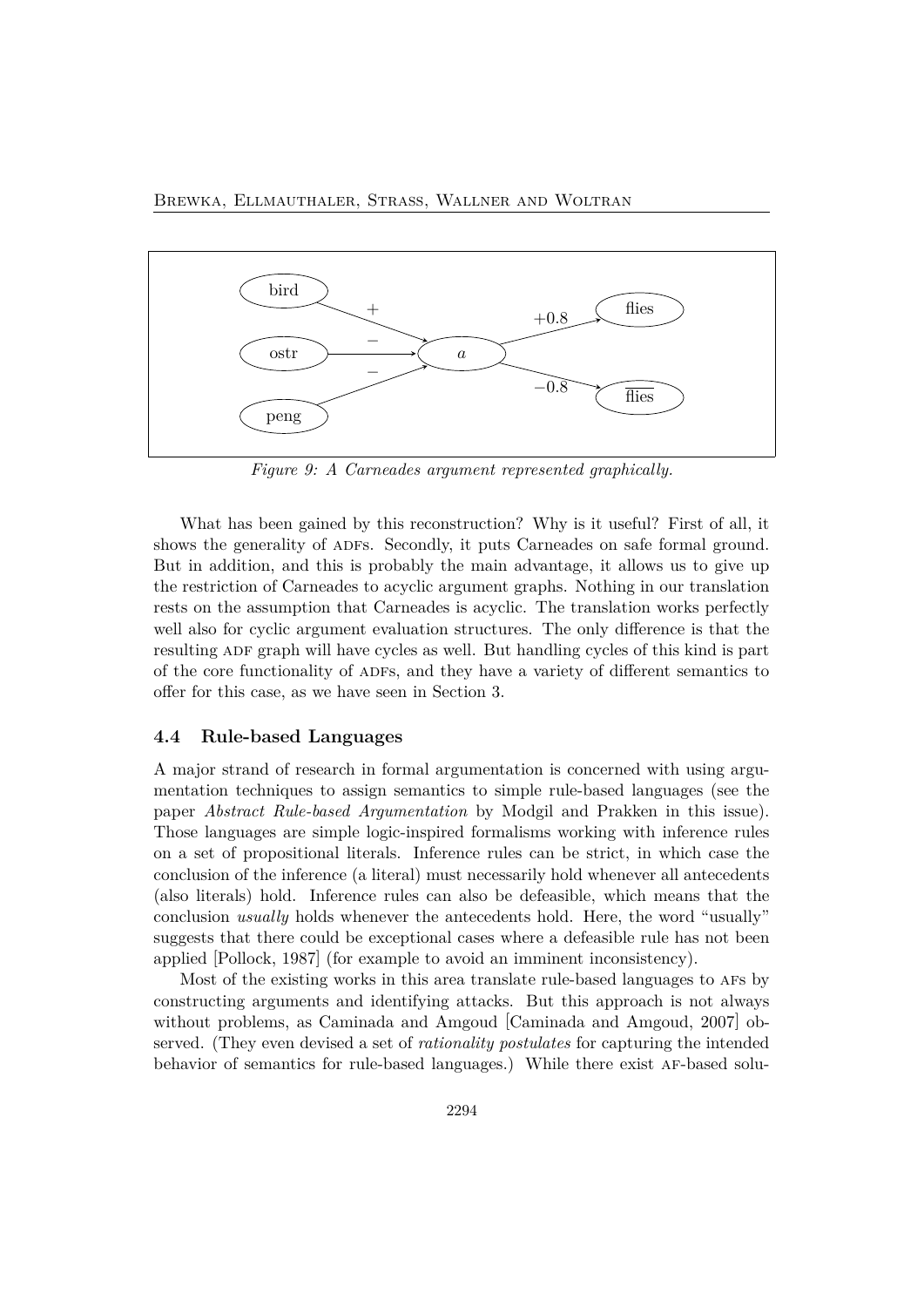tions to those problems [Wyner *et al.*, 2013], we concentrate here on one approach using ADFs as target language  $\left[Strass, 2013b; Strass, 2015b\right]$ . Translating to ADFs instead of afs has the additional benefit of tackling the problem of cyclic justifications amongst arguments on the semantic level instead of the syntactic one (like it is done in the ASPIC approach [Caminada and Amgoud, 2007] among others). We only give intuitions here and refer the reader to the original paper(s) for details  $\left[Strass, 2013b\right]$ ; Strass, 2015b].

Inspired by the approach of Wyner et al. [Wyner *et al.*, 2013], Strass [Strass, 2013b; Strass, 2015b] directly uses the literals from the theory base as statements that express whether the literal holds. He also uses rule names as statements indicating that the rule is applicable. Additionally, for each rule *r* he creates a statement -*r* indicating that the rule has not been applied. Not applying a rule is acceptable for defeasible rules, but unacceptable for strict rules since it would violate the closure postulate. This is enforced via integrity constraints saying that it may not be the case in any model that the rule body holds but the head does not hold: Technically, for a strict rule  $r$ , he introduces a conditional self-attack of  $-r$ ; this self-attack becomes active if (and only if) the body of *r* is satisfied but the head of *r* is not satisfied, thereby preventing this undesirable state of affairs from getting included in a model. Defeasible rules offer some degree of choice, whence it is left to the semantics whether or not to apply them. This choice is modelled by a mutual attack cycle between *r* and -*r*. The remaining acceptance conditions are equally straightforward:

- Opposite literals attack each other.
- A literal is accepted whenever some rule deriving it is applicable, that is, all rules with head  $\psi$  support statement  $\psi$ .
- A strict rule is applicable whenever all of its body literals hold, that is, the body literals of *r* are exactly the supporters of *r*.
- Likewise, a defeasible rule is applicable whenever all of its body literals hold, and additionally the negation of its head literal must not hold.

Strass [2013b, 2015b] showed that the approach satisfies the rationality postulates of Caminada and Amgoud [2007]. Furthermore, this method has a mild computational complexity (with an at most quadratic blowup from rule-based theory to ADF formalization, while there can be exponential to infinite blowup in other approaches).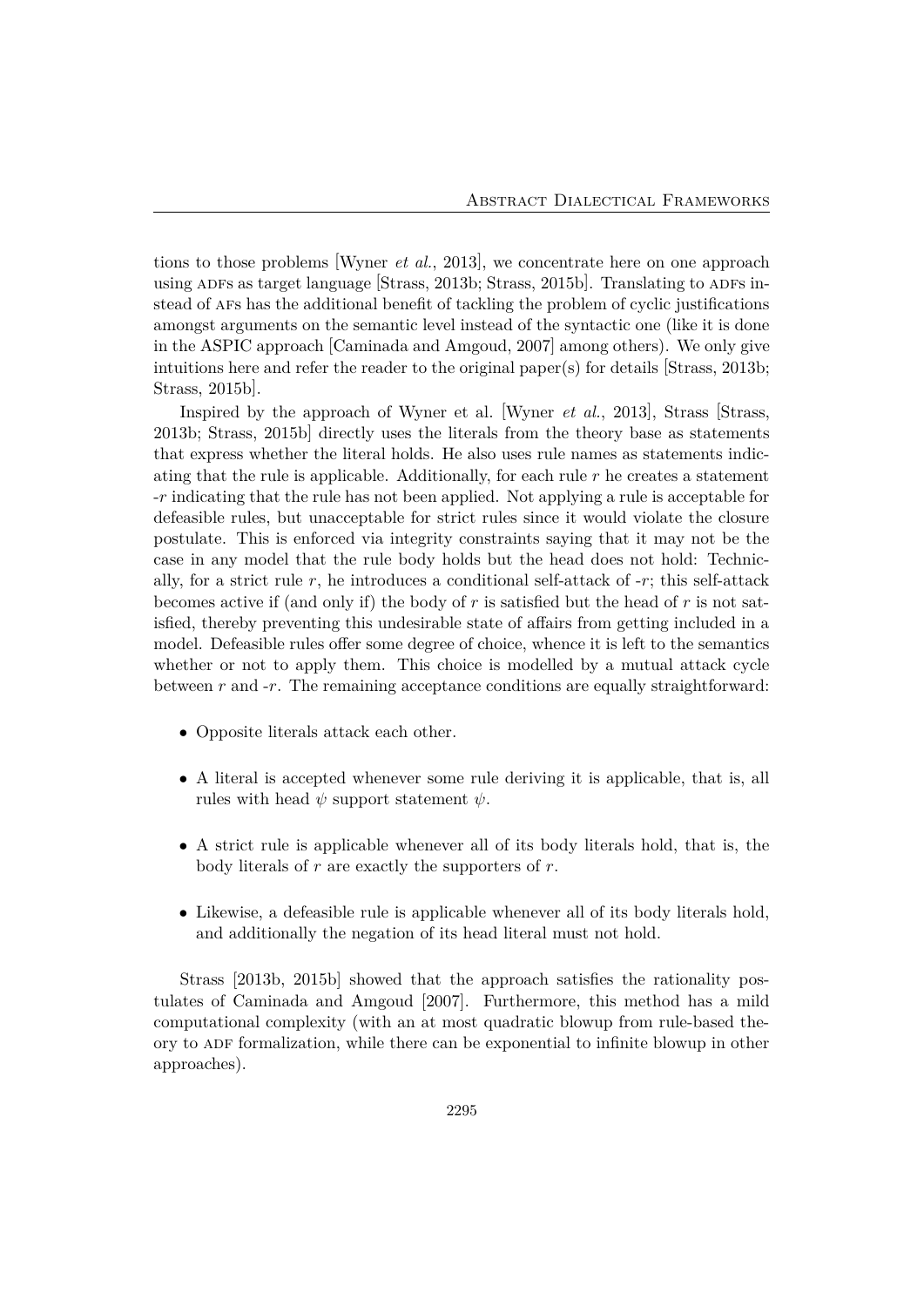### **5 Graph-based Argument Processing**

We have seen in Section 4 how ADFs can be used to provide graphical representations of argumentation scenarios with semantics. The different approaches were based on translations from some graphical representation to ADFs. In a nutshell, the grappa approach [Brewka and Woltran, 2014] described in this section addresses the opposite question: is it possible to extend the formal techniques underlying ADFs in such a way that the semantics of various kinds of graphical representations can be defined directly for these representations, without the detour of a translation? More specifically, we will consider arbitrary (edge) labelled graphs. Such graphs are highly popular for visualizing argumentation scenarios, and indeed the literature on argumentation is full of such representations. The goal of this section is to define various semantics directly for such labelled graphs.

Another way of looking at the approach is the following: Dung AFs actually can be seen as graphs where all edges have the same label, which is left implicit for this reason. In addition, all nodes have the same type of acceptance condition. Dung's seminal contribution can thus be characterized as defining various semantics for specific graphs with a single label and uniform acceptance conditions. Our goal is to generalize this to arbitrary labelled graphs with flexible, user-defined acceptance conditions.

grappa requires two major changes. First of all, the acceptance conditions can no longer be propositional formulas built from parent nodes, as in ADFs. We rather have to define them in terms of the labels of active links in the graph, that is links whose source nodes are accepted (true). More precisely, since it may be relevant whether there are multiple active links with the same label, we have to consider multisets of labels. An acceptance condition will thus be a function assigning a truth value to each multiset of labels. Secondly, we have to modify the operator Γ*<sup>D</sup>* for ADFs *D* as defined in Section 3 in such a way that the new acceptance conditions are taken into account adequately.

In the following we describe multisets as functions into the natural numbers. Intuitively, the number assigned to an element describes the number of occurrences of the element in the multiset.

**Definition 30.** An acceptance function over a set of labels L is a function  $c:(L \rightarrow$  $\mathbb{N}$   $\rightarrow$  {**t**, **f**}.

The set of all acceptance functions over  $L$  is denoted  $F^L$ .

**Definition 31.** *A labelled argument graph (LAG) is a tuple*  $G = (S, E, L, \lambda, \alpha)$ *where*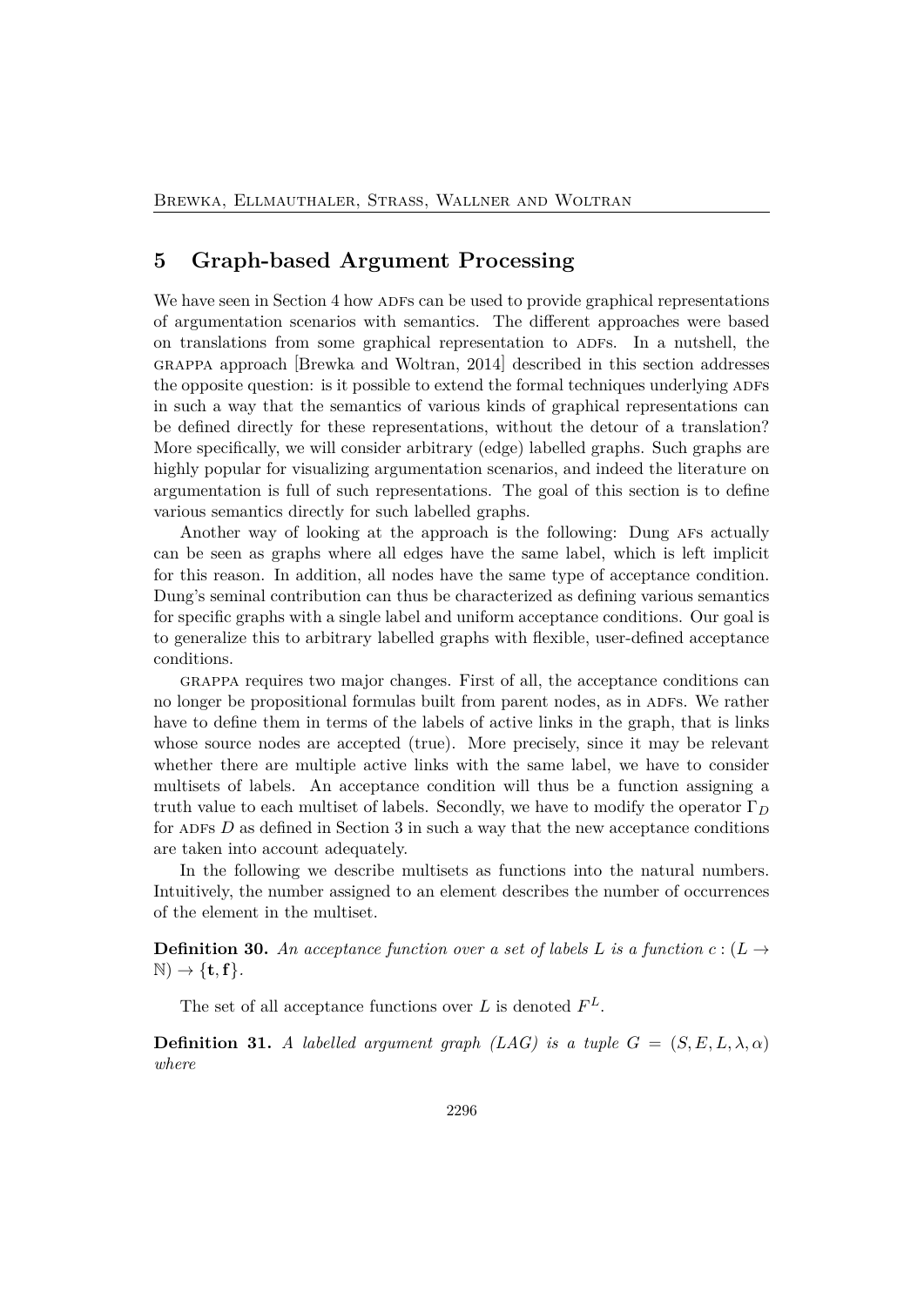- *S is a set of nodes (statements),*
- *E is a set of edges (dependencies),*
- *L is a set of labels,*
- $\lambda : E \to L$  *assigns labels to edges,*
- $\alpha: S \to F^L$  *assigns L*-acceptance-functions to nodes.

The characteristic operator  $\Gamma_G$  of a LAG *G* basically does what the corresponding operator does for adfs: it takes a three-valued (or, equivalently, partial) interpretation *v* and produces a new one *v*′ . In doing so, it checks which truth values of nodes in *S* can be justified by *v*. This is done by considering all possible completions of *v*, more precisely the multisets of active labels induced by completions of *v*. These multisets are obtained by including an occurrence of a particular label for each occurrence of that label in a link which is active in the completion. If the acceptance function of *s* yields **t** under all completions (more precisely, for all multisets induced by any completion), then *v*′ assigns **t** to *s*. If the acceptance function of *s* yields **f** under all completions, then *v*′ assigns **f** to *s*. In all other cases the value remains undefined.

Here are the formal details. Note that we represent here three-valued interpretations *v* as sets of literals: nodes true in *v* appear positively in the set, nodes assigned false appear negated, and undefined nodes are left out.

**Definition 32.** Let  $G = (S, E, L, \lambda, \alpha)$  be a LAG, *v* a three-valued interpretation *of*  $S$ *.*  $m_s^v$ *, the multiset of active labels of*  $s \in S$  *in*  $G$  *under*  $v$ *, is defined as* 

$$
m_s^v(l) = |\{(e, s) \in E \mid e \in v, \lambda((e, s)) = l\}|
$$

*for each*  $l \in L$ *.* 

The characteristic operator  $\Gamma_G$  of *G* takes a three-valued interpretation *v* of *S* and produces a revised three-valued interpretation  $\Gamma_G(v)$  of *S*.

**Definition 33.** Let  $G = (S, E, L, \lambda, \alpha)$  be a LAG, *v* a three-valued interpretation  $of S$ *.*  $\Gamma_G(v) = P_G(v) \cup N_G(v)$  *with* 

$$
P_G(v) = \left\{ s \mid \alpha(s)(m) = \mathbf{t} \text{ for each } m \in \{m_s^{v'} \mid v' \in [v]_c\} \right\}
$$
  

$$
N_G(v) = \left\{ \neg s \mid \alpha(s)(m) = \mathbf{f} \text{ for each } m \in \{m_s^{v'} \mid v' \in [v]_c\} \right\}
$$

With this new operator we can define the semantics of grappa in exactly the same way as was done for ADFs: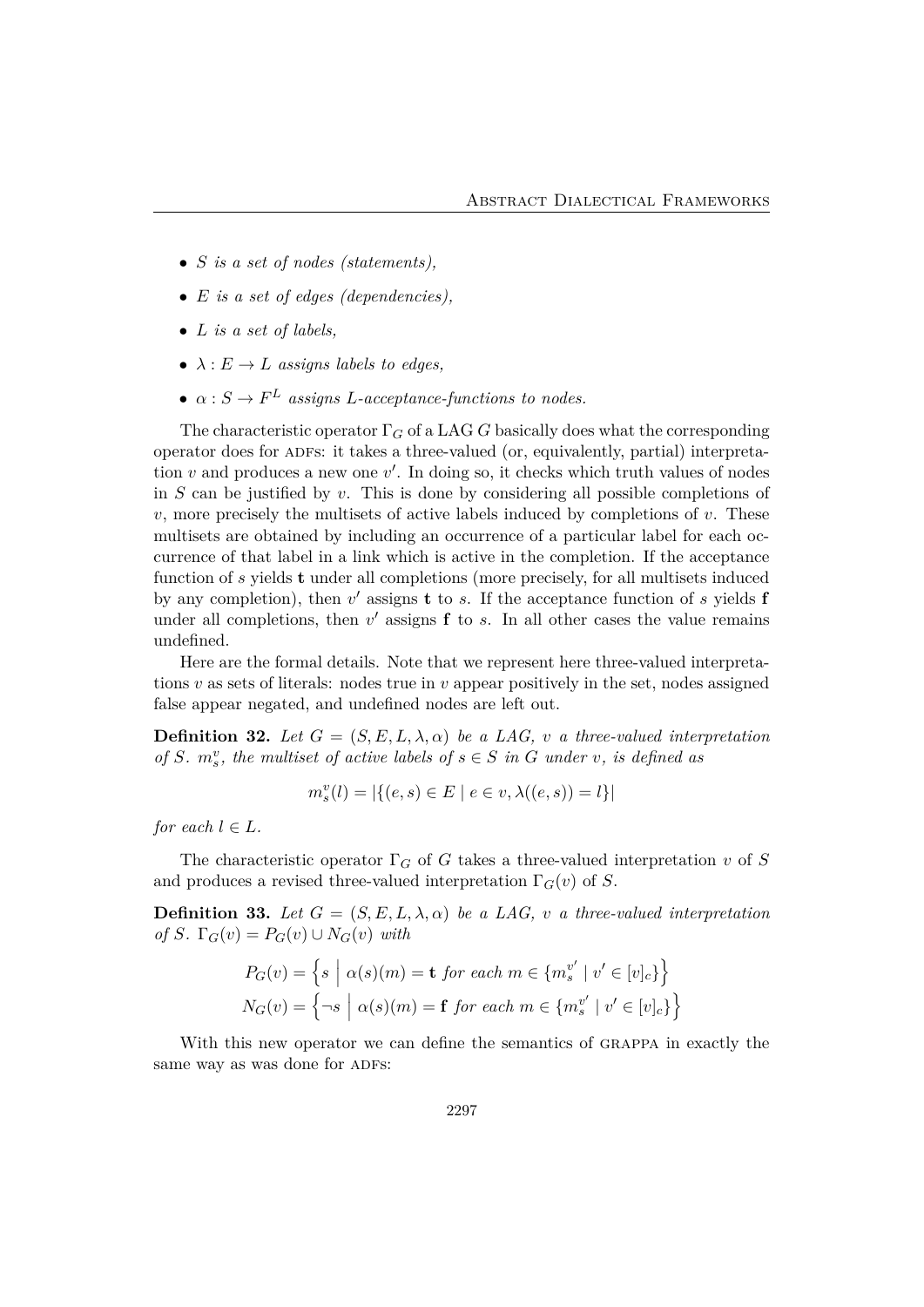**Definition 34.** Let  $G = (S, E, L, \lambda, \alpha)$  be a LAG, *v* a three-valued interpretation of *S.*

- *v is a model of G iff v is total and*  $v = \Gamma_G(v)$ *,*
- *v is grounded in G iff v is the least fixed point of*  $\Gamma_G$ *,*
- *v is admissible in*  $G$  *iff*  $v \n\subseteq \Gamma_G(v)$ *,*
- *v is preferred in G iff v is*  $\subset$ *-maximal admissible in G*,
- *v is complete in G iff*  $v = \Gamma_G(v)$ *.*

**Example 35.** This is a variation of Example 10. Consider the LAG with  $S =$  ${a, b, c, d}$  *and*  $L = \{+, -\}.$  The following graph shows the labels of each link.



*For simplicity, let us assume all nodes have the same acceptance condition requiring that all positive links must be active (that is the respective parents must be t*) and no negative link is active.<sup>10</sup> We obtain two models, namely  $v_1 = \{a, b, c, \neg d\}$ *and*  $v_2 = \{a, \neg b, \neg c, d\}$ *. The grounded interpretation is*  $v_3 = \{a\}$ *. The 16 admissible interpretations are exactly the same as for Example 17. Among the admissible interpretations*  $\{a, b, c, \neg d\}$  *and*  $\{a, \neg b, \neg c, d\}$  *are preferred. Complete interpretations are these two and in addition* {*a*}*.*

Now let us turn to stable semantics. The idea underlying stable semantics is to exclude self-justifying cycles. Again this semantics can be defined along the lines of the corresponding definition for ADFs in [Brewka *et al.*, 2013]: take a model *v*, reduce the LAG based on *v* and check whether the grounded extension of the reduced LAG coincides with the nodes true in *v*. Here is the definition:

**Definition 36.** Let  $G = (S, E, L, \lambda, \alpha)$  be a LAG, v a model of G,  $S^v = v \cap S$ . *v is a stable model of G iff v restricted to S<sup>v</sup> is the grounded interpretation of*  $G^v = (S^v, E^v, L, \lambda^v, \alpha^v)$ , the *v*-reduct of *G*, where

 $10$ In the pattern language developed later in this section this can be expressed as  $(\#_t(\mathbf{+}) - \#(\mathbf{+}) =$  $0) \wedge (\#(-) = 0).$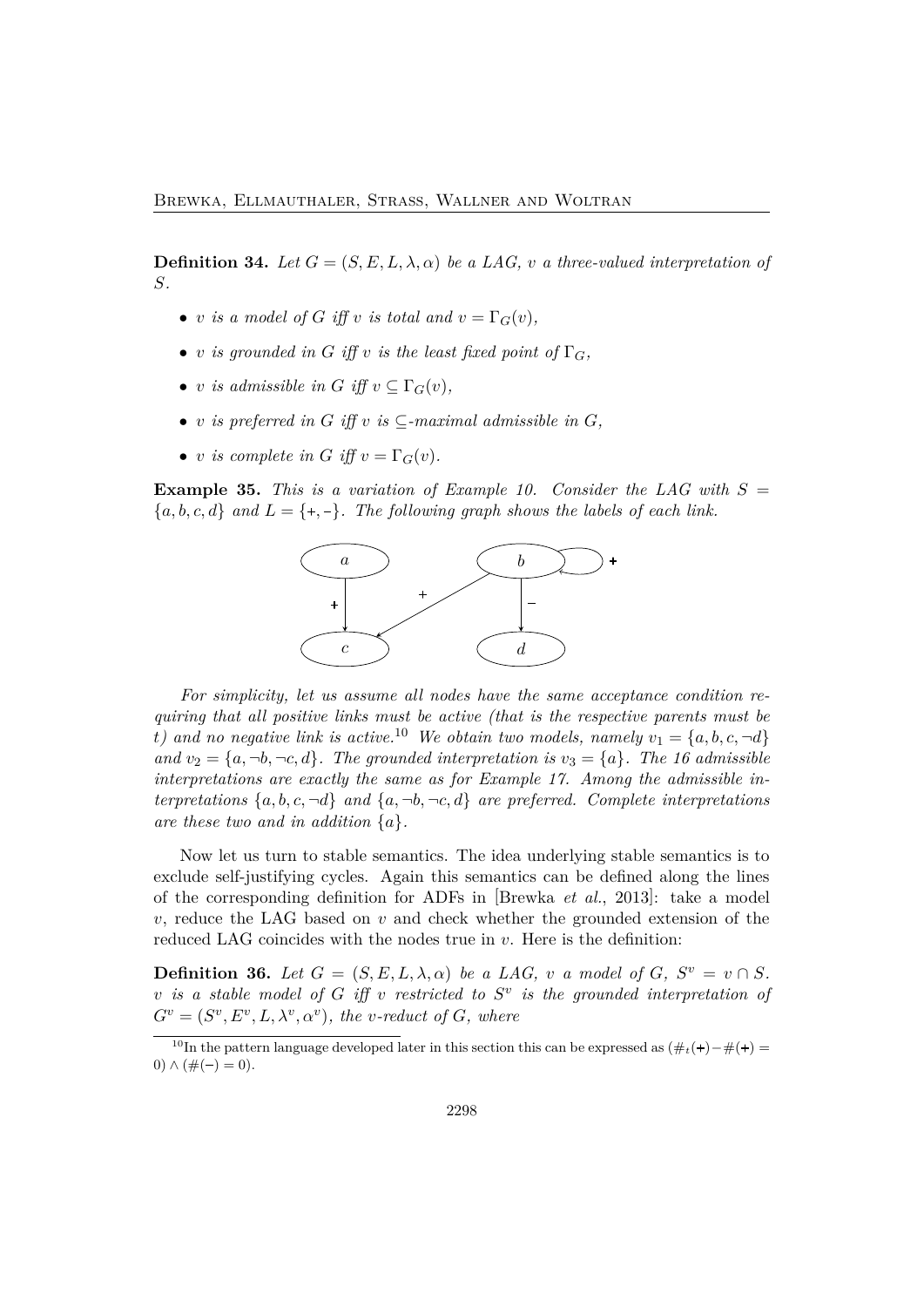- $E^v = E \cap (S^v \times S^v),$
- $\lambda^v$  *is*  $\lambda$  *restricted to*  $S^v$ <sup>11</sup>
- $\alpha^v$  *is*  $\alpha$  *restricted to*  $S^v$ *.*

Observe that in  $\alpha^v$  we did not have to alter the values of the function, i.e. the true and false multisets remain the same (although some of them might become "unused" since the number of parents shrinked). We will see later that this exactly matches the stable semantics for ADFs from [Brewka *et al.*, 2013]. For the moment, we continue our running example.

**Example 37.** For Example 35 we obtained two models,  $v_1 = \{a, b, c, \neg d\}$  and  $v_2 =$  ${a, \neg b, \neg c, d}$ *. In*  $v_1$  *the justification for b is obviously based on a cycle. The*  $v_1$ -reduct *of our graph is*



*It is easy to see that the grounded interpretation of the reduced graph is*  $\{a\}$ *, v*<sub>1</sub> *is thus not a stable model, as intended. We leave it to the reader to verify that*  $v_2$ *indeed is a stable model.*

Results about the semantics carry over from ADFs [Brewka *et al.*, 2013].

**Proposition 38.** *Let G be a LAG. The following inclusions hold:*

*stb*(*G*) ⊆ *mod*(*G*) ⊆ *pref*(*G*) ⊆ *com*(*G*) ⊆ *adm*(*G*)*,*

where  $stb(G)$ ,  $mod(G)$ ,  $pref(G)$ ,  $com(G)$  and  $adm(G)$  denote the sets of stable mod*els, models, preferred interpretations, complete interpretations and admissible inter* $pretations of G, respectively. Moreover,  $pref(G) \neq \emptyset$ , whereas  $mod(G') = \emptyset$  for some$ *LAG G*′ *.*

<sup>&</sup>lt;sup>11</sup>Given a function  $f : M \to N$  and  $M' \subset M$ ,  $f$  restricted to  $M'$  is the function  $f' : M' \to N$ such that  $f'(m) = f(m)$  for all  $m \in M'$ .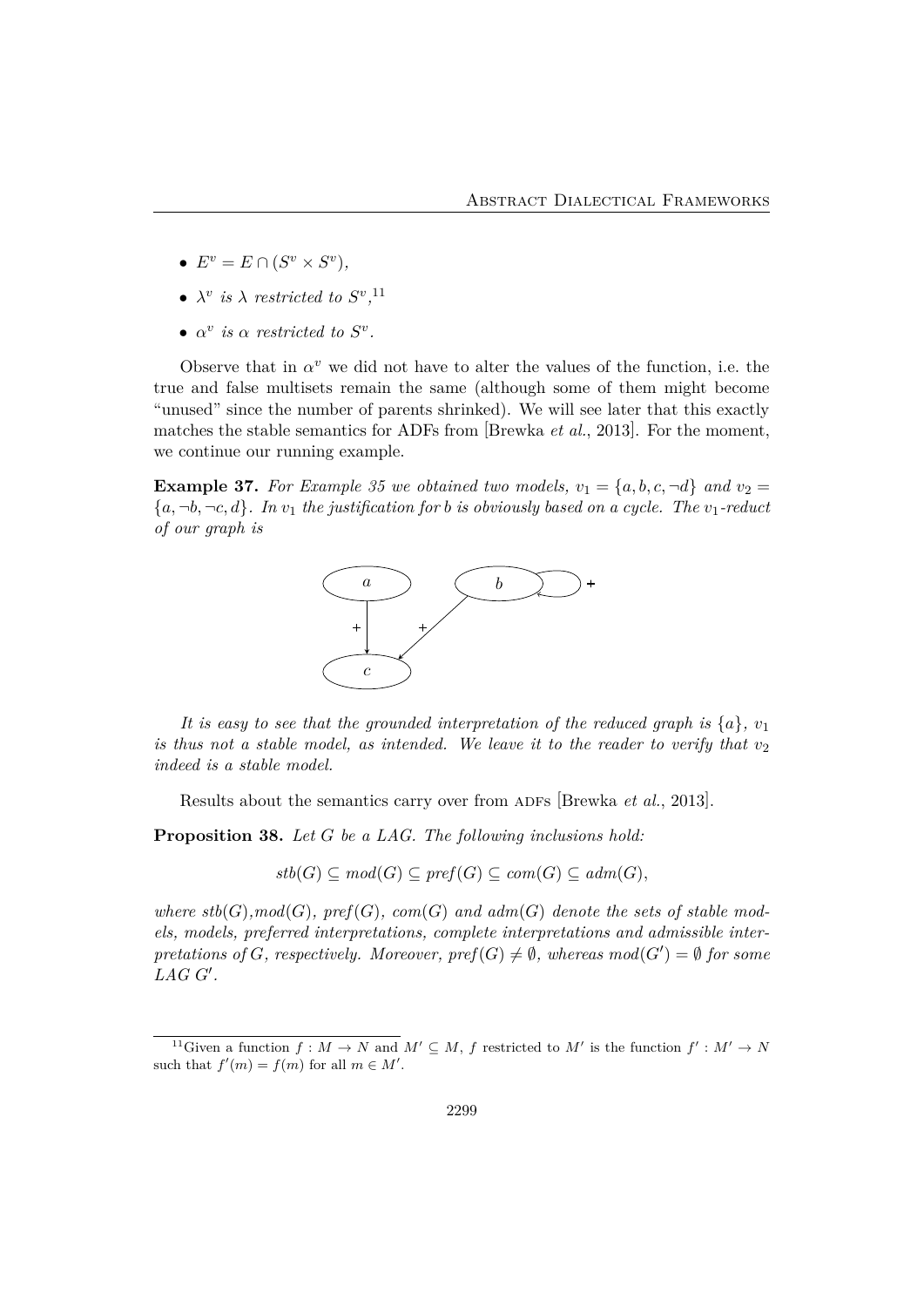A remaining question is how to actually specify acceptance functions for grappa. In [Brewka and Woltran, 2014] a specific pattern language has been developed for this purpose. This pattern language allows for the specification of conditions on multisets of labels. In the patterns one can refer to the number of total and active labels of specific types, to minimal/maximal numerical labels of active links. It is also possible to use simple arithmetics and relations.

More precisely, grappa acceptance functions are specified using *acceptance patterns* over a set of labels *L* defined as follows:

- A *term* over *L* is of the form  $\#(l)$ ,  $\#_t(l)$  (with  $l \in L$ ), or *min*, *min<sub>t</sub>*, *max*, *maxt*, *sum*, *sumt*, *count*, *countt*.
- A *basic acceptance pattern* (over *L*) is of the form  $a_1t_1 + \cdots + a_nt_n R a$ , where the  $t_i$  are terms over *L*, the  $a_i$ s and *a* are integers and  $R \in \{<,\leq,=,\neq,\geq,>\}.$
- An *acceptance pattern* (over *L*) is a basic acceptance pattern or a Boolean combination of acceptance patterns.

A grappa instance then is a labelled argument graph with acceptance functions represented as acceptance patterns:

**Definition 39.** *A* GRAPPA instance *is a tuple*  $G = (S, E, L, \lambda, \pi)$  *where S is a set of statements, E a set of edges, L a set of labels, λ an assignment of labels to edges,* and  $\pi$  an assignment of acceptance patterns over L to all elements of S.

We still need to specify what the acceptance function represented by a particular pattern assigned to a node *s* is. Recall that an acceptance function assigns a truth value in  $\{t, f\}$  to a multiset of labels. We will define this function by specifying a satisfaction relation  $\models$  between multisets and patterns: the basic idea is that a multiset receives value **t** iff it satisfies the corresponding pattern. The actual definition is slightly more complicated, though, as some of the terms (actually those indexed with *t*) are actually independent of the multiset, but depend on the node *s*, more precisely on the labels of links – active or not – with target *s*. For this reason, satisfaction of a pattern depends on both a multiset of labels and the node the pattern is assigned to via  $\pi$ . For a multiset of labels  $m: L \to \mathbb{N}$  and  $s \in S$  the value function  $val_s^m$  is:

$$
val_s^m(\#l) = m(l)
$$
  
\n
$$
val_s^m(\#_t l) = |\{(e, s) \in E \mid \lambda((e, s)) = l\}|
$$
  
\n
$$
val_s^m(min) = \min\{l \in L \mid m(l) > 0\}
$$
  
\n
$$
val_s^m(min_t) = \min\{\lambda((e, s)) \mid (e, s) \in E\}
$$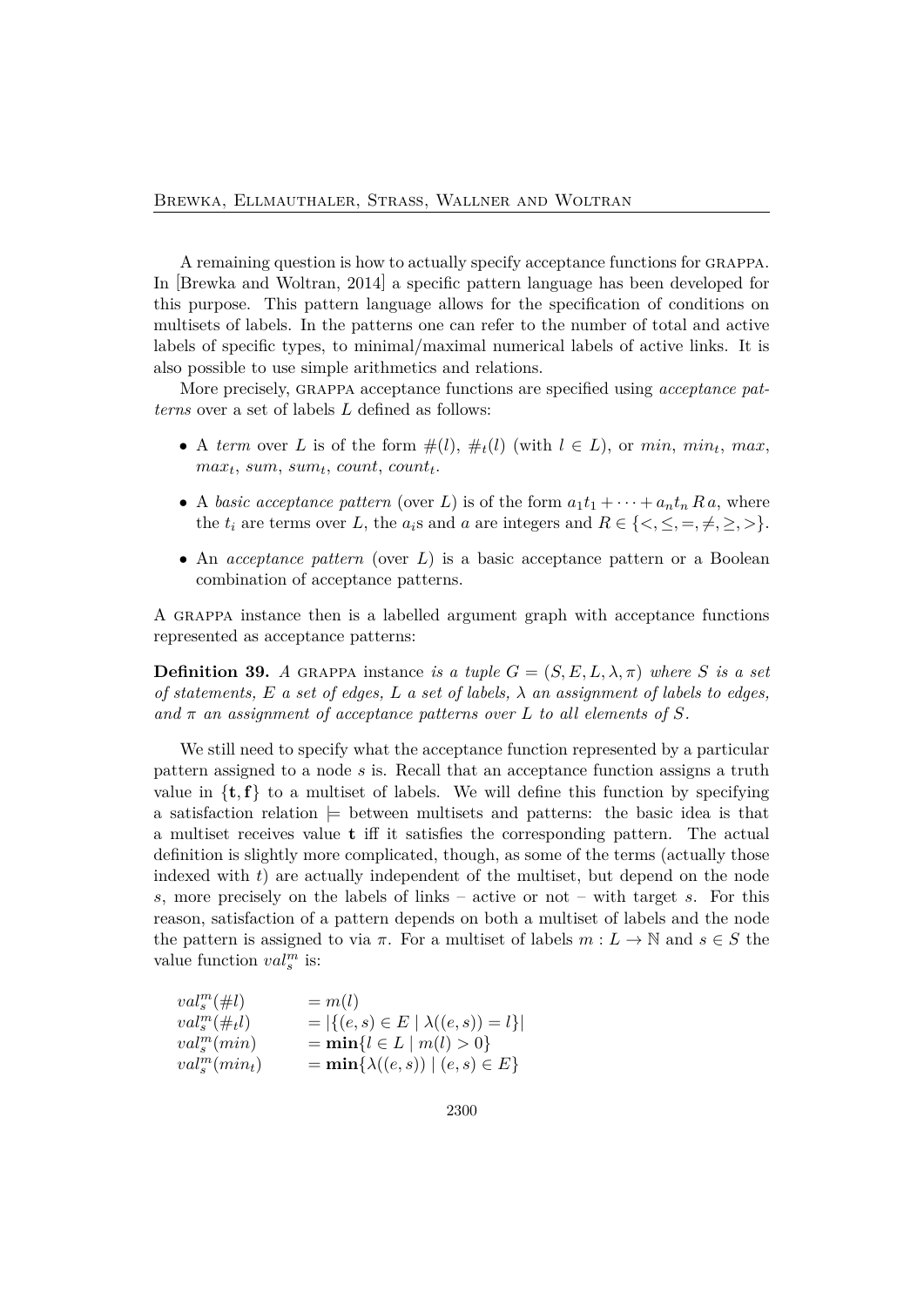$$
val_s^m(max) = \max\{l \in L \mid m(l) > 0\}
$$
  
\n
$$
val_s^m(max_t) = \max\{\lambda((e, s)) \mid (e, s) \in E\}
$$
  
\n
$$
val_s^m(sum) = \sum_{l \in L} m(l)
$$
  
\n
$$
val_s^m(sum) = \sum_{(e, s) \in E} \lambda((e, s))
$$
  
\n
$$
val_s^m(count) = |\{l \mid m(l) > 0\}|
$$
  
\n
$$
val_s^m(count) = |\{\lambda((e, s)) \mid (e, s) \in E\}|
$$

 $min_{(t)}$ ,  $max_{(t)}$ ,  $sum_{(t)}$  are undefined in case of non-numerical labels. For Ø they yield the neutral element of the corresponding operation, i.e.

$$
val_s^m(sum) = val_s^m(sum_t) = 0,
$$
  
\n
$$
val_s^m(min) = val_s^m(min_t) = \infty,
$$
  
\n
$$
val_s^m(max) = val_s^m(max_t) = -\infty.
$$

Let *m* and *s* be as before. For basic acceptance patterns the *satisfaction relation*  $\models$  is defined by

$$
(m, s) \models a_1t_1 + \cdots + a_nt_nRa \text{ iff } \sum_{i=1}^n (a_i val_s^m(t_i)) R a.
$$

The extension to Boolean combinations is as usual. The acceptance function represented by pattern  $p$  at node  $s$  then is the function assigning **t** to multiset  $m$  iff  $(m, s) \models p$ .

**Example 40.** Let  $L = \{++, +, -, --\}$  be a set of labels representing strong support, *support, attack and strong attack, respectively. Assume a node s is accepted if its (active) support is stronger than its attack, where we measure strength by counting the respective links, hereby multiplying strong support/attack with a factor of 2. This can be specified using the following pattern for s:*

$$
2(\# +\!\!\!+) + (\# +) - 2(\# -\!\!\!-) - (\# -) > 0.
$$

We conclude this section by showing how the necessary patterns for Carneades argument graphs, which we discussed in Section 4.3, can be defined in grappa. Recall that these graphs have two kinds of nodes, argument nodes and propositions nodes. The pattern for all argument nodes is

$$
((\#_t \mathbf{+}) - (\# \mathbf{+}) = 0) \wedge ((\# \mathbf{-}) = 0).
$$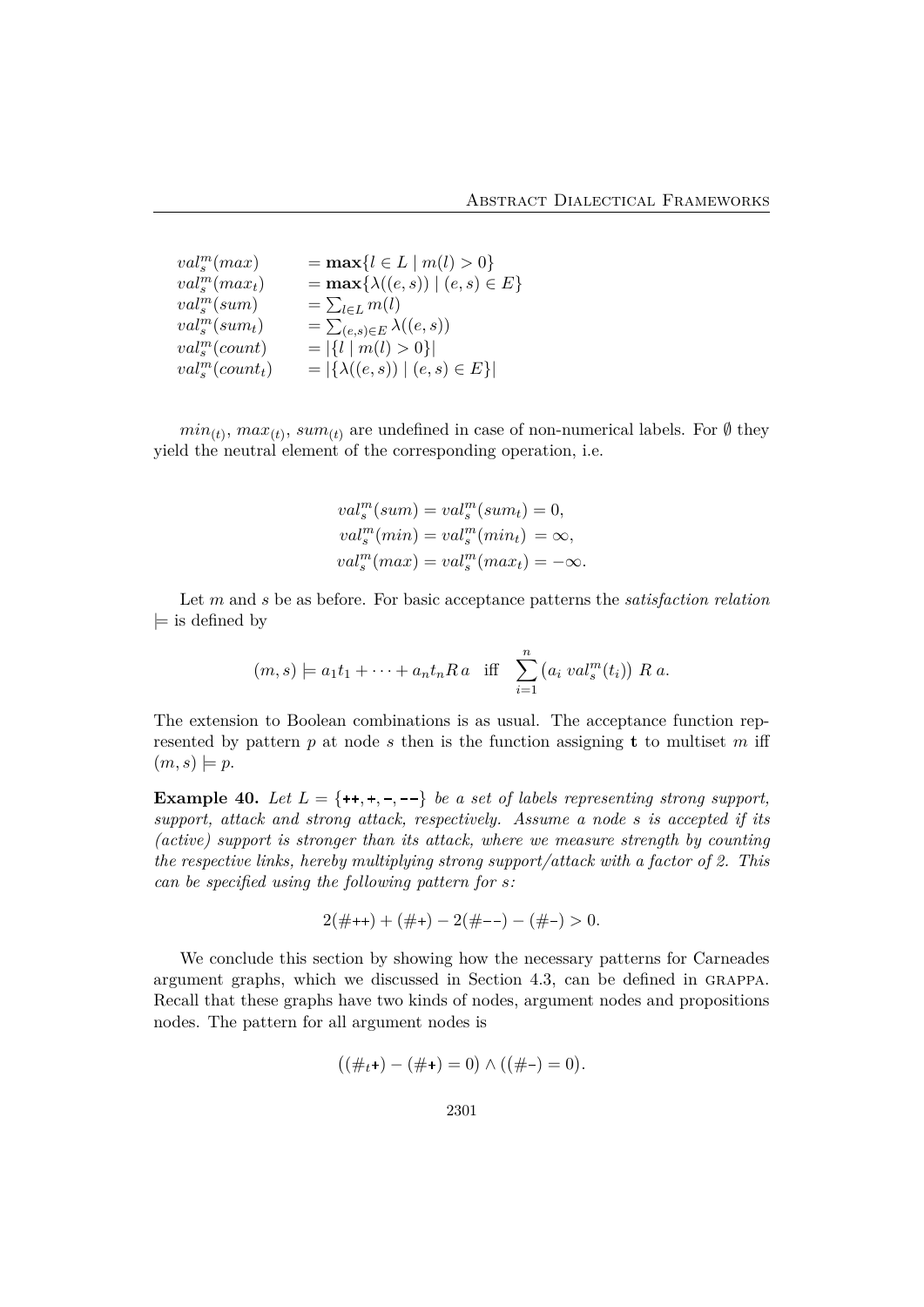which says that all premises and none of the exceptions must be accepted. The patterns for proposition nodes depend on their proof standard. Recall that some of these standards have additional numerical parameters  $\alpha$ ,  $\beta$  and  $\gamma$ . The terms max and min represent the maximal, respectively minimal, label of an active link:

- scintilla of evidence: max *>* 0
- preponderance of evidence: max + min *>* 0
- clear and convincing evidence:  $(\max > \alpha) \wedge (\max + \min > \beta)$
- beyond reasonable doubt:  $(\max > \alpha) \land (\max + \min > \beta) \land (-\min < \gamma)$
- dialectical validity: (max *>* 0) ∧ (min *>* 0)

This representation of the acceptance conditions underlying Carneades is not only extremely simple. It has the big advantage that it is uniform: the patterns for all nodes with the same proof standard are actually the same. This is different from representations of proof standards and other notions we discussed in Section 4 in ADFs where the acceptance condition for each node depends on its specific parents.

### **6 Computational Aspects**

In the introduction we discussed, in an informal manner, relationships between statements (arguments) that are supporting or attacking, in the sense that a statement can have a positive or negative influence on the acceptance of another statement. General ADFs have a generic notion of links (dependencies) between statements. However, such links can be formally categorized into 4 groups, depending on whether they have an attacking or supporting nature (or both or neither). This leads to the notion of so-called bipolar ADFs (BADFs for short) which contain only attacking or supporting dependencies. We will introduce them, based on the original definition of [Brewka and Woltran, 2010], in Section 6.1, together with the formalization of attacking and supporting links. Such BADFs are a subclass of general ADFs, yet have appealing computational properties. They generalize afs in a direct manner, but are strictly "in-between" AFs and general ADFs w.r.t. their corresponding expressiveness. Results relating to expressiveness are presented in Section 6.2. Further, many frameworks arising in argumentation in AI, other than AFs, can be translated to badfs [Polberg, 2016] (partially under semantics not discussed in this article).

From a computational perspective, BADFs have the following interesting properties: they have the same worst-time complexity as afs for many semantics, while general ADFs typically exhibit higher computational complexity. We summarize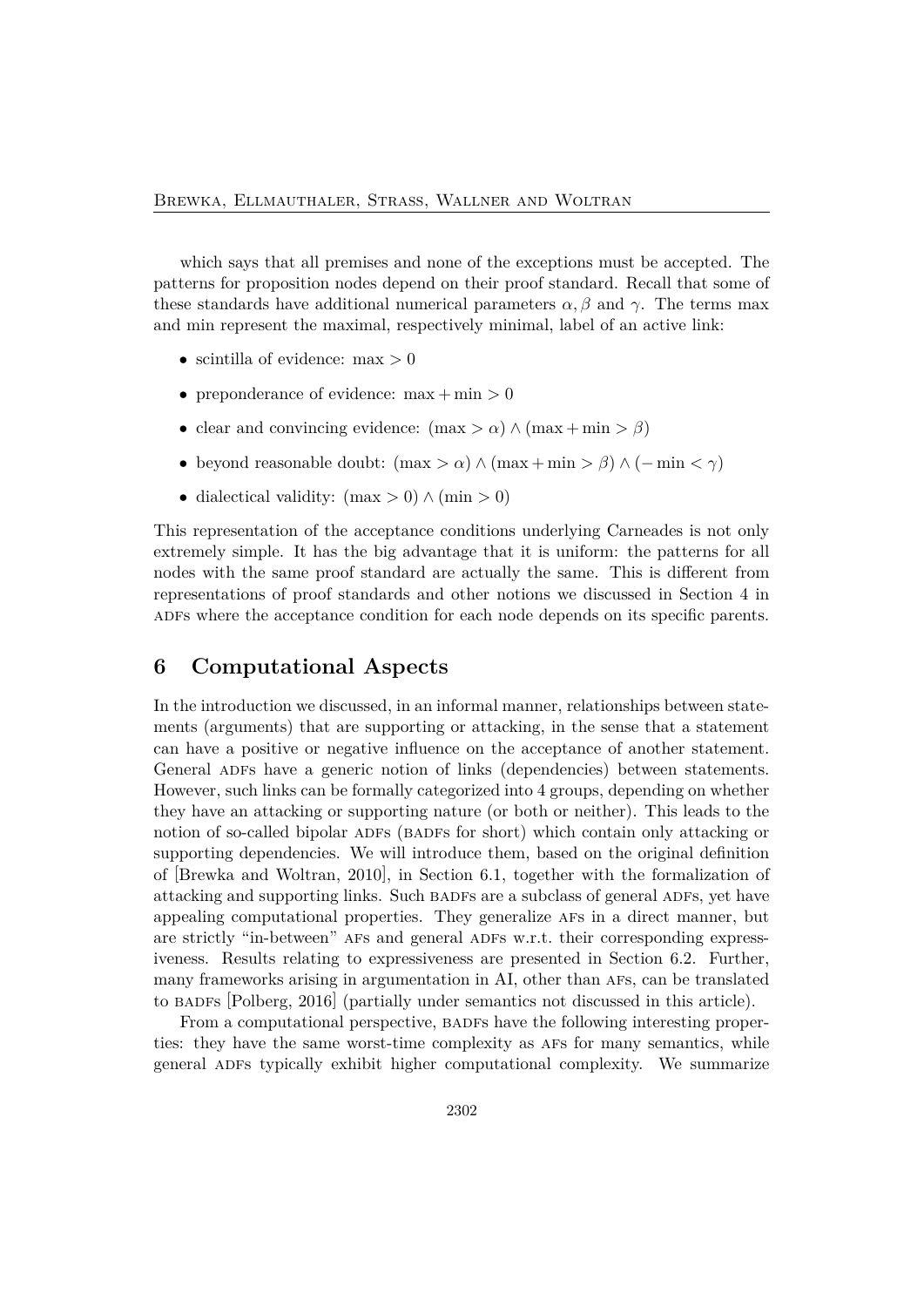these results in Section 6.3, followed by Section 6.4 that gives pointers to recent systems for computing reasoning tasks on ADFs and BADFs.

#### **6.1 Bipolar ADFs**

As we have seen in previous sections, the concept of acceptance condition is quite powerful. A natural question is to what extent different restrictions of acceptance conditions may form interesting subclasses of ADFs. One such subclass are bipolar ADFs, as already defined in [Brewka and Woltran, 2010]. This class relies on the concept of attacking and supporting links which are defined as follows.

Let  $D = (S, L, C)$  be an ADF. Formally, a link  $(r, s) \in L$  is

- supporting in *D* iff for all  $R \subseteq par(s)$ , we have  $C_s(R) = \mathbf{t}$  implies  $C_s(R \cup \{r\}) =$ **t**;
- attacking in *D* iff for all  $R \subseteq par(s)$ , we have  $C_s(R \cup \{r\}) = \mathbf{t}$  implies  $C_s(R) =$ **t**.

We use  $L^+ \subseteq L$  to denote all supporting and  $L^- \subseteq L$  to denote all attacking links of *L* in an ADF  $D = (S, L, C)$ .

**Example 41.** In Figure 10 we see an example ADF  $D = (S, L, C)$  with  $S = \{a, b, c\}$ *and acceptance conditions*  $\varphi_a = b \to c$ ,  $\varphi_b = a \wedge (c \vee \neg c)$ , and  $\varphi_c = a \leftrightarrow b$ . On *the right of that figure the link types are shown. Let us investigate why some of the links are supporting or attacking. Looking at the acceptance condition of a,*  $\varphi_a$ *, and the parents of a then we have the following relevant sets of statements (shown as two-valued interpretations):*

$$
v_1 \hat{=} \{ \neg b, \neg c \} \models \varphi_a
$$
  
\n
$$
v_2 \hat{=} \{ b, \neg c \} \not\models \varphi_a
$$
  
\n
$$
v_3 \hat{=} \{ \neg b, c \} \models \varphi_a
$$
  
\n
$$
v_4 \hat{=} \{ b, c \} \models \varphi_a
$$

*We see, e.g., that the link* (*c, a*) *is supporting, because whenever c is added to a subset of parents that is mapped to t by*  $C_a$  *(switched to true in every model of*  $\varphi_a$ *) then the new set (interpretation) is again mapped to true by acceptance condition*  $C_a$  *(is a model of*  $\varphi_a$ *). More concretely,*  $v_1$ ,  $v_3$ *, and*  $v_4$  *are models of acceptance condition*  $\varphi_a$ *. Switching the truth value of c to true in each of them, results in*  $v_3$ *and v*<sup>4</sup> *(assigning c to true in v*<sup>1</sup> *and v*<sup>3</sup> *results in both cases with v*3*, and assigning c to true in*  $v_4$  *is again equal to*  $v_4$ *). Both*  $v_3$  *and*  $v_4$  *are models of*  $\varphi_a$ *. This means* (*c, a*) *is a supporting link. Similarly, link* (*b, a*) *is attacking because whenever we*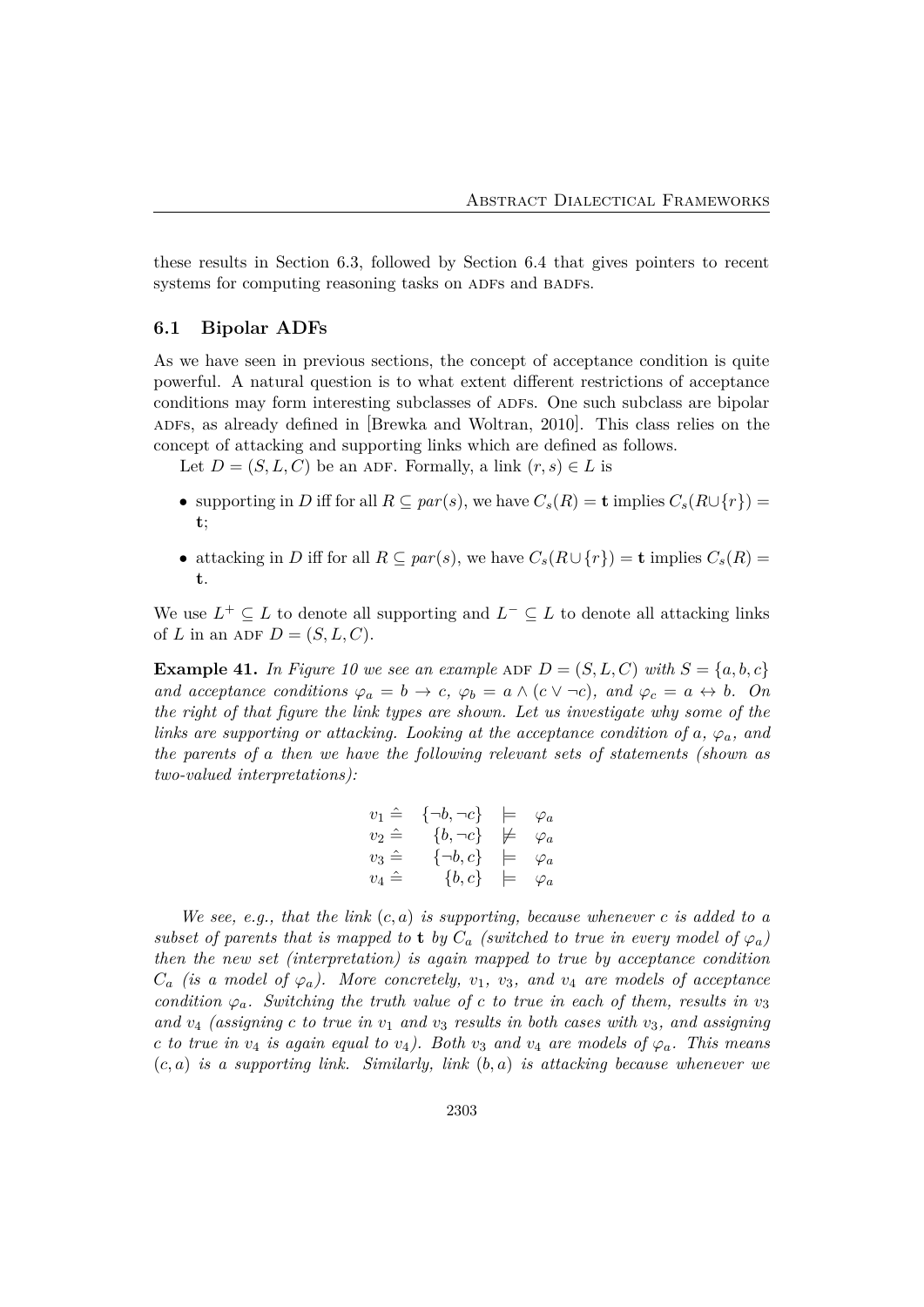

*Figure 10: An ADF with link types.* 

*remove b from a set of parents of a that is mapped to* **t** *by C<sup>a</sup> we get a set that is likewise mapped to* **t** *by*  $C_a$ *.* 

Links (*a, b*) which are *both* attacking and supporting are so-called redundant links. The reason to call such a link redundant is that switching the truth value of *a* in any interpretation does not change the evaluation of acceptance condition  $\varphi_b$  w.r.t. the original interpretation and the modified interpretation. A link that is *neither* attacking nor supporting is called dependent.

**Example 42.** *Continuing Example 41, the link* (*c, b*) *is a redundant link. This link is both attacking and supporting. Redundancy means that the evaluation of*  $\varphi_b$  *is independent of the value of c (formula*  $\varphi_b$  *only depends on the truth value of a). In contrast, the links*  $(b, c)$  *and*  $(a, c)$  *are dependent links. For instance,*  $\{\neg a, \neg b\} \models \varphi_c$ *and*  $\{a, \neg b\} \not\models \varphi_c$  *taken together show that*  $(a, c)$  *is not supporting in this* ADF. To *see that*  $(a, c)$  *is not attacking, consider*  $\{a, b\} \models \varphi_c$  *and*  $\{\neg a, b\} \not\models \varphi_c$ *.* 

An ADF  $D = (S, L, C)$  is bipolar (a BADF) if all links in L are supporting or attacking or both, i.e.,  $L = L^+ \cup L^-$ . For example, our running example ADF from Example 10 is a BADF. Further, for any AF  $F$  its associated ADF  $D_F$  is bipolar, in fact each link in  $D_F$  is attacking.

Bipolar ADFs are still a quite expressible class; they allow acceptance conditions not only to express simply attack and support (for example  $\neg a_1 \wedge \cdots \wedge \neg a_n \wedge s_1 \wedge$  $\cdots \wedge s_m$  expressing that a statement is attacked by statements  $a_i$  and supported by statements  $s_j$ ), but more advanced relations, like e.g.  $((\neg a_1 \lor s_1) \land (\neg a_2 \lor s_2)) \lor \neg a_3$ ; in fact, all examples given in Section 4 are also bipolar ADFs. We would like to mention here that bipolar ADFs behave differently than the prominent class of bipolar AFs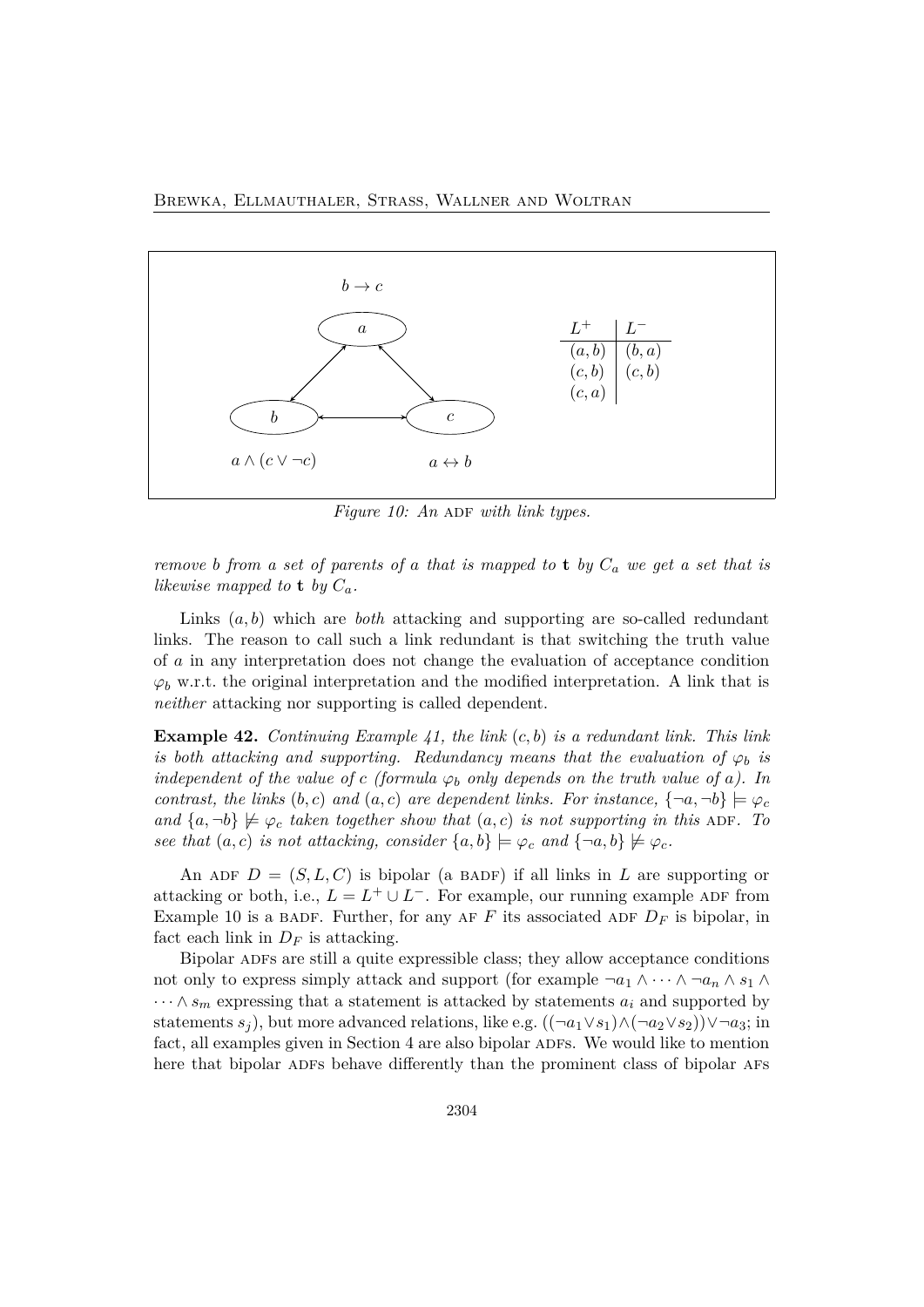[Cayrol and Lagasquie-Schiex, 2013]. Indeed, several concepts of support relations have been discussed in the literature (abstract, deductive, necessary, and evidential support), thus a detailed discussion is beyond the scope of this article, and we refer the reader to works relating ADFs to formalisms including support [Polberg and Oren, 2014; Polberg, 2016]. However, what is important to state is that bipolar ADFs treat support and attack as equally strong concepts. Given the generality of bipolar ADFs which allow to "mix" support and attack as exemplified above, a distinct handling of support and attack in ADFs, e.g. as separated concepts in the language instead of a property of links and acceptance conditions, would require a lot of additional machinery.

Acceptance conditions in BADFs are, in fact, not only interesting for defining adfs. The study of the concept of *bipolar Boolean functions* has meanwhile found applications outside of ADFs. Baumann and Strass (2016) have analyzed the integer sequence that arises when considering for each positive integer *n* the number of bipolar Boolean functions in *n* arguments. The resulting sequence is novel and has been added to the Online Encyclopedia of Number  $Sequences<sup>12</sup>$ . In further related work, Alviano, Faber, and Strass [Alviano *et al.*, 2016] applied the concept of bipolar Boolean functions to aggregates in answer set programming and obtained a novel class of aggregates whose model checking problems (according to the semantics of Pelov *et al.* [Pelov *et al.*, 2007] and Son and Pontelli [Son and Pontelli, 2007]) can be decided in deterministic polynomial time. They even identify a class that goes beyond bipolar Boolean functions but still retains polynomial-time decidability; this might constitute an interesting avenue for research that extends the bipolarity concept of ADFs.

#### **6.2 Expressiveness and Realizability**

Expressiveness of a formalism  $\mathcal F$  (i.e. the set of structures available in a formalism) with a semantics  $\sigma$  over a vocabulary A can be defined as the set of interpretationsets over A that elements of F (the knowledge bases  $kb \in \mathcal{F}$  of that formalism) can produce. Formally, the *signature* of a formalism  $\mathcal F$  w.r.t. semantics  $\sigma$  is the set

$$
\Sigma_{\mathcal{F}}^{\sigma} = \{ \sigma(\mathsf{kb}) \mid \mathsf{kb} \in \mathcal{F} \}
$$

Intuitively, expressiveness is a basic measure of the capabilities of formalism  $\mathcal F$  under *σ*, because it characterizes what "can and cannot be done" with  $\mathcal F$  under semantics *σ* [Gogic *et al.*, 1995]. Whenever we have two formalisms, say  $\mathcal{F}_1$  and  $\mathcal{F}_2$ , that share a semantics  $\sigma$  and we find that  $\Sigma^{\sigma}_{\mathcal{F}_1} \subsetneq \Sigma^{\sigma}_{\mathcal{F}_2}$ , then this intuitively means that  $\mathcal{F}_2$  is

 $12$ https://oeis.org/A245079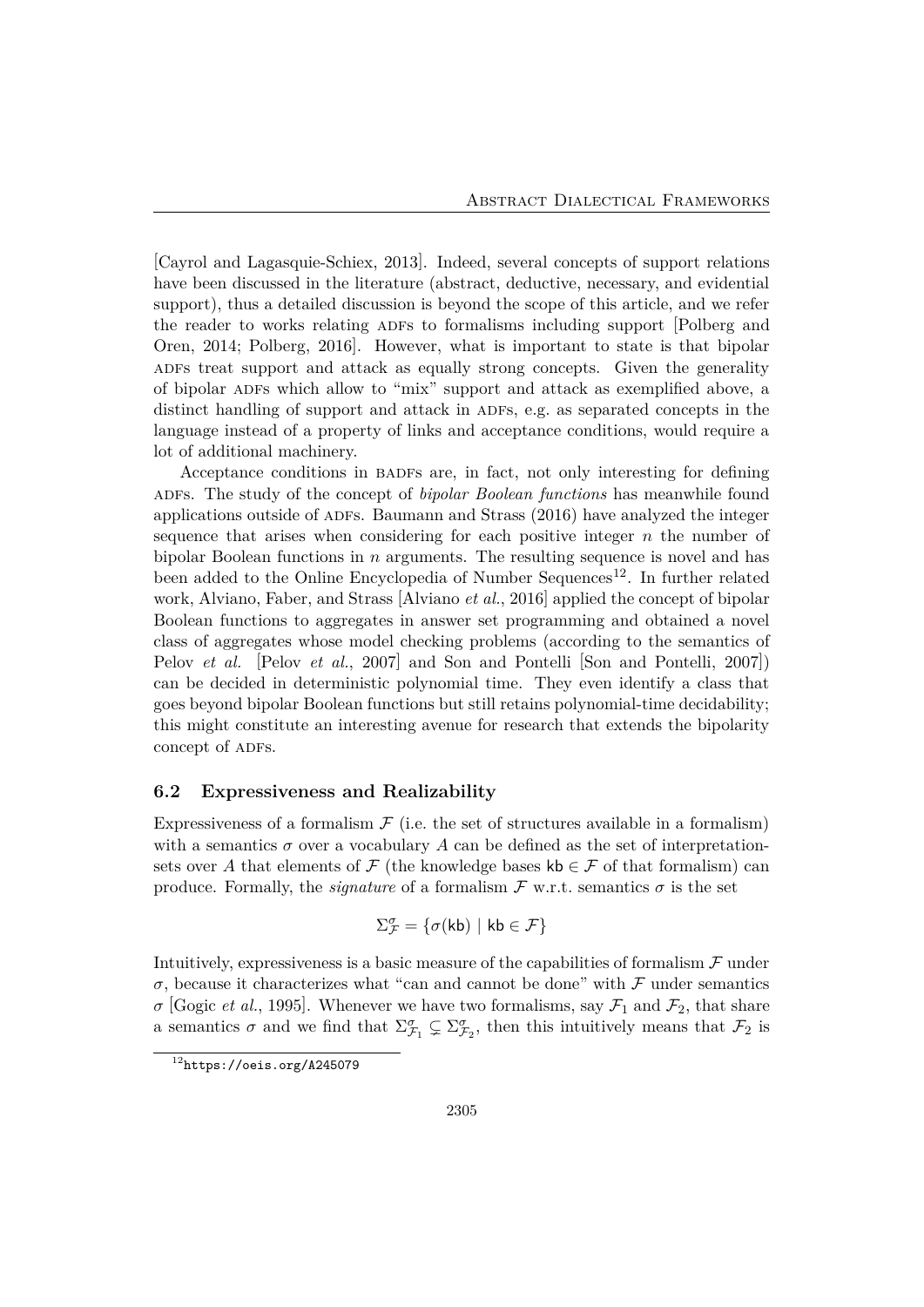strictly more expressive than  $\mathcal{F}_1$ : all sets  $V \subseteq \mathcal{V}_3$  that can be realized with  $\mathcal{F}_1$  can be realized with  $\mathcal{F}_2$ , and there is at least one set  $V \subseteq \mathcal{V}_3$  that can be realized with  $\mathcal{F}_2$  but not with  $\mathcal{F}_1$ .

For AFS, BADFS and ADFS under various semantics, their relative expressiveness is summarized in the following result [Strass, 2015c; Strass, 2015a; Linsbichler *et al.*, 2016b].

**Theorem 6.1.** *For*  $\sigma \in \{adm, com, prf, mod\}$ *, we find that* 

 $\Sigma_{AF}^{\sigma} \subsetneq \Sigma_{BADF}^{\sigma} \subsetneq \Sigma_{ADF}^{\sigma}$ .

*For the stable model semantics stb, we find that*

 $\Sigma_{AF}^{mod} = \Sigma_{AF}^{stb} \subsetneq \Sigma_{BADF}^{stb} = \Sigma_{ADF}^{stb}$ .

*Furthermore, for the model semantics we have*

 $\sum_{ADF}^{mod} = \mathcal{V}_2 = \{v : A \rightarrow \{\mathbf{t}, \mathbf{f}\}\},\$ 

*that is,* ADFs under the model semantics are universally expressive.

**Example 43.** *We give example sets of interpretations that can be used to witness*  $\Sigma_{AF}^{prf} \subsetneq \Sigma_{BADF}^{prf} \subsetneq \Sigma_{ADF}^{prf}$ . Consider  $S = \{a, b, c\}$  and interpretations  $v_1 = \{a \mapsto a\}$  $\mathbf{t}, b \mapsto \mathbf{t}, c \mapsto \mathbf{f}$ ,  $v_2 = \{a \mapsto \mathbf{t}, b \mapsto \mathbf{f}, c \mapsto \mathbf{t}\}, and v_3 = \{a \mapsto \mathbf{f}, b \mapsto \mathbf{t}, c \mapsto \mathbf{t}\}.$  To *see that*  $\{v_1, v_2, v_3\} \in \sum_{BADF}^{prf}$ , consider the ADF over *S* with acceptance conditions  $\varphi_a = \neg b \lor \neg c$ ,  $\varphi_b = \neg a \lor \neg c$ , and  $\varphi_c = \neg a \lor \neg b$ . It is easy to verify that this ADF *is bipolar and that* {*v*1*, v*2*, v*3} *constitute its preferred interpretations. On the other hand, from results in [Dunne* et al.*, 2015] it follows that there is no* af *with preferred extensions*  $\{a, b\}$ ,  $\{a, c\}$ *, and*  $\{b, c\}$ *. In fact, this is quite easy to see: consider there would exist an* af *F with those three preferred extensions. Then, there cannot be an attack in F between a and b, and moreover* {*a, b*} *defends itself in F; the same holds for the pairs a, c, and b, c. But then,* {*a, b, c*} *has to be conflict-free in F and defends itself, and thus* {*a, b*} *(and likewise,* {*a, c*} *and* {*b, c*}*) cannot be preferred in F; a contradiction.*

*For*  $\Sigma_{BADE}^{prf} \subsetneq \Sigma_{ADE}^{prf}$ , we use an example given in *[Linsbichler* et al., 2016a, *Theorem 8]: consider*  $S' = \{a, b\}$  *and interpretations*  $v_4 = \{a \mapsto t, b \mapsto t\}$ *,*  $v_5 =$  ${a \mapsto \mathbf{t}, b \mapsto \mathbf{f}}$ , and  $v_6 = {a \mapsto \mathbf{f}, b \mapsto \mathbf{u}}$ . For  $X' = {v_4, v_5, v_6}$  we have  $X' \in \Sigma_{ADF}^{prf}$ , *but*  $X' \notin \Sigma_{BADE}^{prf}$ . For general ADFs, one example ADF is  $D' = (S', L', \{\varphi_a = a, \varphi_b = a\})$  $a \leftrightarrow b$ . All three interpretations  $v_4$ ,  $v_5$ , and  $v_6$  are preferred interpretations of  $D'$ . *This* ADF D' *is not bipolar (due to*  $\varphi_b$ , see Example 42). There is no BADF that has *X*′ *exactly as its preferred interpretations.*<sup>13</sup>

 $13$ For an automated way to check whether for a given set of three-valued interpretations there is an ADF, BADF, or AF that has exactly this set as its  $\sigma$ -interpretations, one can use the system UN-REAL [Linsbichler *et al.*, 2016a], available at http://www.dbai.tuwien.ac.at/proj/adf/unreal/.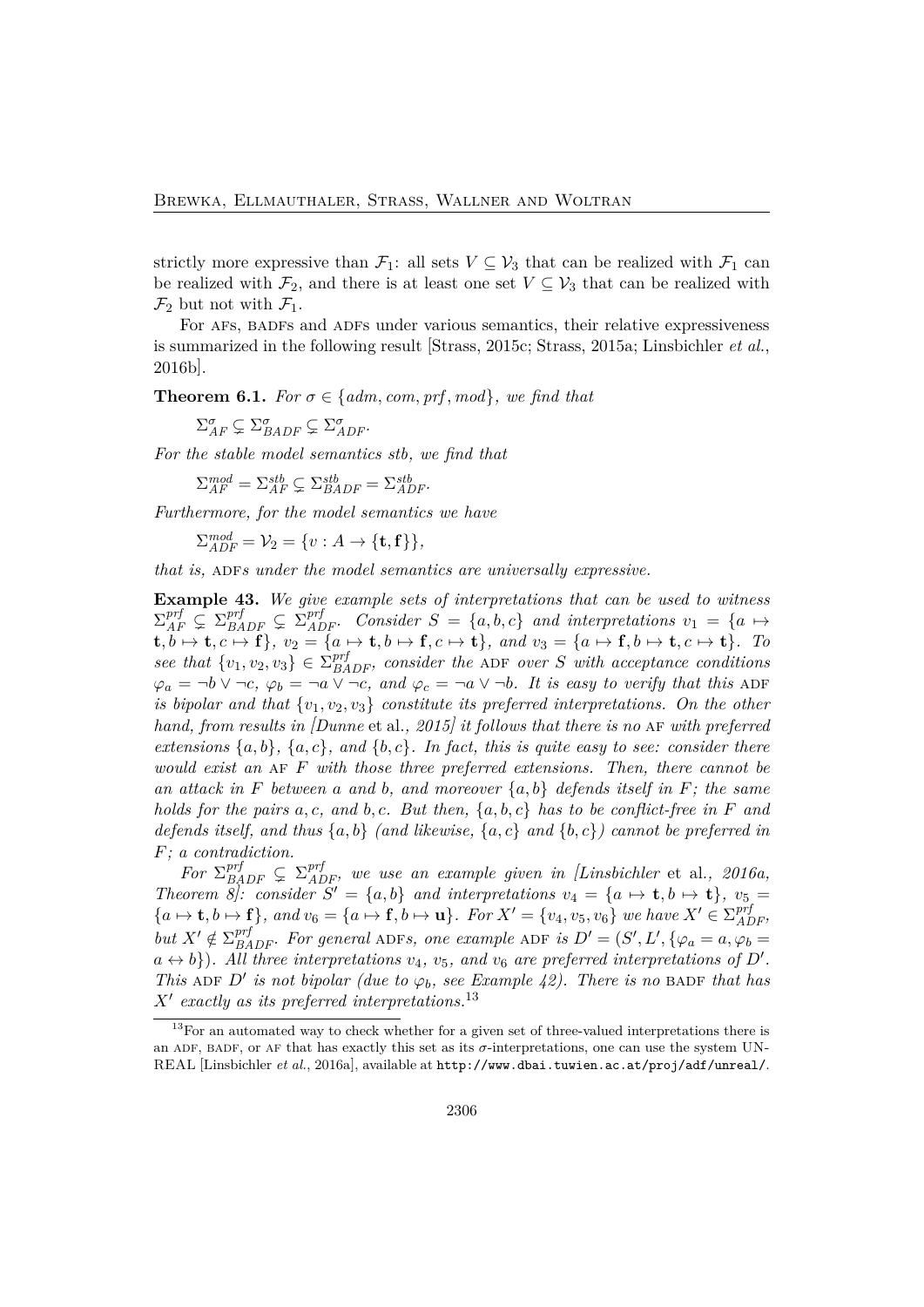While this shows that BADFs can do strictly more than AFs, and in turn ADFs can do strictly more than BADFs (with the exception of the stable model semantics), there is little information on *what exactly* these signatures look like. Work on precisely characterizing signatures has been carried out for afs (see the paper *On the Nature of Argumentation Semantics* by Baumann in this issue. There has also been work on characterizing realizability for ADFs under two-valued  $[Strass, 2015a]$  and threevalued [Pührer, 2015; Linsbichler *et al.*, 2016b] semantics.

Finally, initial results on characterizing the representational *succinctness* of these formalisms have recently been obtained. Succinctness not only takes into account *what* formalisms can realize, but also *to what representational cost*, that is, what amount of space is needed to represent the smallest knowledge base realizing some desired set of interpretations. Again, the capabilities of different formalisms can be compared with respect to this measure [Gogic *et al.*, 1995]. As one promising result on ADFs, it turned out that even BADFs are exponentially more succinct than normal logic programs [Strass, 2015a].

#### **6.3 Computational Complexity**

The computational complexity of ADFs is well-studied Strass and Wallner, 2014; Strass and Wallner, 2015; Gaggl *et al.*, 2015; Brewka *et al.*, 2013; Polberg and Wallner, 2017; Wallner, 2014]; for an overview we refer the reader to the paper *Computational Problems of Formal Argumentation* by Dvořák and Dunne in this issue. For the reader's convenience we repeat here the main results. For a specified semantics  $\sigma$ , the main reasoning tasks for ADFs to solve are:

- Credulous acceptance of a statement: is statement *s* assigned to true in at least one interpretation under semantics *σ*?
- Skeptical acceptance of a statement: is statement *s* assigned to true in all interpretations under semantics  $\sigma$ ?
- Interpretation verification: is a given interpretation an interpretation under semantics *σ*?
- Interpretation existence: is there an interpretation under semantics  $\sigma$ ?
- Non-trivial interpretation existence: is there an interpretation under semantics  $\sigma$  assigning true or false to some statement?

Briefly put, complexity of reasoning tasks on general ADFs is situated one level higher in the polynomial hierarchy compared to the corresponding tasks on AFs. For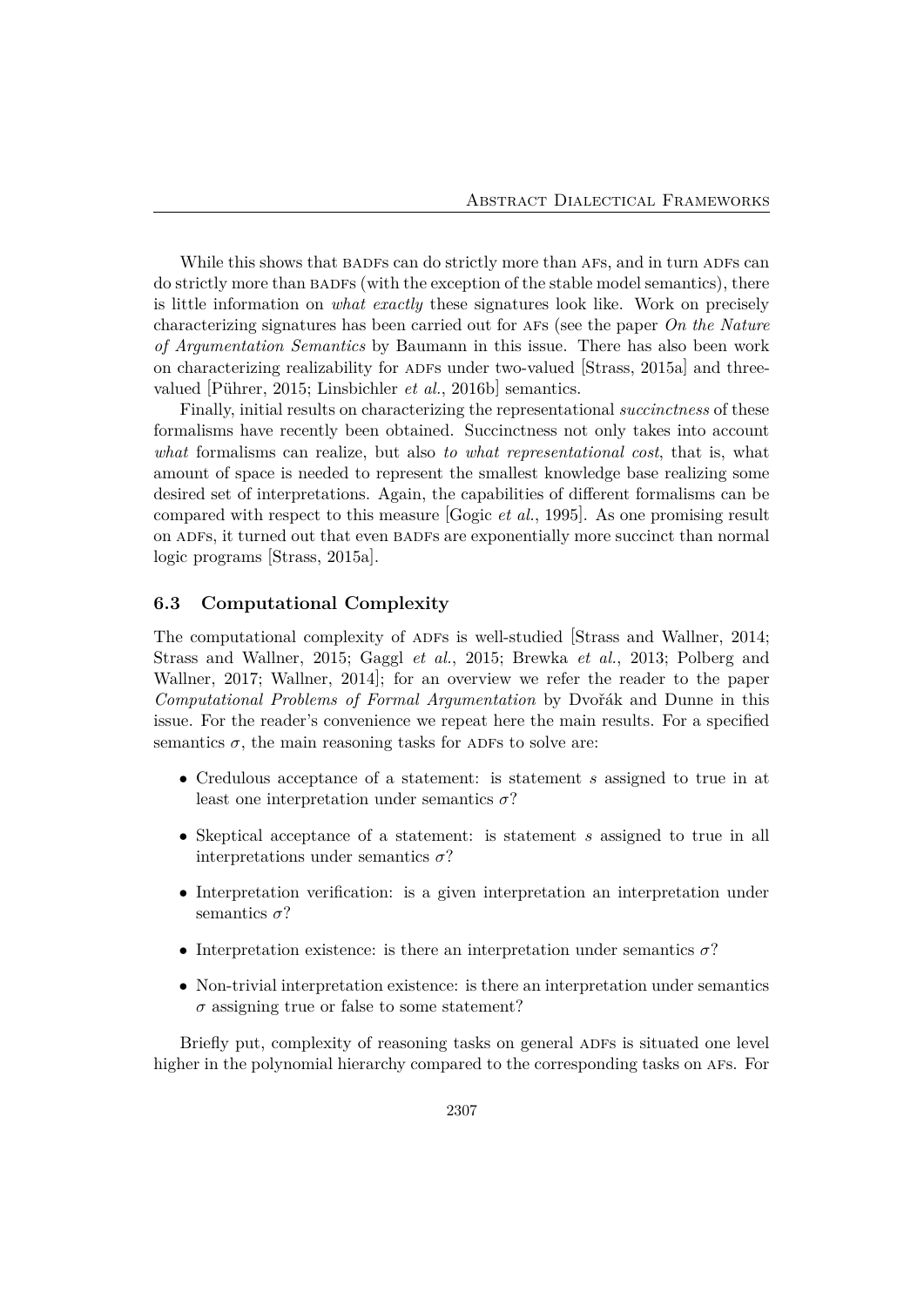

*Figure 11: Workflow for systems based on (a) instance-based compilation (*QADF*,* GrappaVis*, and* YADF*), and (b) static encodings (*diamond *and* GrappaVis*)*

badfs complexity of reasoning stays at the same level as reasoning on afs for most reasoning tasks, if the link type (attack or support) for each link is known (part of the input). Thus, BADFs offer more modeling capabilities than AFs while having the same (worst-case) computational cost as afs for many reasoning tasks.

### **6.4 Systems**

Systems for implementing reasoning on ADFs rely on declarative encodings in answerset programming (ASP) [Brewka *et al.*, 2011] or quantified Boolean satisfiability, and utilize available solvers for these languages [Gebser *et al.*, 2011; Lonsing and Biere, 2010]. Most prominently, the DIAMOND family<sup>14</sup> [Strass and Ellmauthaler, 2017; Ellmauthaler and Strass, 2016; Ellmauthaler and Strass, 2014; Ellmauthaler and Strass, 2013 consists of ASP-based systems for reasoning on ADFs. In each DIAMOND version an ADF is encoded via ASP facts and, when augmented with static encodings for semantics, several reasoning tasks can be solved by computing answer-sets of the resulting ASP. Depending on the complexity of the reasoning task and used options in diamond one call (in some family members two calls) to an ASP-solver are carried out to solve the given problem instance. DIAMOND includes dedicated BADF-specific

 $14$ http://diamond-adf.sourceforge.net/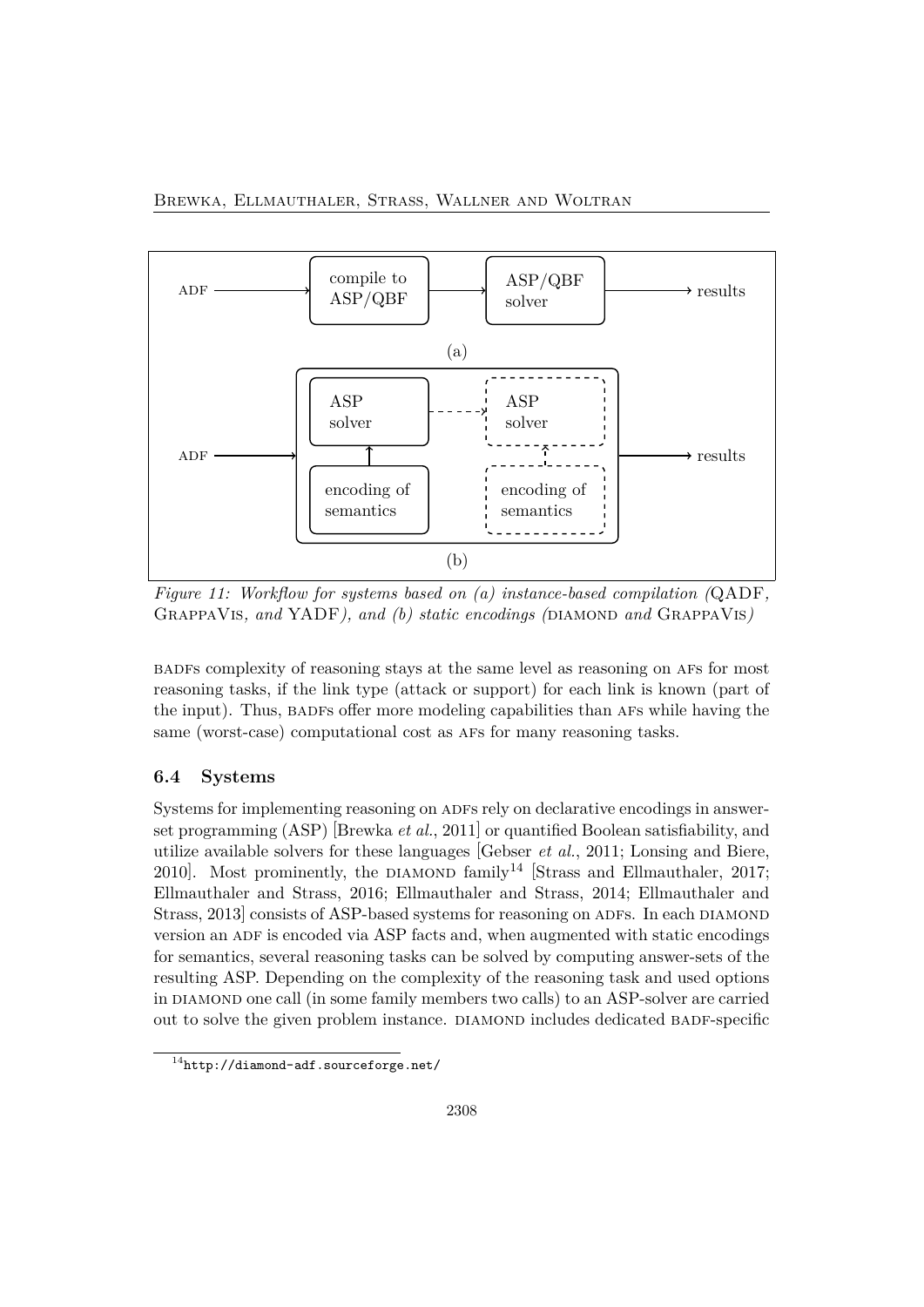encodings that make use of BADFs' upper complexity bounds.

The system QADF<sup>15</sup> [Diller *et al.*, 2015] uses solvers for quantified Boolean formulas  $(QBFs)$  to perform reasoning on ADFs. In  $QADE$ , in contrast to DIAMOND, each ADF instance is compiled to a QBF incorporating both the input ADF and the chosen semantics, i.e., the encodings for the semantics are not static.

 $GRAPPAVIS<sup>16</sup>$  [Heißenberger, 2016] is a system implementing GRAPPA (see Section 5) and incorporates both instance-based compilation of grappa input into declarative ASP encodings and static encodings for the semantics utilizing in both cases one ASP solver call.

The system YADF<sup>17</sup> [Brewka *et al.*, 2017] is an ASP-based system for ADFs, based on the encodings for GRAPPA used in GRAPPAVIS. This system compiles ADF instances into one program to call an ASP solver (once).

The basic workflows for DIAMOND, QADF, GRAPPAVIS, and YADF are shown in Figure 11. With this figure we illustrate that QADF, GrappaVis, and YADF implement algorithms that take an instance of an ADF, compile this instance, together with the chosen semantics and reasoning task, to one instance of an ASP or a QBF. On the other hand, DIAMOND and GRAPPAVIS implement algorithms that take an instance of an ADF, add to this instance a static encoding for the semantics and reasoning task, and give these to an ASP solver (with calling such a solver once or twice, depending on the task). The difference between (a) and (b) is that in (a) ADF and semantics have to be compiled together into one input for the solver, while for (b) semantics can be encoded separately (and modified separately).

A technique to cope with the high computational complexity of reasoning on ADFs was proposed by Linsbichler  $(2014)$ . The technique is based on splitting the input ADF into partitions and solving one partition and transforming and solving the other partitions accordingly.

### **7 Conclusion**

In this article, we have reviewed the argumentation formalism of abstract dialectical frameworks (ADFs). In contrast to Dung style frameworks, ADFs allow for a much more general specification of the interrelationship between the arguments. We have discussed how standard semantics like admissible, grounded, complete, preferred and stable can be generalized to ADFs by making use of the well known approximation fixpoint theory due to Denecker, Marek and Truszczyski [Denecker *et al.*, 2004].

 $^{15}\text{http://www.dbai.tuwien.ac.at/proj/adf/qadf/}$ 

 $^{16}$ http://www.dbai.tuwien.ac.at/proj/adf/grappavis/

<sup>17</sup>http://www.dbai.tuwien.ac.at/proj/adf/yadf/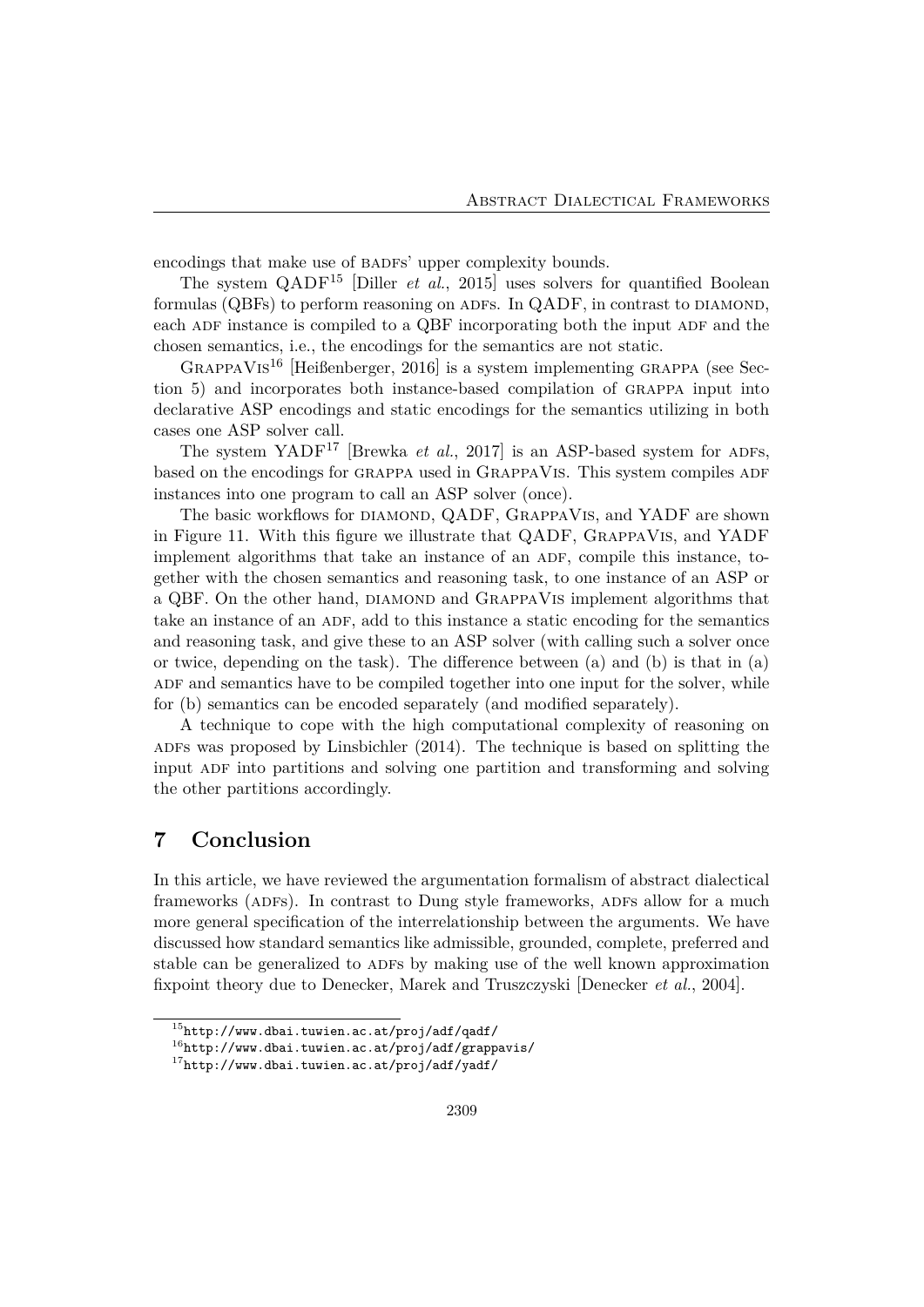Alternative approaches to defining ADF semantics can be found in the works of Polberg and colleagues [Polberg *et al.*, 2013; Polberg, 2014a; Polberg, 2014b; Polberg, 2015. Likewise, further well-known semantics for AFs have been generalized to ADFs, e.g. naive, stage, and the cf2 family of semantics  $[Gagg]$  and Strass, 2014 and an alternative, symmetric version of the naive semantics [Strass and Wallner, 2015].

A further subclass of ADFs, related to a certain notion of acyclicity and different from BADFs, is investigated in  $Polberg$ , 2015; Polberg, 2016. Other authors have analyzed the relationship of ADFs and logic programs Strass, 2013a; Alviano and Faber,  $2015$  and in the course of that have defined new ADF semantics, like approximate stable models [Strass, 2013a], F-stable models [Alviano and Faber, 2015], and the grounded fixpoint semantics [Bogaerts *et al.*, 2015]. The whole ADF formalism has even been lifted to the probabilistic case [Polberg and Doder, 2014].

We also addressed the modelling capabilities of ADFs; for a thorough discussion on the relation between ADFs and other argumentations frameworks, see also [Polberg, 2017. A further application of ADFs in the context of legal reasoning can be found in [Al-Abdulkarim *et al.*, 2014; Al-Abdulkarim *et al.*, 2016]. The use of ADFs in text exploration has been investigated in  $[{\rm Cabrio}$  and Villata, 2016. nally, we discussed the GRAPPA approach which makes use of ADF-like semantics in a flexible graph-based formalism. grappa is the formal system underlying a mobile argumentation app developed by Pührer [2017].

### **Acknowledgements**

We thank the anonymous reviewers for various comments which helped to significantly improve the article. This research has been supported by the German Research Foundation (DFG) (project BR 1817/7-2), the Austrian Science Fund (FWF) (projects I2854, P25521, and P30168-N31), and by Academy of Finland under grants 251170 COIN and 284591.

### **References**

[Al-Abdulkarim *et al.*, 2014] Latifa Al-Abdulkarim, Katie Atkinson, and Trevor J. M. Bench-Capon. Abstract dialectical frameworks for legal reasoning. In Rinke Hoekstra, editor, *Proceedings of the 27th Conference on Legal Knowledge and Information Systems (JURIX)*, volume 271 of *Frontiers in Artificial Intelligence and Applications*, pages 61–70. IOS Press, 2014.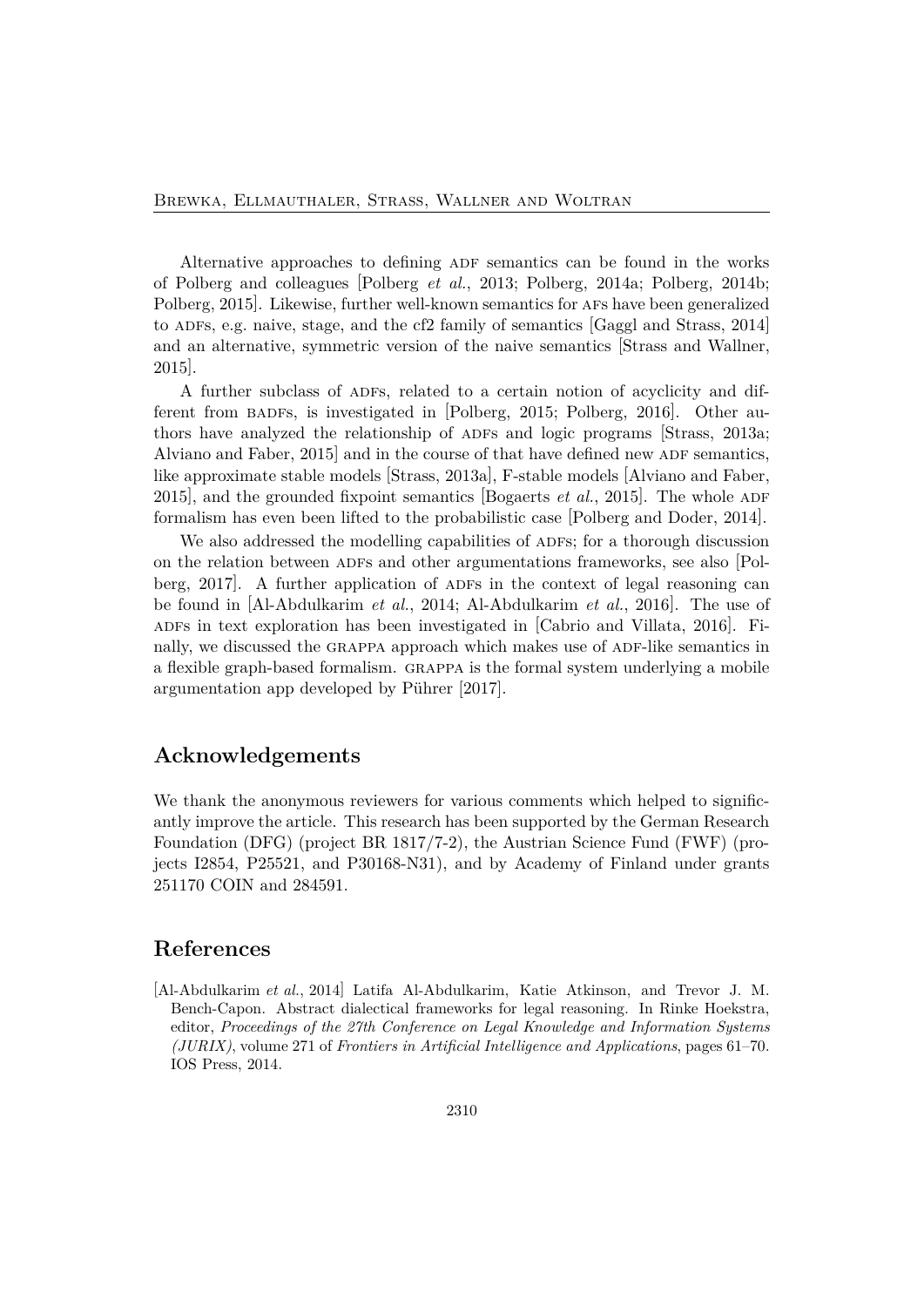- [Al-Abdulkarim *et al.*, 2016] Latifa Al-Abdulkarim, Katie Atkinson, and Trevor J. M. Bench-Capon. A methodology for designing systems to reason with legal cases using abstract dialectical frameworks. *Artif. Intell. Law*, 24(1):1–49, 2016.
- [Alviano and Faber, 2015] Mario Alviano and Wolfgang Faber. Stable model semantics of abstract dialectical frameworks revisited: A logic programming perspective. In Qiang Yang and Michael Wooldridge, editors, *Proceedings of the 24th International Joint Conference on Artificial Intelligence (IJCAI)*, pages 2684–2690. AAAI Press, 2015.
- [Alviano *et al.*, 2016] Mario Alviano, Wolfgang Faber, and Hannes Strass. Boolean functions with ordered domains in Answer Set Programming. In Dale Schuurmans and Michael P. Wellman, editors, *Proceedings of the Thirtieth AAAI Conference on Artificial Intelligence*, pages 879–885. AAAI Press, 2016.
- [Amgoud and Cayrol, 2002] Leila Amgoud and Claudette Cayrol. A reasoning model based on the production of acceptable arguments. *Ann. Math. Artif. Intell*, 34(1-3):197–215, 2002.
- [Amgoud and Vesic, 2011] Leila Amgoud and Srdjan Vesic. A new approach for preferencebased argumentation frameworks. *Ann. Math. Artif. Intell*, 63:149–183, 2011.
- [Baroni *et al.*, 2011] Pietro Baroni, Federico Cerutti, Massimiliano Giacomin, and Giovanni Guida. AFRA: Argumentation framework with recursive attacks. *Int. J. Approx. Reasoning*, 52(1):19–37, 2011.
- [Baroni *et al.*, in press] P. Baroni, D. Gabbay, M. Giacomin, and L. van der Torre, editors. *Handbook of Formal Argumentation*. College Publications, in press.
- [Baumann and Strass, 2016] Ringo Baumann and Hannes Strass. On the number of bipolar Boolean functions. *International Journal of Integer Sequences*, 2016. Submitted.
- [Bench-Capon, 2003] Trevor J. M. Bench-Capon. Persuasion in practical argument using value-based argumentation frameworks. *J. Log. Comput.*, 13(3):429–448, 2003.
- [Bogaerts *et al.*, 2015] Bart Bogaerts, Joost Vennekens, and Marc Denecker. Grounded fixpoints and their applications in knowledge representation. *Artif. Intell.*, 224:51–71, 2015.
- [Brewka and Gordon, 2010] Gerhard Brewka and Thomas F. Gordon. Carneades and Abstract Dialectical Frameworks: A Reconstruction. In Pietro Baroni, Federico Cerutti, Massimiliano Giacomin, and Guillermo R. Simari, editors, *Proceedings of the 3rd International Conference on Computational Models of Argument (COMMA)*, volume 216 of *Frontiers in Artificial Intelligence and Applications*, pages 3–12. IOS Press, 2010.
- [Brewka and Woltran, 2010] Gerhard Brewka and Stefan Woltran. Abstract Dialectical Frameworks. In Fangzhen Lin, Ulrike Sattler, and Miroslaw Truszczyński, editors, *Proceedings of the 12th International Conference on Principles of Knowledge Representation and Reasoning (KR)*, pages 102–111. AAAI Press, 2010.
- [Brewka and Woltran, 2014] Gerhard Brewka and Stefan Woltran. GRAPPA: A semantical framework for graph-based argument processing. In Torsten Schaub, Gerhard Friedrich, and Barry O'Sullivan, editors, *Proceedings of the 21st European Conference on Artificial Intelligence (ECAI)*, volume 263 of *Frontiers in Artificial Intelligence and Applications*, pages 153–158. IOS Press, 2014.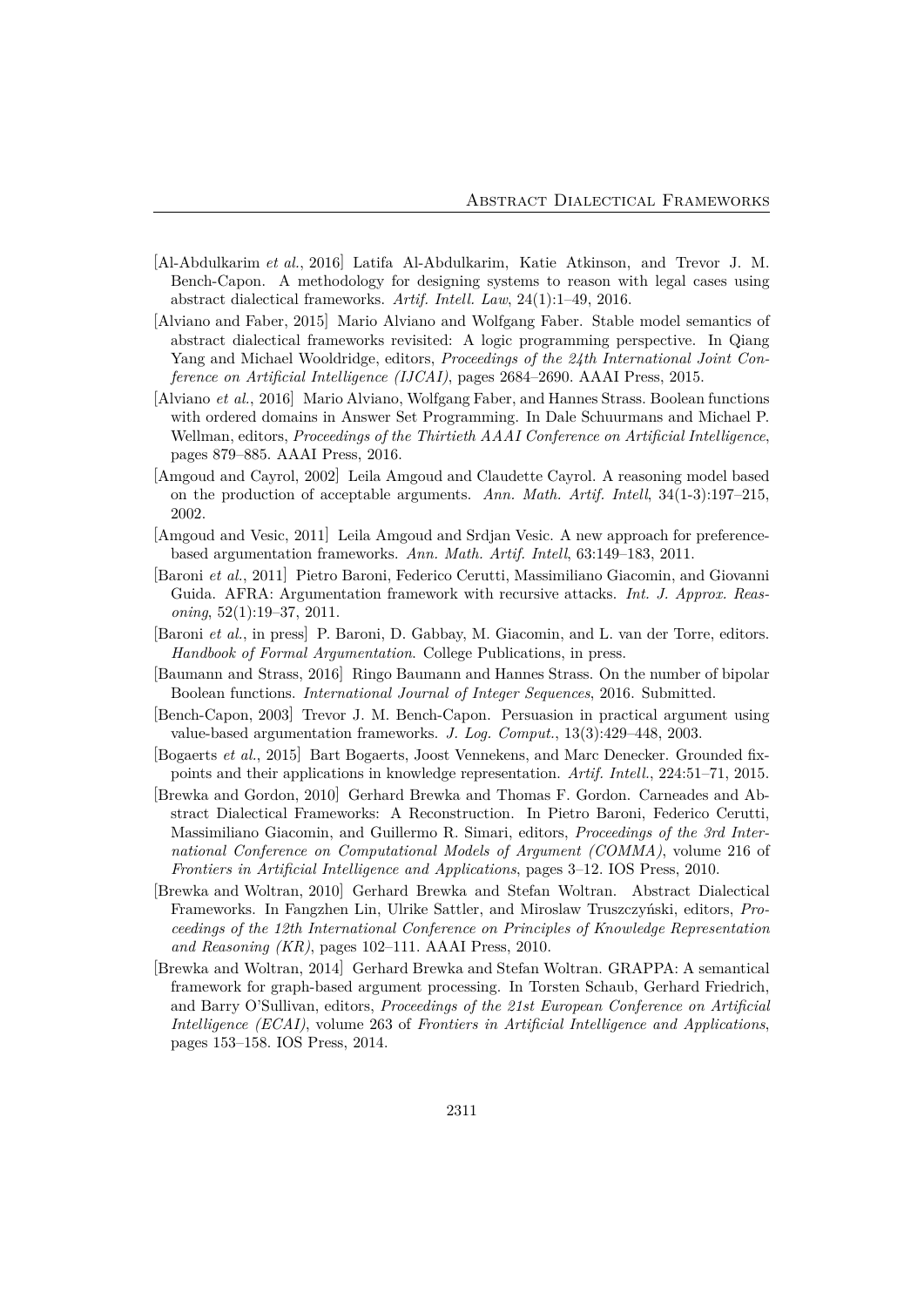- [Brewka *et al.*, 2011] Gerhard Brewka, Thomas Eiter, and Mirosław Truszczyński. Answer set programming at a glance. *Commun. ACM*, 54(12):92–103, 2011.
- [Brewka *et al.*, 2013] Gerhard Brewka, Stefan Ellmauthaler, Hannes Strass, Johannes P. Wallner, and Stefan Woltran. Abstract Dialectical Frameworks Revisited. In Francesca Rossi, editor, *Proceedings of the 23rd International Joint Conference on Artificial Intelligence (IJCAI)*, pages 803–809. AAAI Press / IJCAI, August 2013.
- [Brewka *et al.*, 2014] Gerhard Brewka, Sylwia Polberg, and Stefan Woltran. Generalizations of Dung Frameworks and Their Role in Formal Argumentation. *IEEE Intelligent Systems*, 29(1):30–38, 2014.
- [Brewka *et al.*, 2017] Gerhard Brewka, Martin Diller, Georg Heissenberger, Thomas Linsbichler, and Stefan Woltran. Solving advanced argumentation problems with answer-set programming. In Satinder P. Singh and Shaul Markovitch, editors, *Proceedings of the Thirty-First AAAI Conference on Artificial Intelligence*, pages 1077–1083. AAAI Press, 2017.
- [Cabrio and Villata, 2016] Elena Cabrio and Serena Villata. Abstract dialectical frameworks for text exploration. In *Proceedings of the 8th International Conference on Agents and Artificial Intelligence (ICAART 2016)*, pages 85–95. SciTePress, 2016.
- [Caminada and Amgoud, 2007] Martin Caminada and Leila Amgoud. On the evaluation of argumentation formalisms. *Artif. Intell.*, 171(5–6):286–310, 2007.
- [Caminada and Gabbay, 2009] Martin W. A. Caminada and Dov M. Gabbay. A logical account of formal argumentation. *Studia Logica*, 93(2-3):109–145, 2009.
- [Cayrol and Lagasquie-Schiex, 2005] Claudette Cayrol and Marie-Christine Lagasquie-Schiex. On the acceptability of arguments in bipolar argumentation frameworks. In *Proc. ECSQARU*, volume 3571 of *Lecture Notes in Artificial Intelligence*, pages 378–389. Springer, 2005.
- [Cayrol and Lagasquie-Schiex, 2013] Claudette Cayrol and Marie-Christine Lagasquie-Schiex. Bipolarity in argumentation graphs: Towards a better understanding. *Int. J. Approx. Reasoning*, 54(7):876–899, 2013.
- [Coste-Marquis *et al.*, 2012] Sylvie Coste-Marquis, Sébastien Konieczny, Pierre Marquis, and Mohand Akli Ouali. Weighted attacks in argumentation frameworks. In Gerhard Brewka, Thomas Eiter, and Sheila A. McIlraith, editors, *Proceedings of the 13th International Conference on Principles of Knowledge Representation and Reasoning (KR)*, pages 593–597. AAAI Press, 2012.
- [Denecker *et al.*, 2000] Marc Denecker, Victor W. Marek, and Miroslaw Truszczyski. Approximations, Stable Operators, Well-Founded Fixpoints and Applications in Nonmonotonic Reasoning. In *Logic-Based Artificial Intelligence*, pages 127–144. Kluwer Academic Publishers, 2000.
- [Denecker *et al.*, 2004] Marc Denecker, Victor W. Marek, and Miroslaw Truszczyski. Ultimate approximation and its application in nonmonotonic knowledge representation systems. *Inf. Comput.*, 192(1):84–121, 2004.
- [Diller *et al.*, 2015] Martin Diller, Johannes Peter Wallner, and Stefan Woltran. Reasoning in abstract dialectical frameworks using quantified boolean formulas. *Argument &*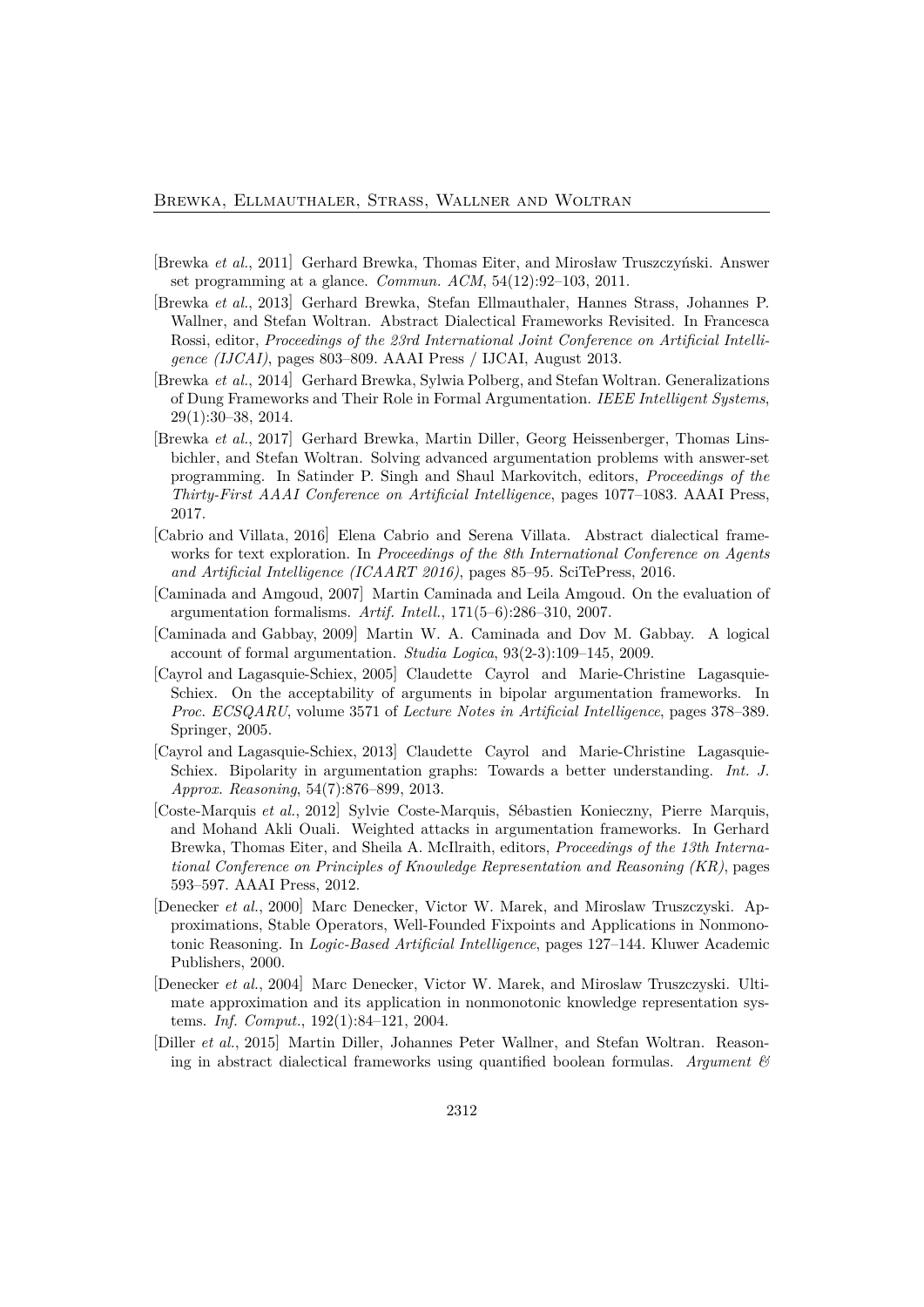*Computation*, 6(2):149–177, 2015.

- [Dunne *et al.*, 2011] Paul E. Dunne, Anthony Hunter, Peter McBurney, Simon Parsons, and Michael Wooldridge. Weighted argument systems: Basic definitions, algorithms, and complexity results. *Artif. Intell.*, 175(2):457–486, 2011.
- [Dunne *et al.*, 2015] Paul E. Dunne, Wolfgang Dvořák, Thomas Linsbichler, and Stefan Woltran. Characteristics of multiple viewpoints in abstract argumentation. *Artif. Intell.*, 228:153–178, 2015.
- [Ellmauthaler and Strass, 2013] Stefan Ellmauthaler and Hannes Strass. The DIAMOND system for argumentation: Preliminary report. In Michael Fink and Yuliya Lierler, editors, *Proceedings of the Sixth International Workshop on Answer Set Programming and Other Computing Paradigms (ASPOCP)*, September 2013.
- [Ellmauthaler and Strass, 2014] Stefan Ellmauthaler and Hannes Strass. The diamond system for computing with abstract dialectical frameworks. In Simon Parsons, Nir Oren, Chris Reed, and Federico Cerutti, editors, *Proceedings of the 5th International Conference on Computational Models of Argument (COMMA)*, volume 266 of *Frontiers in Artificial Intelligence and Applications*, pages 233–240. IOS Press, 2014.
- [Ellmauthaler and Strass, 2016] Stefan Ellmauthaler and Hannes Strass. DIAMOND 3.0 A native C++ implementation of DIAMOND. In Pietro Baroni, editor, *Proceedings of the Sixth International Conference on Computational Models of Argument (COMMA)*, volume 287 of *Frontiers in Artificial Intelligence and Applications*, pages 471–472, Potsdam, Germany, September 2016. IOS Press.
- [Farley and Freeman, 1995] Arthur M. Farley and Kathleen Freeman. Burden of proof in legal argumentation. In *Proceedings of the 5th International Conference on Artificial Intelligence and Law (ICAIL)*, pages 156–164, 1995.
- [Gaggl and Strass, 2014] Sarah Alice Gaggl and Hannes Strass. Decomposing Abstract Dialectical Frameworks. In Simon Parsons, Nir Oren, and Chris Reed, editors, *Proceedings of the 5th International Conference on Computational Models of Argument (COMMA)*, volume 266 of *Frontiers in Artificial Intelligence and Applications*, pages 281–292. IOS Press, 2014.
- [Gaggl *et al.*, 2015] Sarah Alice Gaggl, Sebastian Rudolph, and Hannes Strass. On the computational complexity of naive-based semantics for abstract dialectical frameworks. In Qiang Yang and Michael Wooldridge, editors, *Proceedings of the 24th International Joint Conference on Artificial Intelligence (IJCAI)*, pages 2985–2991. IJCAI/AAAI, 2015.
- [Gebser *et al.*, 2011] Martin Gebser, Roland Kaminski, Benjamin Kaufmann, Max Ostrowski, Torsten Schaub, and Marius Schneider. Potassco: The Potsdam answer set solving collection. *AI Commun.*, 24(2):107–124, 2011.
- [Gogic *et al.*, 1995] Goran Gogic, Henry Kautz, Christos Papadimitriou, and Bart Selman. The comparative linguistics of knowledge representation. In *Proceedings of the 14th International Joint Conference on Artificial Intelligence (IJCAI)*, pages 862–869. Morgan Kaufmann, 1995.
- [Gordon *et al.*, 2007] Thomas F. Gordon, Henry Prakken, and Douglas Walton. The carneades model of argument and burden of proof. *Artif. Intell.*, 171(10-15):875–896,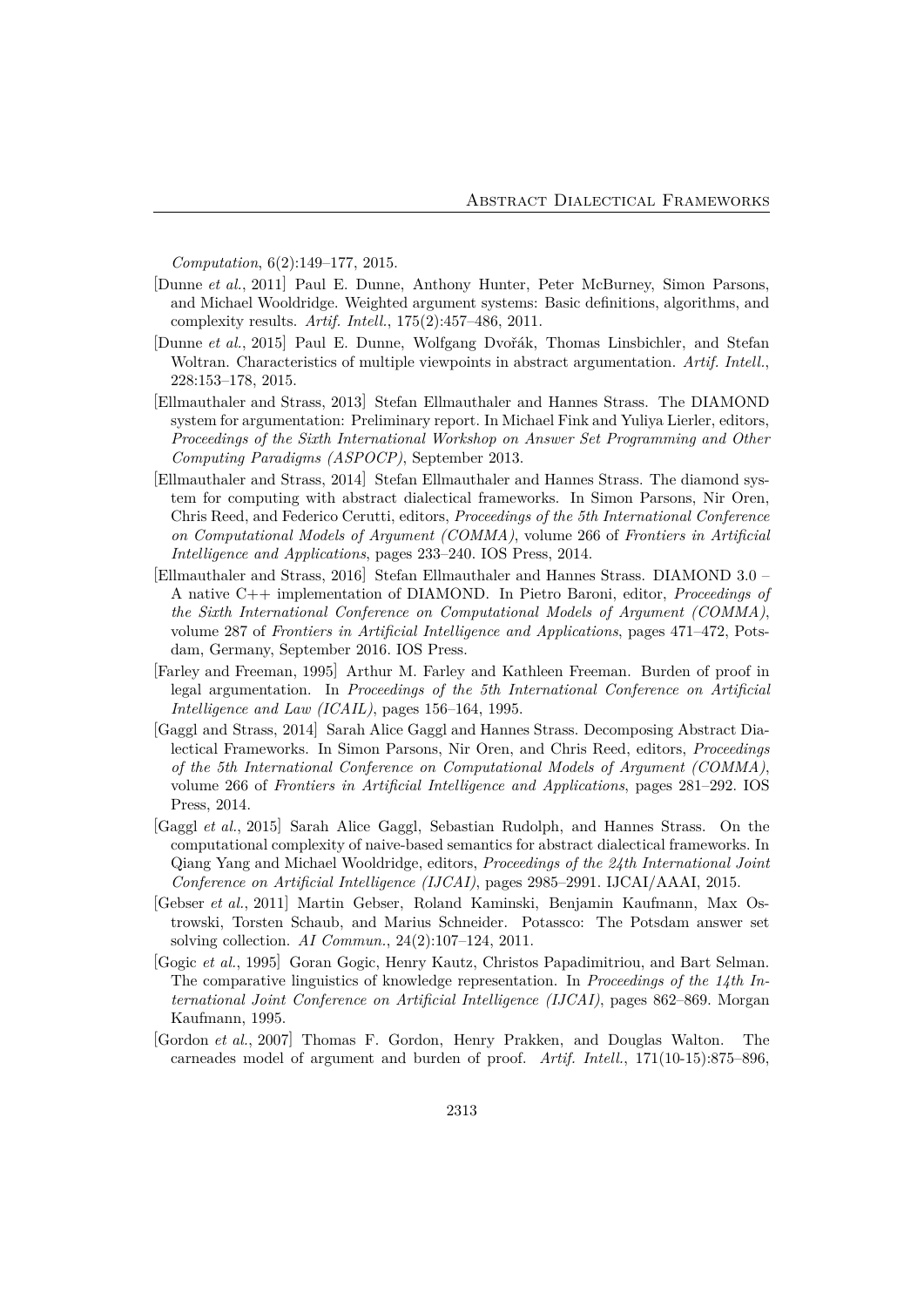2007.

- [Heißenberger, 2016] G. Heißenberger. A system for advanced graphical argumentation formalisms. Master's thesis, TU Wien, 2016. Available at http://www.dbai.tuwien.ac.at/proj/adf/grappavis/.
- [Hunter, 2013] Anthony Hunter. A probabilistic approach to modelling uncertain logical arguments. *Int. J. Approx. Reasoning*, 54(1):47 – 81, 2013.
- [Linsbichler *et al.*, 2016a] Thomas Linsbichler, Jörg Pührer, and Hannes Strass. A uniform account of realizability in abstract argumentation. In Gal A. Kaminka, Maria Fox, Paolo Bouquet, Eyke Hüllermeier, Virginia Dignum, Frank Dignum, and Frank van Harmelen, editors, *ECAI 2016 - 22nd European Conference on Artificial Intelligence, 29 August-2 September 2016, The Hague, The Netherlands - Including Prestigious Applications of Artificial Intelligence (PAIS 2016)*, volume 285 of *Frontiers in Artificial Intelligence and Applications*, pages 252–260. IOS Press, 2016.
- [Linsbichler *et al.*, 2016b] Thomas Linsbichler, Jörg Pührer, and Hannes Strass. Characterizing realizability in abstract argumentation. In Gabriele Kern-Isberner and Renata Wassermann, editors, *Proceedings of the 16th International Workshop on Non-Monotonic Reasoning (NMR)*, April 2016.
- [Linsbichler, 2014] Thomas Linsbichler. Splitting abstract dialectical frameworks. In Simon Parsons, Nir Oren, Chris Reed, and Federico Cerutti, editors, *Proceedings of the 5th International Conference on Computational Models of Argument (COMMA)*, volume 266 of *Frontiers in Artificial Intelligence and Applications*, pages 357–368. IOS Press, 2014.
- [Lonsing and Biere, 2010] Florian Lonsing and Armin Biere. DepQBF: A dependency-aware QBF solver. *JSAT*, 7(2-3):71–76, 2010.
- [Martínez *et al.*, 2008] Diego C. Martínez, Alejandro Javier García, and Guillermo Ricardo Simari. An abstract argumentation framework with varied-strength attacks. In Gerhard Brewka and Jérôme Lang, editors, *Proceedings of the 11th International Conference on Principles of Knowledge Representation and Reasoning (KR)*, pages 135–144. AAAI Press, 2008.
- [Modgil, 2009] Sanjay Modgil. Reasoning about preferences in argumentation frameworks. *Artif. Intell.*, 173(9-10):901–934, 2009.
- [Nielsen and Parsons, 2007] Søren Nielsen and Simon Parsons. A generalization of Dung's abstract framework for argumentation: Arguing with sets of attacking arguments. In Nicolas Maudet, Simon Parsons, and Iyad Rahwan, editors, *Proc. ArgMAS*, volume 4766 of *Lecture Notes in Computer Science*, pages 54–73. Springer, 2007.
- [Nouioua, 2013] Farid Nouioua. AFs with necessities: Further semantics and labelling characterization. In Weiru Liu, V. S. Subrahmanian, and Jef Wijsen, editors, *Scalable Uncertainty Management - 7th International Conference, SUM 2013*, volume 8078 of *Lecture Notes in Computer Science*, pages 120–133. Springer, 2013.
- [Oren and Norman, 2008] Nir Oren and Timothy J. Norman. Semantics for evidence-based argumentation. In Philippe Besnard, Sylvie Doutre, and Anthony Hunter, editors, *Proceedings of the 2nd International Conference on Computational Models of Argument (COMMA)*, volume 172 of *Frontiers in Artificial Intelligence and Applications*, pages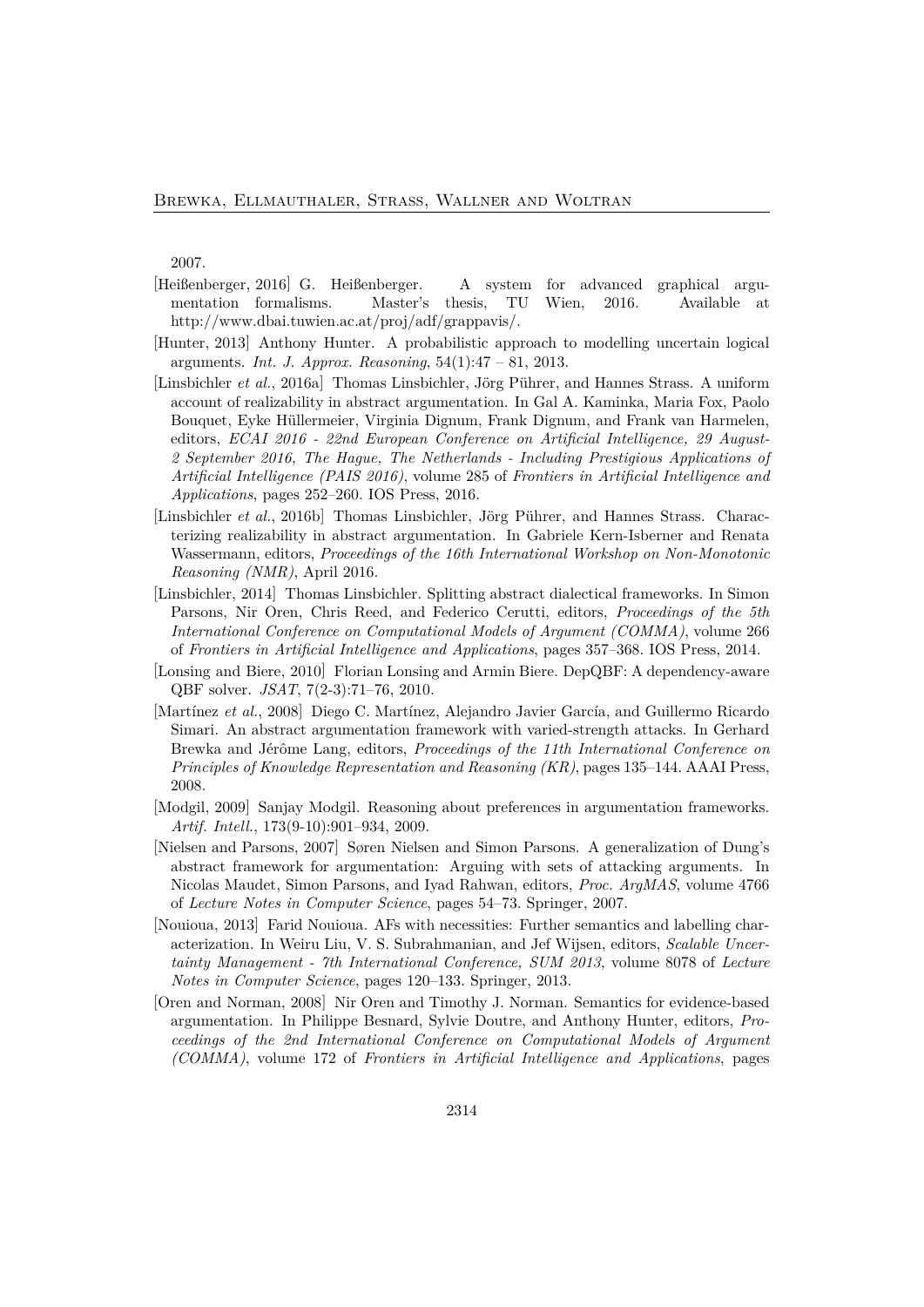276–284. IOS Press, 2008.

- [Pelov *et al.*, 2007] Nikolay Pelov, Marc Denecker, and Maurice Bruynooghe. Well-founded and stable semantics of logic programs with aggregates. *Theory and Practice of Logic Programming*, 7(3):301–353, 2007.
- [Polberg and Doder, 2014] Sylwia Polberg and Dragan Doder. Probabilistic abstract dialectical frameworks. In Eduardo Fermé and João Leite, editors, *Proceedings of the 14th European Conference on Logics in Artificial Intelligence (JELIA)*, volume 8761 of *Lecture Notes in Artificial Intelligence*, pages 591–599. Springer, 2014.
- [Polberg and Oren, 2014] Sylwia Polberg and Nir Oren. Revisiting support in abstract argumentation systems. In Simon Parsons, Nir Oren, Chris Reed, and Federico Cerutti, editors, *Proceedings of the 5th International Conference on Computational Models of Argument (COMMA)*, volume 266 of *Frontiers in Artificial Intelligence and Applications*, pages 369–376, 2014.
- [Polberg and Wallner, 2017] Sylwia Polberg and Johannes P. Wallner. Preliminary report on complexity analysis of extension-based semantics of abstract dialectical frameworks. Technical Report DBAI-TR-2017-103, TU Wien, 2017.
- [Polberg *et al.*, 2013] Sylwia Polberg, Johannes P. Wallner, and Stefan Woltran. Admissibility in the Abstract Dialectical Framework. In João Leite, Tran Cao Son, Paolo Torroni, Leon van der Torre, and Stefan Woltran, editors, *Proceedings of the 14th International Workshop on Computational Logic in Multi-Agent System (CLIMA)*, volume 8143 of *Lecture Notes in Artificial Intelligence*, pages 102–118. Springer, 2013.
- [Polberg, 2014a] Sylwia Polberg. Extension-based semantics of abstract dialectical frameworks. In Sébastien Koniecny and Hans Tompits, editors, *Proceedings of the 15th International Workshop on Non-Monotonic Reasoning, NMR 2014*, pages 273–282, 2014.
- [Polberg, 2014b] Sylwia Polberg. Extension-based semantics of abstract dialectical frameworks. In Ulle Endriss and João Leite, editors, *Proceedings of the 7th European Starting AI Researcher Symposium, STAIRS 2014*, pages 240–249, 2014.
- [Polberg, 2015] Sylwia Polberg. Revisiting extension-based semantics of abstract dialectical frameworks. Technical Report DBAI-TR-2015-88, TU Wien, 2015.
- [Polberg, 2016] Sylwia Polberg. Understanding the abstract dialectical framework. In Loizos Michael and Antonis C. Kakas, editors, *Logics in Artificial Intelligence - 15th European Conference, JELIA 2016*, volume 10021 of *Lecture Notes in Computer Science*, pages 430–446, 2016.
- [Polberg, 2017] Sylwia Polberg. Intertranslatability of abstract argumentation frameworks. Technical Report DBAI-TR-2015-104, TU Wien, 2017.
- [Pollock, 1987] John L Pollock. Defeasible reasoning. *Cognitive Science*, 11(4):481–518, 1987.
- [Pührer, 2015] Jörg Pührer. Realizability of three-valued semantics for abstract dialectical frameworks. In Qiang Yang and Michael Wooldridge, editors, *Proceedings of the 24th International Joint Conference on Artificial Intelligence (IJCAI)*, pages 3171–3177. AAAI Press, 2015.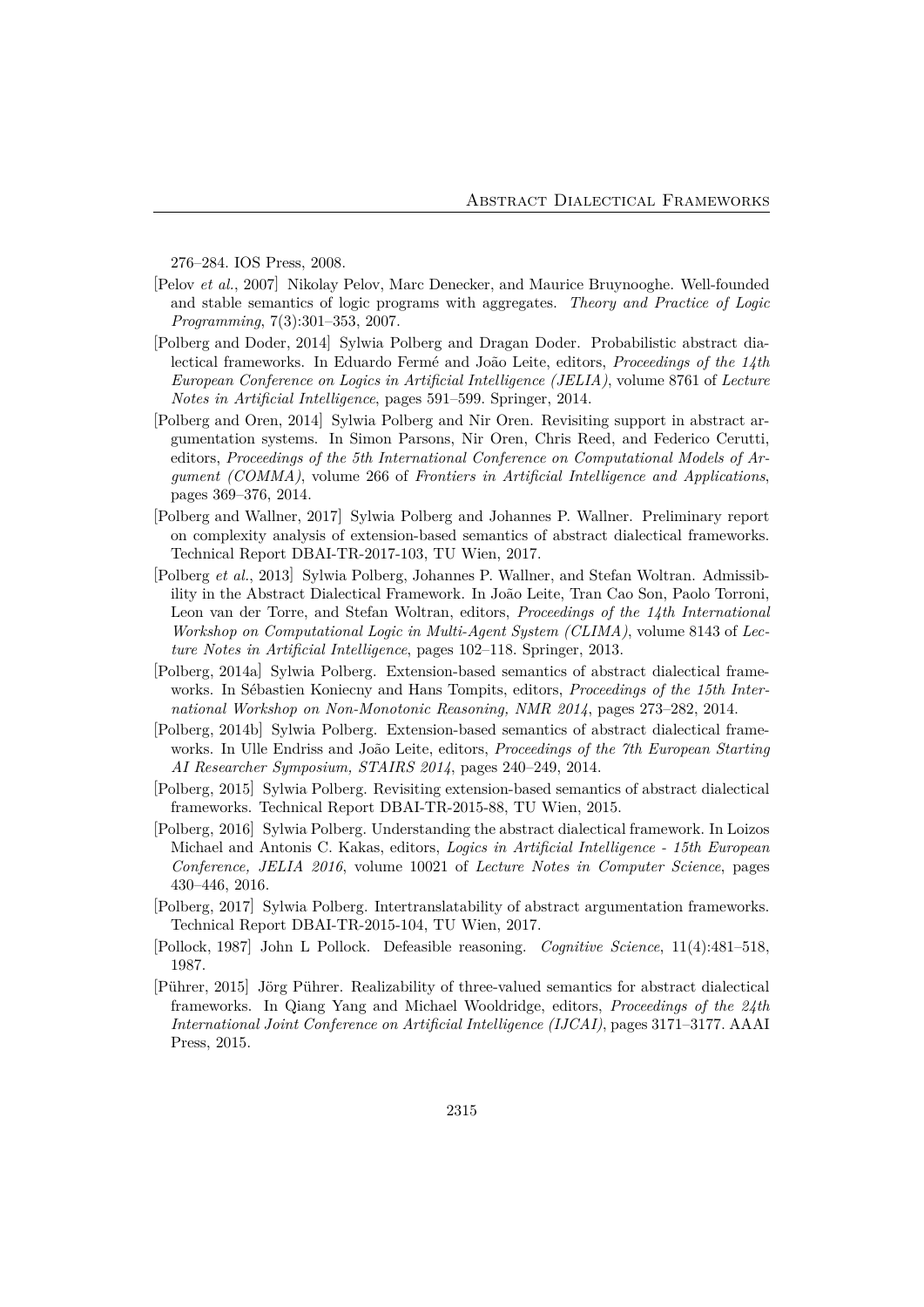- [Pührer, 2017] Jörg Pührer. ArgueApply: A mobile app for argumentation. In Marcello Balduccini and Tomi Janhunen, editors, *Proceedings of the 14th International Conference on Logic Programming and Nonmonotonic Reasoning (LPNMR 2017)*, volume 10377 of *Lecture Notes in Computer Science*, pages 250–262. Springer, 2017.
- [Simari and Loui, 1992] Guillermo R. Simari and Ronald P. Loui. A mathematical treatment of defeasible reasoning and its implementation. *Artif. Intell.*, 53(23):125 – 157, 1992.
- [Son and Pontelli, 2007] Tran Cao Son and Enrico Pontelli. A constructive semantic characterization of aggregates in answer set programming. *Theory and Practice of Logic Programming*, 7(3):355–375, 2007.
- [Strass and Ellmauthaler, 2017] Hannes Strass and Stefan Ellmauthaler. goDIA-MOND 0.6.6 – ICCMA 2017 system description, 2017. Second International Competition on Computational Models of Argumentation: http://www.dbai.tuwien.ac.at/ iccma17/.
- [Strass and Wallner, 2014] Hannes Strass and Johannes P. Wallner. Analyzing the Computational Complexity of Abstract Dialectical Frameworks via Approximation Fixpoint Theory. In Chitta Baral, Giuseppe De Giacomo, and Thomas Eiter, editors, *Proceedings of the 14th International Conference on Principles of Knowledge Representation and Reasoning (KR)*, pages 101–110. AAAI Press, 2014.
- [Strass and Wallner, 2015] Hannes Strass and Johannes Peter Wallner. Analyzing the computational complexity of abstract dialectical frameworks via approximation fixpoint theory. *Artif. Intell.*, 226:34–74, 2015.
- [Strass, 2013a] Hannes Strass. Approximating Operators and Semantics for Abstract Dialectical Frameworks. *Artificial Intelligence*, 205:39–70, 2013.
- [Strass, 2013b] Hannes Strass. Instantiating Knowledge Bases in Abstract Dialectical Frameworks. In João Leite, Tran Cao Son, Paolo Torroni, Leon van der Torre, and Stefan Woltran, editors, *Proceedings of the 14th International Workshop on Computational Logic in Multi-Agent Systems (CLIMA)*, volume 8143 of *Lecture Notes in Artificial Intelligence*, pages 86–101. Springer, 2013.
- [Strass, 2015a] Hannes Strass. Expressiveness of two-valued semantics for abstract dialectical frameworks. *J. Artif. Intell. Res. (JAIR)*, 54:193–231, 2015.
- [Strass, 2015b] Hannes Strass. Instantiating rule-based defeasible theories in abstract dialectical frameworks and beyond. *J. Log. Comput.*, 2015.
- [Strass, 2015c] Hannes Strass. The relative expressiveness of abstract argumentation and logic programming. In Sven Koenig and Blai Bonet, editors, *Proceedings of the 29th AAAI Conference on Artificial Intelligence (AAAI)*, pages 1625–1631. AAAI Press, 2015.
- [Thimm, 2012] Matthias Thimm. A probabilistic semantics for abstract argumentation. In Luc De Raedt, Christian Bessière, Didier Dubois, Patrick Doherty, Paolo Frasconi, Fredrik Heintz, and Peter J. F. Lucas, editors, *Proceedings of the 20th European Conference on Artificial Intelligence (ECAI)*, volume 242 of *Frontiers in Artificial Intelligence and Applications*, pages 750–755. IOS Press, 2012.

[van Emden and Kowalski, 1976] Maarten H. van Emden and Robert A. Kowalski. The